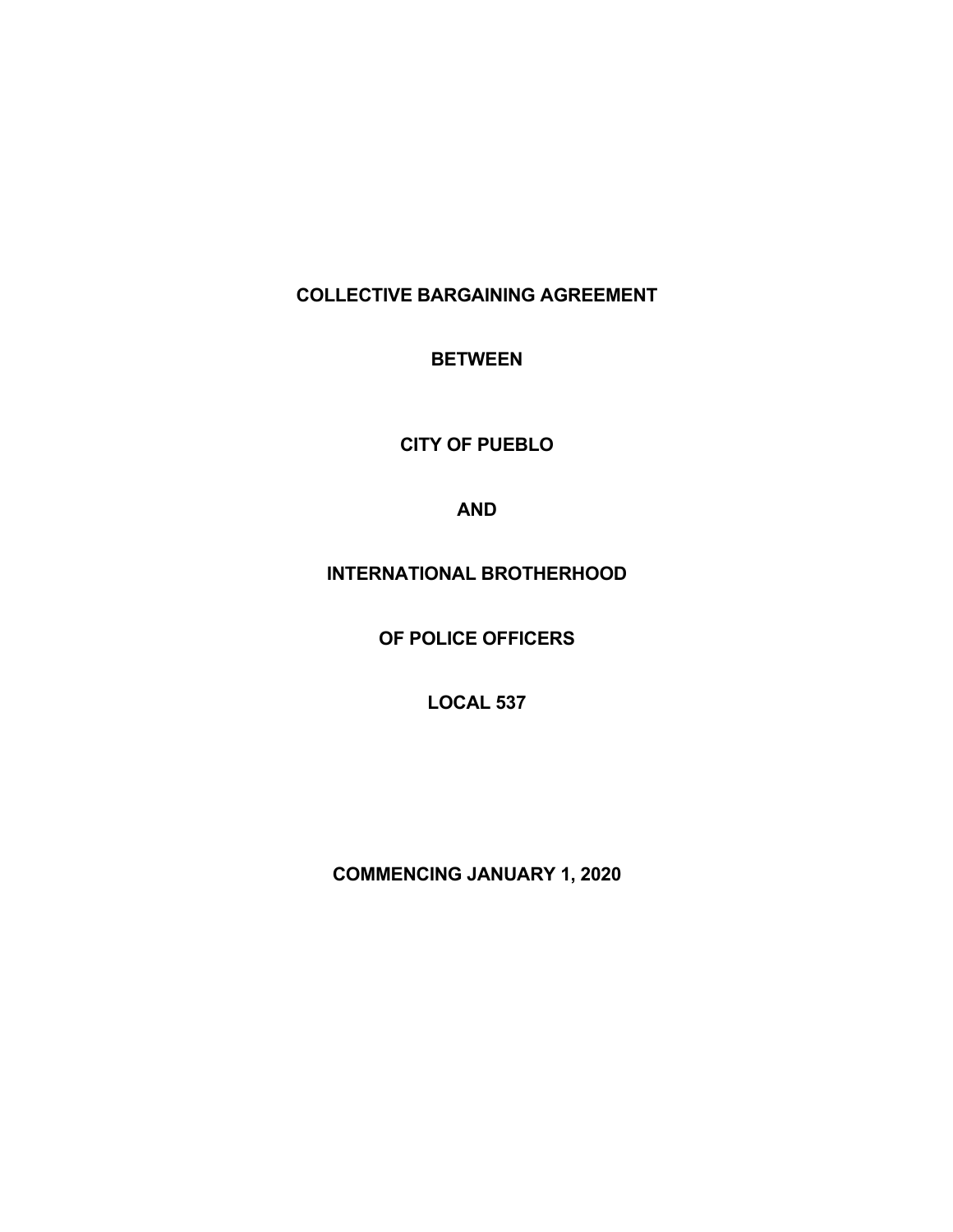# **Table of Contents**

| <b>ARTICLE 1.</b>  |                                          |  |
|--------------------|------------------------------------------|--|
| <b>ARTICLE 2.</b>  |                                          |  |
| <b>ARTICLE 3.</b>  |                                          |  |
| <b>ARTICLE 4.</b>  |                                          |  |
| <b>ARTICLE 5.</b>  |                                          |  |
| ARTICLE 6.         |                                          |  |
| ARTICLE 7.         |                                          |  |
| ARTICLE 8.         |                                          |  |
| ARTICLE 9.         |                                          |  |
| <b>ARTICLE 10.</b> |                                          |  |
| <b>ARTICLE 11.</b> |                                          |  |
| <b>ARTICLE 12.</b> |                                          |  |
| <b>ARTICLE 13.</b> |                                          |  |
| <b>ARTICLE 14.</b> |                                          |  |
| <b>ARTICLE 15.</b> |                                          |  |
| <b>ARTICLE 16.</b> |                                          |  |
|                    |                                          |  |
| ARTICLE 18.        | RATE OF PAY AND APPOINTMENT TO TEMPORARY |  |
| <b>ARTICLE 19.</b> |                                          |  |
| ARTICLE 20.        |                                          |  |

IBPO 2020 Contract - Page i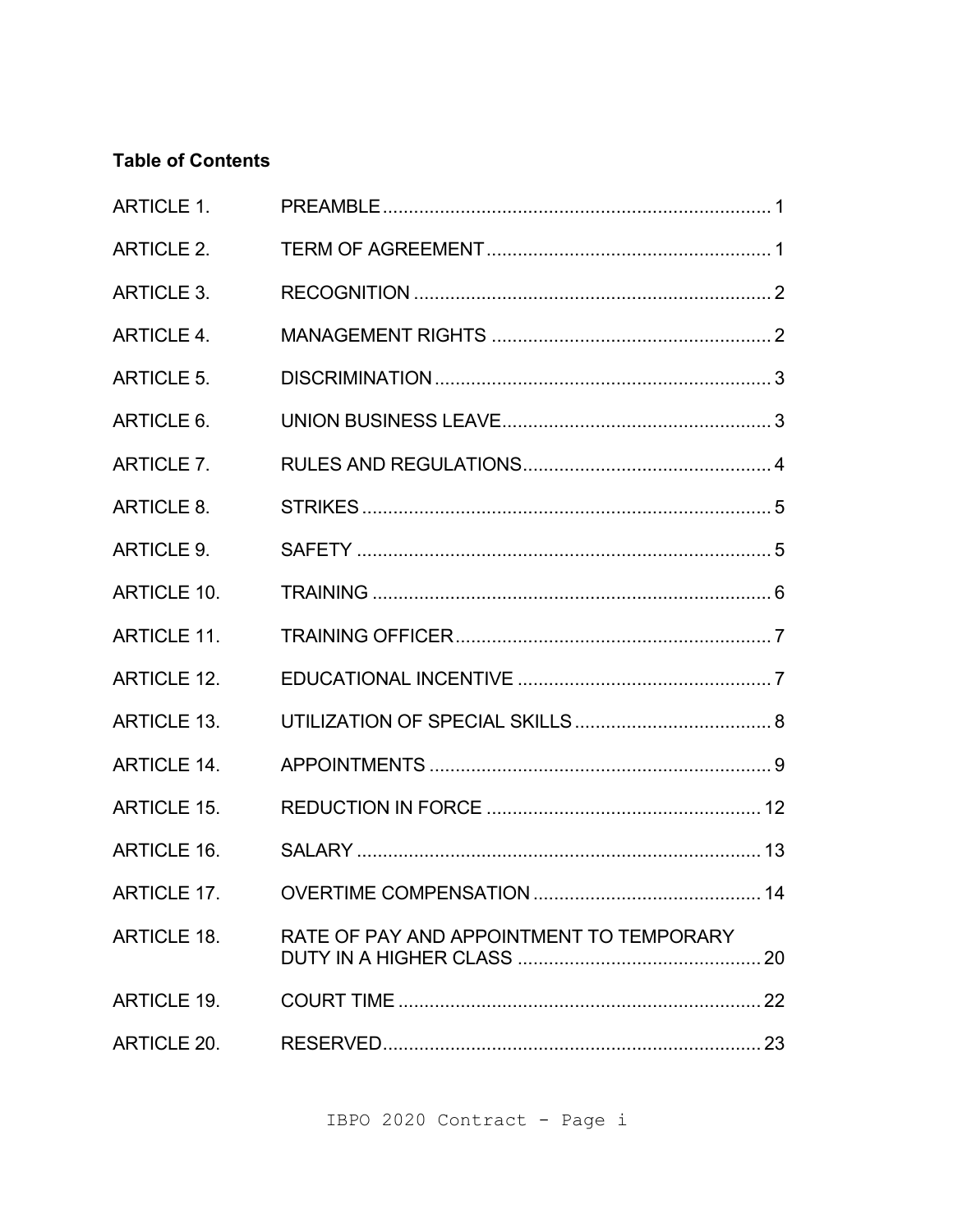| <b>ARTICLE 21.</b> |                                                      |  |
|--------------------|------------------------------------------------------|--|
| <b>ARTICLE 22.</b> |                                                      |  |
| <b>ARTICLE 23.</b> |                                                      |  |
| <b>ARTICLE 24.</b> |                                                      |  |
| <b>ARTICLE 25.</b> |                                                      |  |
| <b>ARTICLE 26.</b> |                                                      |  |
| <b>ARTICLE 27.</b> |                                                      |  |
| <b>ARTICLE 28.</b> |                                                      |  |
| <b>ARTICLE 29.</b> |                                                      |  |
| ARTICLE 30.        | PARTIALLY DISABLED EMPLOYEES - LIGHT DUTY  39        |  |
| <b>ARTICLE 31.</b> | COMPENSATION DURING PAID LEAVE  40                   |  |
| <b>ARTICLE 32.</b> |                                                      |  |
| <b>ARTICLE 33.</b> |                                                      |  |
| <b>ARTICLE 34.</b> |                                                      |  |
| <b>ARTICLE 35.</b> |                                                      |  |
| ARTICLE 36.        |                                                      |  |
|                    |                                                      |  |
|                    | ARTICLE 38. PAYROLL DEDUCTION OF DUES AND FEES 54    |  |
|                    | ARTICLE 39. SEVERABILITY, SAVINGS, AND AMENDMENTS 55 |  |
|                    |                                                      |  |
|                    |                                                      |  |
|                    |                                                      |  |

IBPO 2020 Contract - Page ii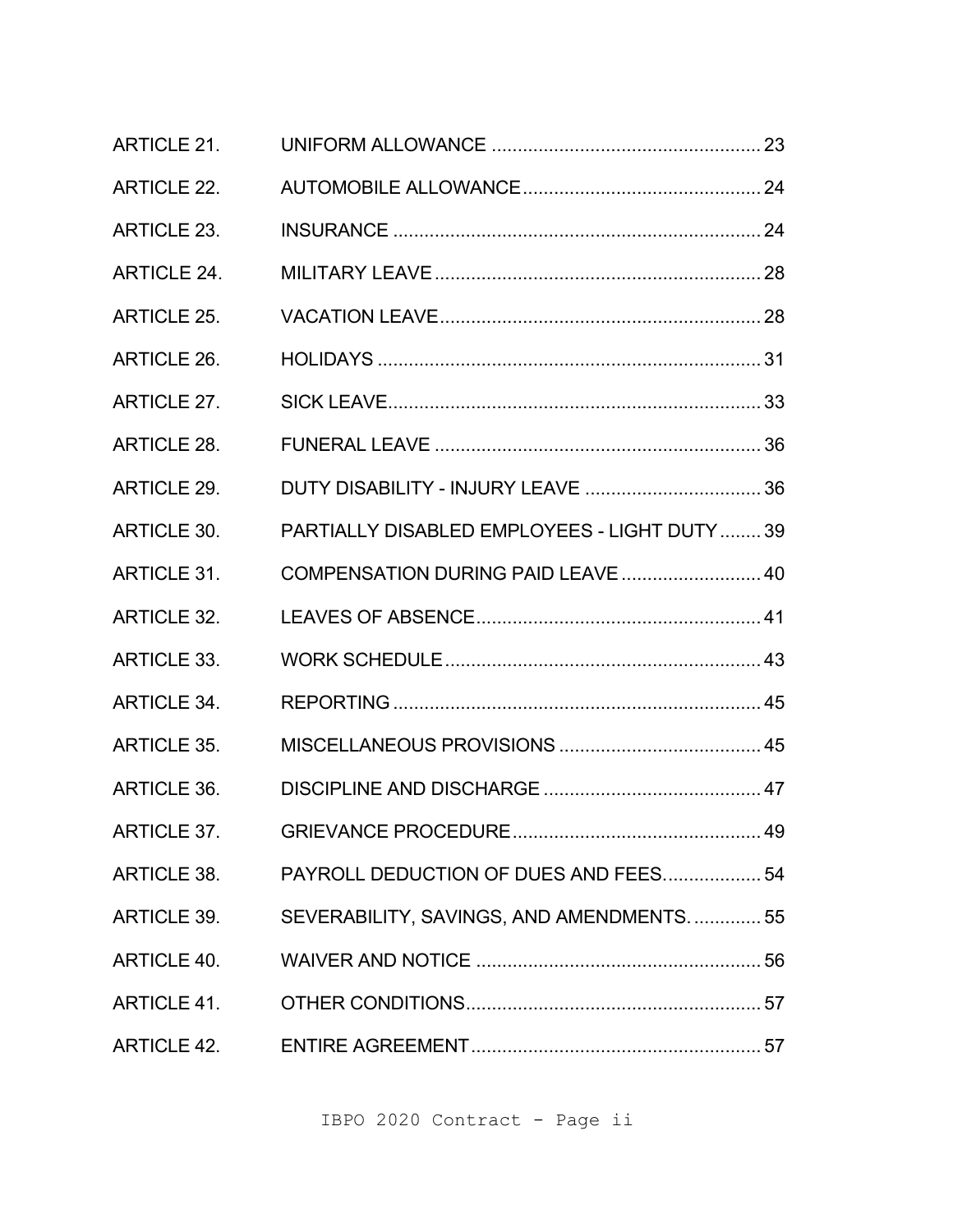| <b>APPENDIX</b> |  |
|-----------------|--|
|                 |  |
|                 |  |
|                 |  |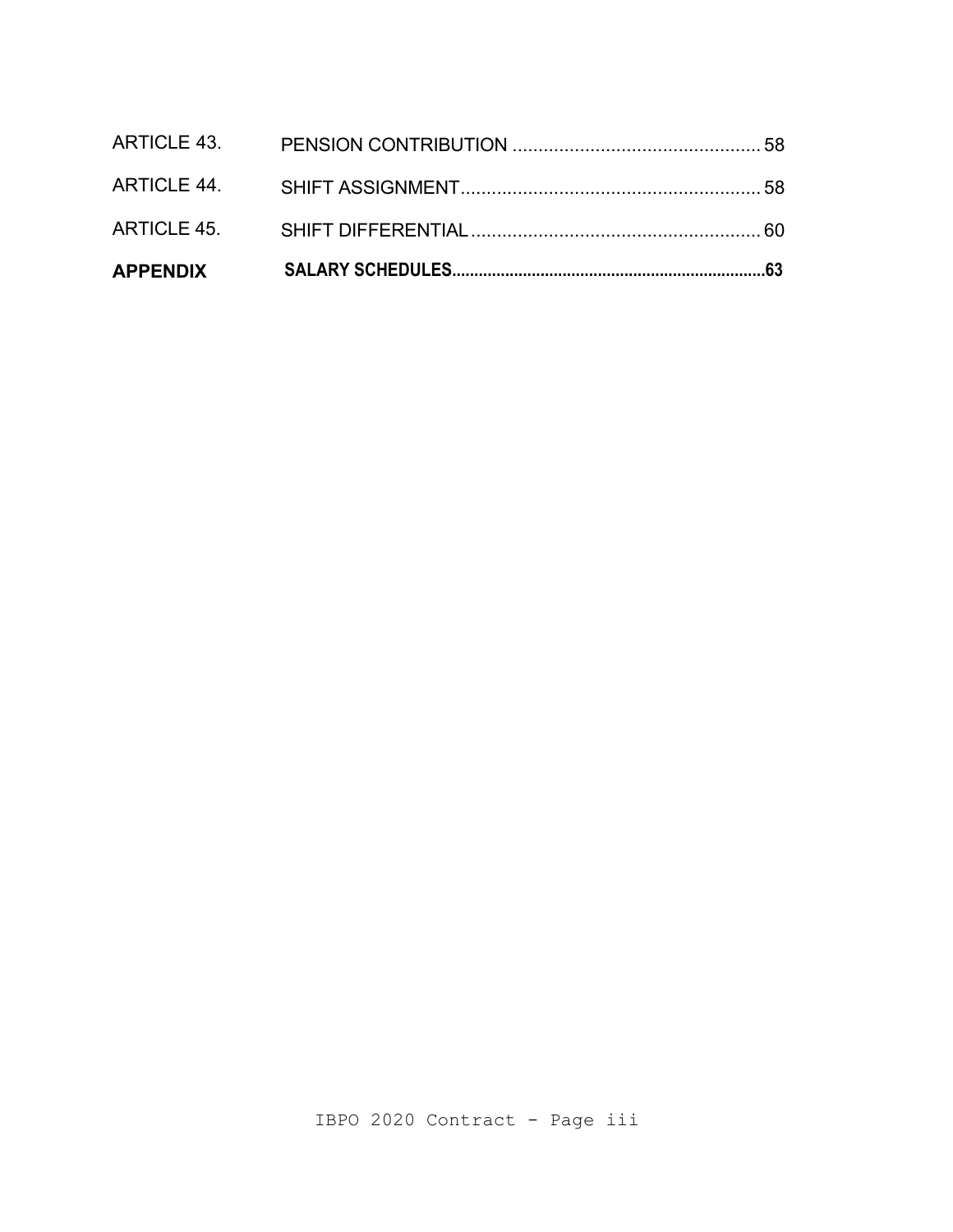# **ARTICLE 1. PREAMBLE**

This Agreement is entered into by and between the City of Pueblo, hereinafter referred to as the "Employer" or the "City," and Local 537 of the International Brotherhood of Police Officers, hereinafter referred to as the "Union."

It is the purpose of this Agreement to maintain harmonious relations between the Employer and the Union; and to provide for equitable and peaceful adjustment of differences which may arise and to establish proper standards of wages, hours, and other conditions of employment.

#### **ARTICLE 2. TERM OF AGREEMENT**

This Agreement shall be effective January 2020, and all of its provisions shall remain fully effective through December 31, 2020 and may be extended by the City for two (2) successive one (1) year terms.

The decision to extend the term of this Agreement shall be made by the City Council on or before the 1<sup>st</sup> day of June 2020, or 2021, whichever case may be. The extended term shall be upon the same terms and conditions, except that wages during each extended term shall be as provided or otherwise determined pursuant to Article 16 of the Agreement and health insurance during each extended term shall be as provided or otherwise determined pursuant to Section 23.1 of the Agreement; provided, however, if the City Council approves the Amendment to transition to self-funding, the health insurance during each extended term shall be as provided or otherwise determined pursuant to said Amendment. If the City Council shall fail to extend the term of the Agreement as stated above, then either party may commence negotiations for a successor agreement by serving notice pursuant to the City Charter on or before June 21, 2020 or June 21, 2021, as the case may be.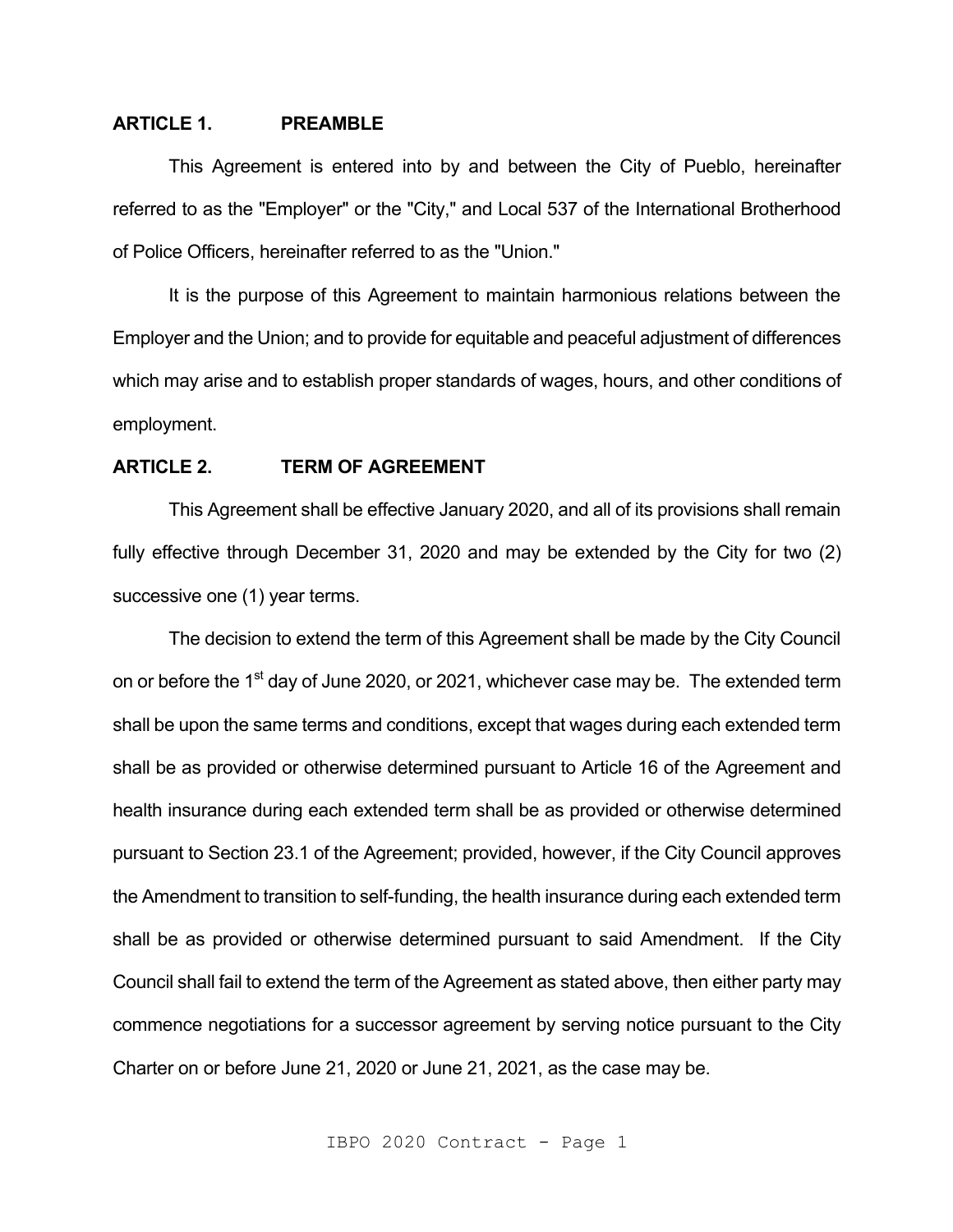# **ARTICLE 3. RECOGNITION**

The City recognizes the Union as the sole and exclusive bargaining agent of all certified peace officers in the classified service of the Police Department employed by the City of Pueblo, with the exception of Captains, Majors and any other equivalent or higher class for the purpose of negotiating with the City with respect to wages, rates of pay, hours, grievance and disciplinary procedures which may result in arbitration, working conditions, and all other terms and conditions of employment of the Police Officers included in the bargaining unit as provided by Charter.

# **ARTICLE 4. MANAGEMENT RIGHTS**

4.1 The Union recognizes the prerogatives of the City to operate and manage its affairs in all respects in accordance with its authority, discretions, responsibilities, and powers of authority as set forth under the Constitution and laws of the State of Colorado and the Charter of the City of Pueblo.

4.2 Except as otherwise specifically provided herein, the management of the City, the direction of the work force, including, but not limited to, the right to hire, to discipline or discharge for just cause, to decide job qualifications for hiring and promotion, to evaluate job performance for any employment-related purpose, to lay-off, to establish or abolish positions, to make rules and regulations governing conduct and safety, to determine the mission of the City and the means and methods by which it is to be achieved, to determine schedules of work, to subcontract work, together with the right to determine the methods, processes and manners of performing work, are vested exclusively in the City.

4.3 This Agreement, shall, in all respects, wherever the same may be applicable herein, be subject and subordinate to the provisions of the Charter of the City of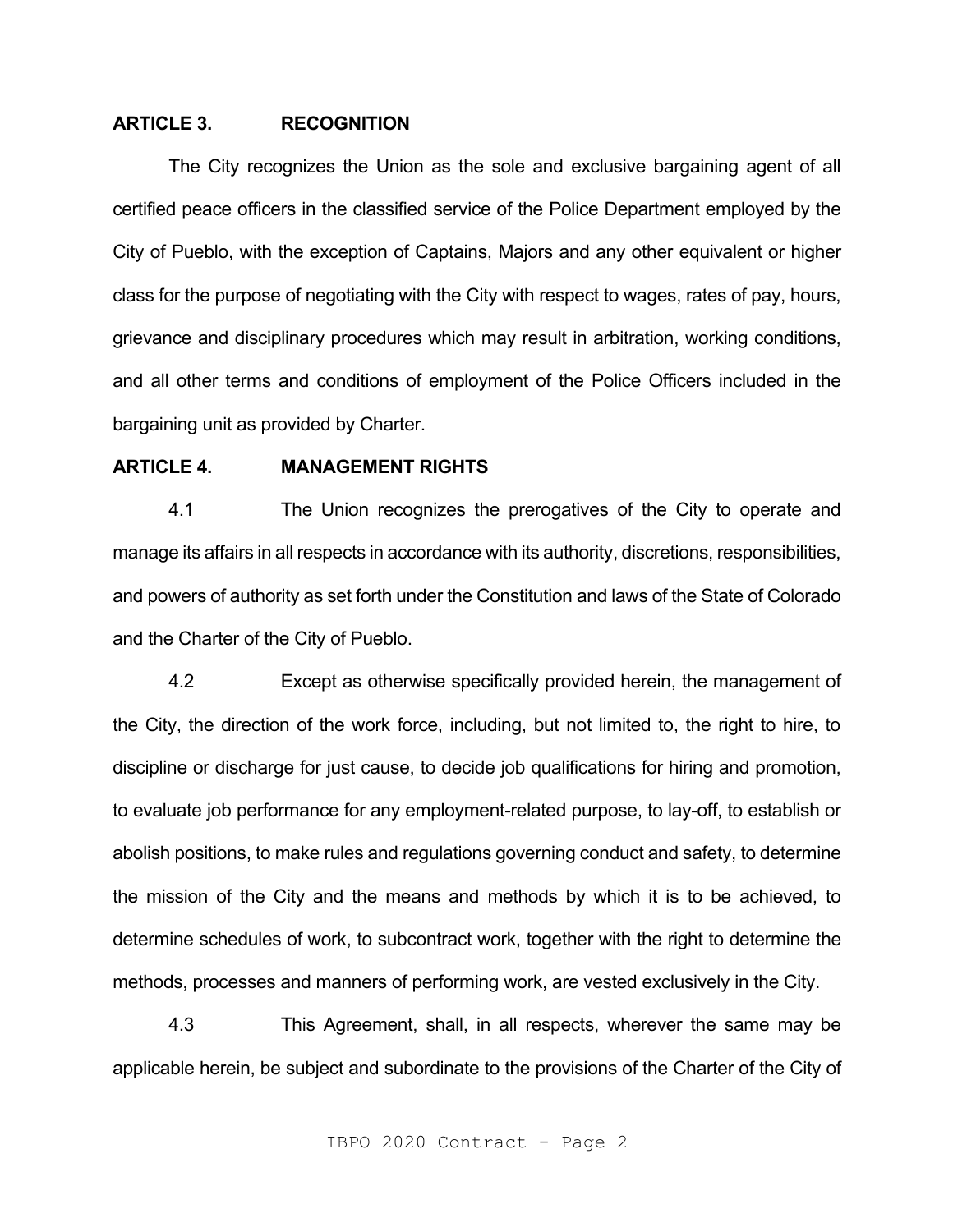Pueblo. This Agreement is further subject and subordinate to all applicable statutes, constitutional provisions, and any revisions, amendments or newly adopted provisions of said statutes, Charter or constitutional provisions, as may hereafter be enacted.

# **ARTICLE 5. DISCRIMINATION**

The Employer and the Union recognize that they are bound by State and Federal law prohibiting discrimination against any Employee because of the Employee's race, color, religion, sex, sexual orientation, ancestry, national origin, disability, engagement in lawful activities pursuant to C. R. S. § 24-34-402.5, age (as variously defined) or handicap. Additionally, the parties recognize the Charter provisions prohibit certain discrimination on the basis of politics and political affiliation.

#### **ARTICLE 6. UNION BUSINESS LEAVE**

Members of the Union as may be elected or designated as officers, stewards or members of the negotiating committee, to represent the Union shall be granted leave from duty, with no loss of pay, under the following terms and conditions during the term of this Agreement:

6.1 It is understood and agreed that although police officers may be paid while on Union business leave, they are not to be considered as being within the scope of their employment while travelling to, attending, or returning from, any meeting or convention.

6.2 The Union shall select not more than ten (10) Union Stewards whose names shall be furnished to the City and the Chief. Stewards shall, to a reasonable extent, be allowed duty time for the purpose of processing and discussing grievances. For each grievance, only one (1) Steward at any given time shall be allowed duty time in accordance with this Section.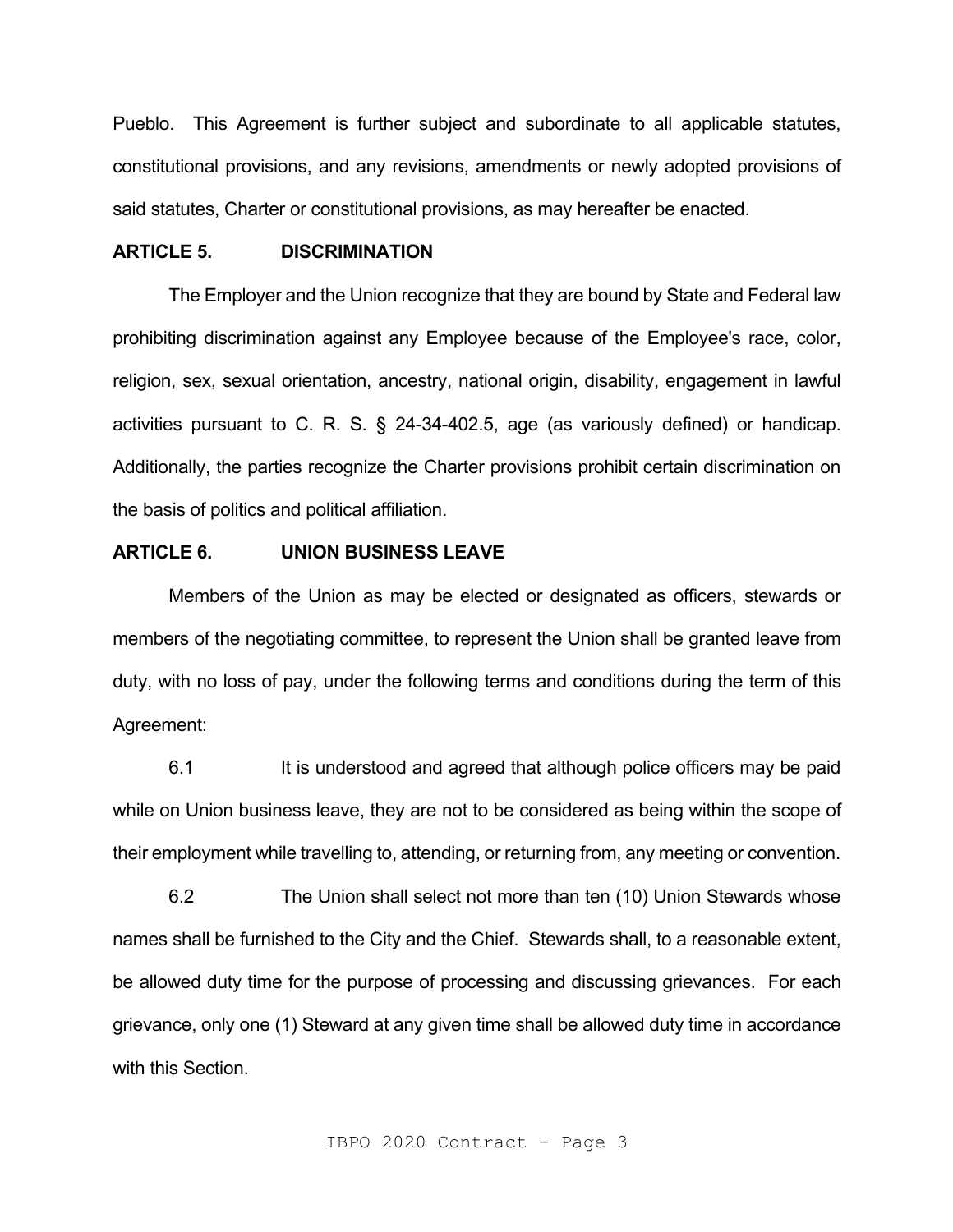6.3 Members of the Union's negotiations committee, not to exceed three (3), shall be granted leave from duty with no loss of pay or benefits for all meetings between the City and the Union for the purpose of negotiating directly or indirectly the terms of a successor Agreement.

6.4 EXECUTIVE BOARD. Elected officers of the Local to-wit: President, Vice-President, Secretary and Treasurer or members of the Executive Board, shall be granted Union Business Leave to attend meetings of the Union, within the City of Pueblo, if said meetings occur during a regular shift of those attending. The aggregate maximum of off duty shifts for all Officers and Executive Board members allowed under this Agreement shall not exceed thirty (30) per calendar year. It is understood that those officers granted Union Business Leave under this Section shall be on call during attendance at such Union meetings. An elected officer of the Union shall be granted Union Business Leave from duty, upon his request, when his performance of duties for the Union by attendance at arbitration or participation in collective bargaining have significantly reduced his ability to perform his regular duties.

6.5 The privileges granted herein shall not be abused, or unreasonably exercised.

6.6 Union officers and stewards using paid Union Business Leave shall notify their supervisor when leaving duty and when reporting back to duty.

### **ARTICLE 7. RULES AND REGULATIONS**

The Union agrees that its members shall at all times be bound by and comply with all Police Department rules and regulations, as same may be amended from time to time, including those relating to conduct and work performance. Such rules and regulations shall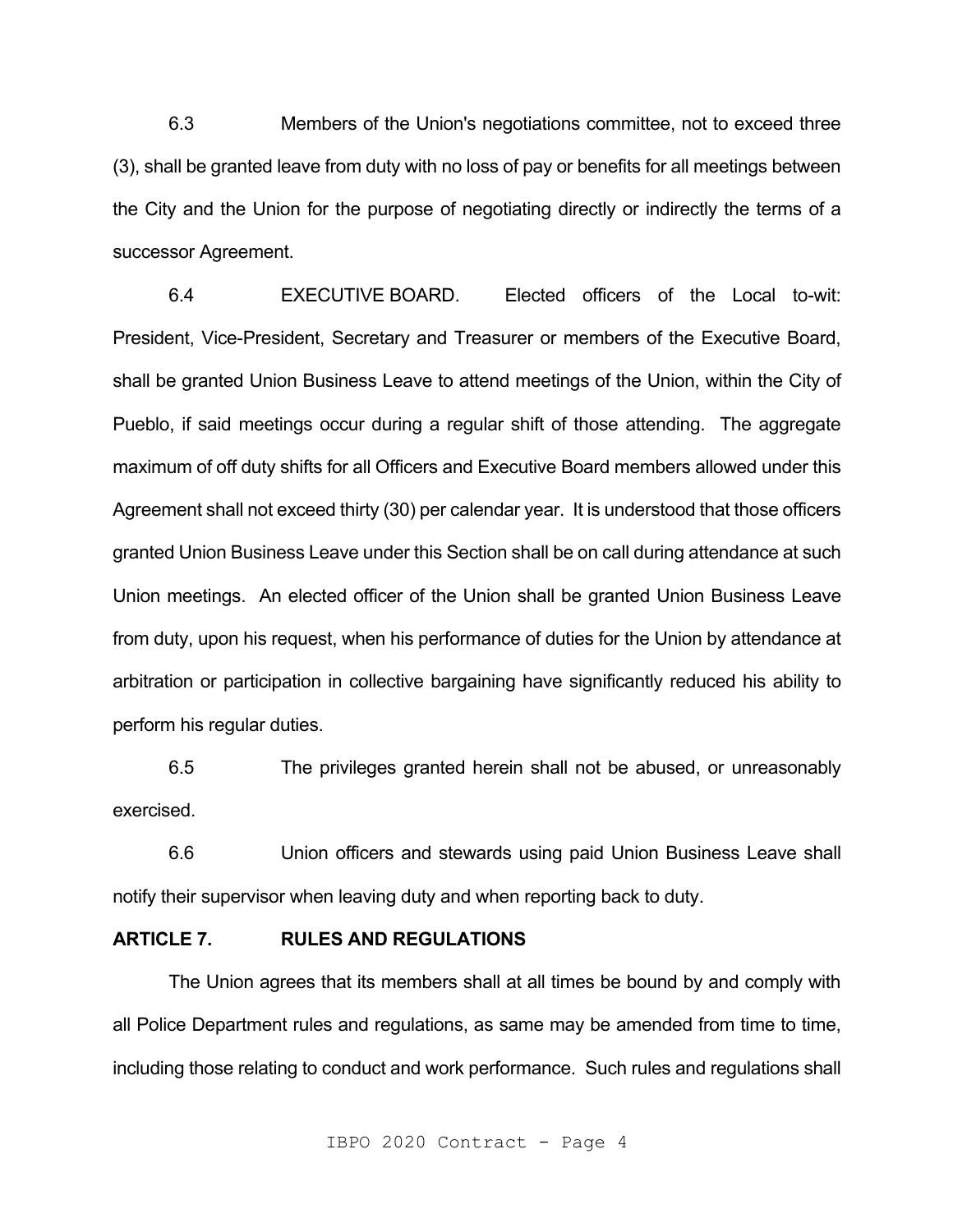not be in conflict with applicable Colorado or federal law or the express terms of this Agreement.

# **ARTICLE 8. STRIKES**

8.1 Employees in the bargaining unit are prohibited from engaging or participating in any strike, work stoppage, work slowdown, or mass absenteeism involving employees of the City of Pueblo or the City of Pueblo.

8.2 The Union agrees not to engage in such action nor to encourage or condone or participate in any such activity by employees in the bargaining unit.

8.3 Nothing contained herein shall be construed to affect the right of the City to enforce this Article through judicial process.

#### **ARTICLE 9. SAFETY**

9.1 The City agrees to establish a safety committee consisting of at least two (2) representatives of the Union and two (2) representatives of the Command Staff of the Police Department.

9.2 The safety committee will consider and make recommendations to the Police Department concerning matters affecting the safety of police officers, including, but not limited to: the design and equipment of police vehicles, safety improvements to vehicles, chase procedures and design and utilization of police equipment.

9.3 The safety committee shall convene within a reasonable time after a request for a meeting by a member of the committee. Any request must indicate in writing the subject to be taken up at the meeting. The City or the Union will submit a written response on matters raised by the other party within ten (10) days after the meeting.

9.4 If feasible, within the budget and administrative control of the Police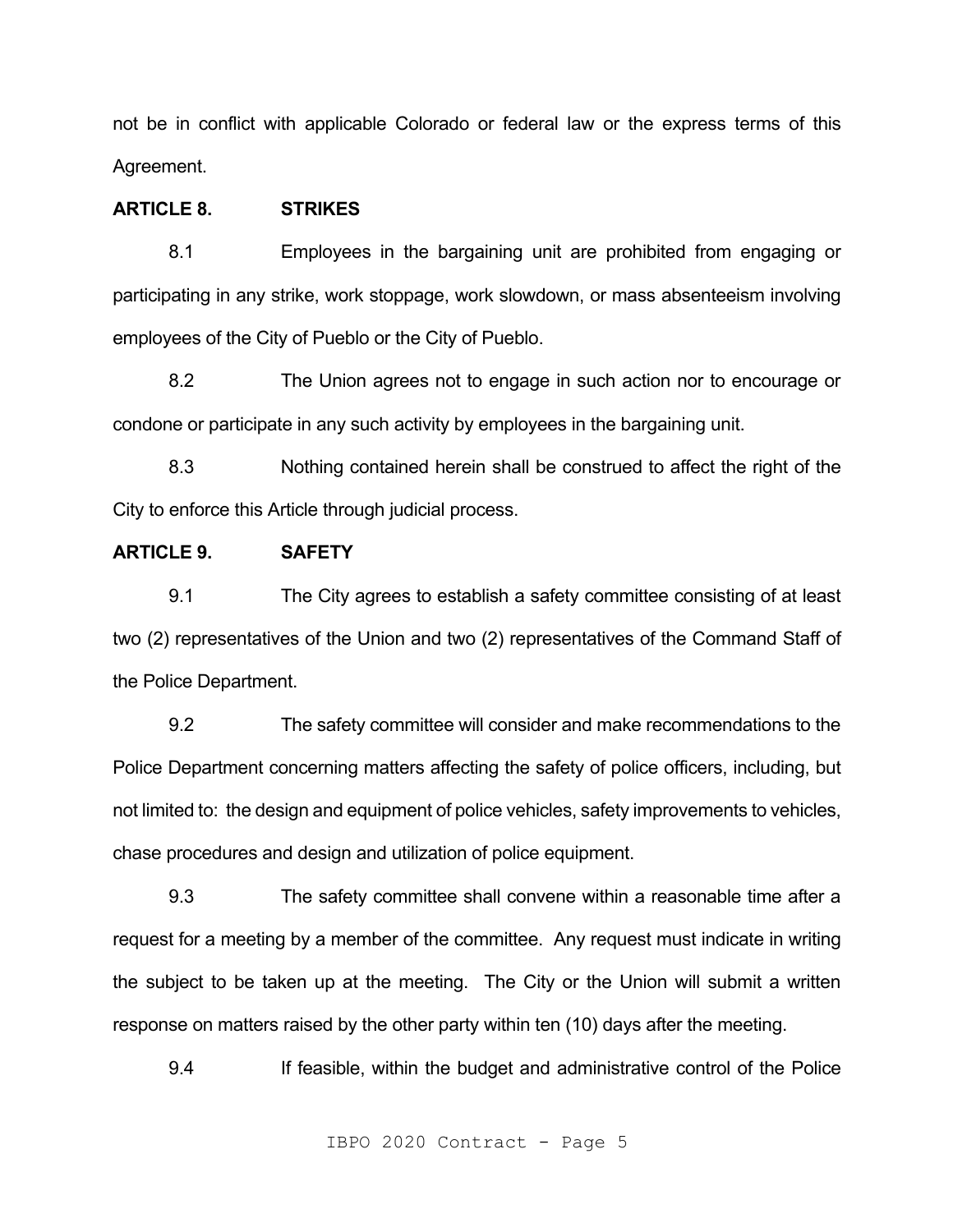Department, department personnel will implement recommendations of the safety committee. If within control of the Union, the Union will cause to be implemented the recommendation of said committee.

9.5 When a police officer has reasonable grounds to believe that his assigned vehicle is unsafe, he may request an immediate inspection by his supervisor, and submit a written complaint, if desired.

# **ARTICLE 10. TRAINING**

10.1 The City shall provide such in-service training in matters relating to police duties and obligations as the City, in its sole discretion, deems necessary and desirable. A minimum level of 40 hours training per year is deemed desirable, but not mandatory, by the parties. Training may include activities other than classroom training related to an officer's duty assignment.

10.2 Whenever the Chief receives notice of any special training school in the law enforcement field, he shall place a copy of it in the Police Union Box or some similar designated place at the Pueblo Police Department Building, 200 South Main Street, Pueblo, Colorado, utilized in transmitting written communications from the Police Department to the Union. Any police officer desiring to attend such school may apply to the Chief in writing for permission to do so. The Chief has the right to send or not to send any officer to such school and to select which officer (if any) will attend the school.

10.3 The City recognizes its responsibility to maintain requirements for firearms training and practice.

10.4 The City shall make available ammunition at its expense for any City mandated firearm training and practice. Additionally, for the purpose of practice, the City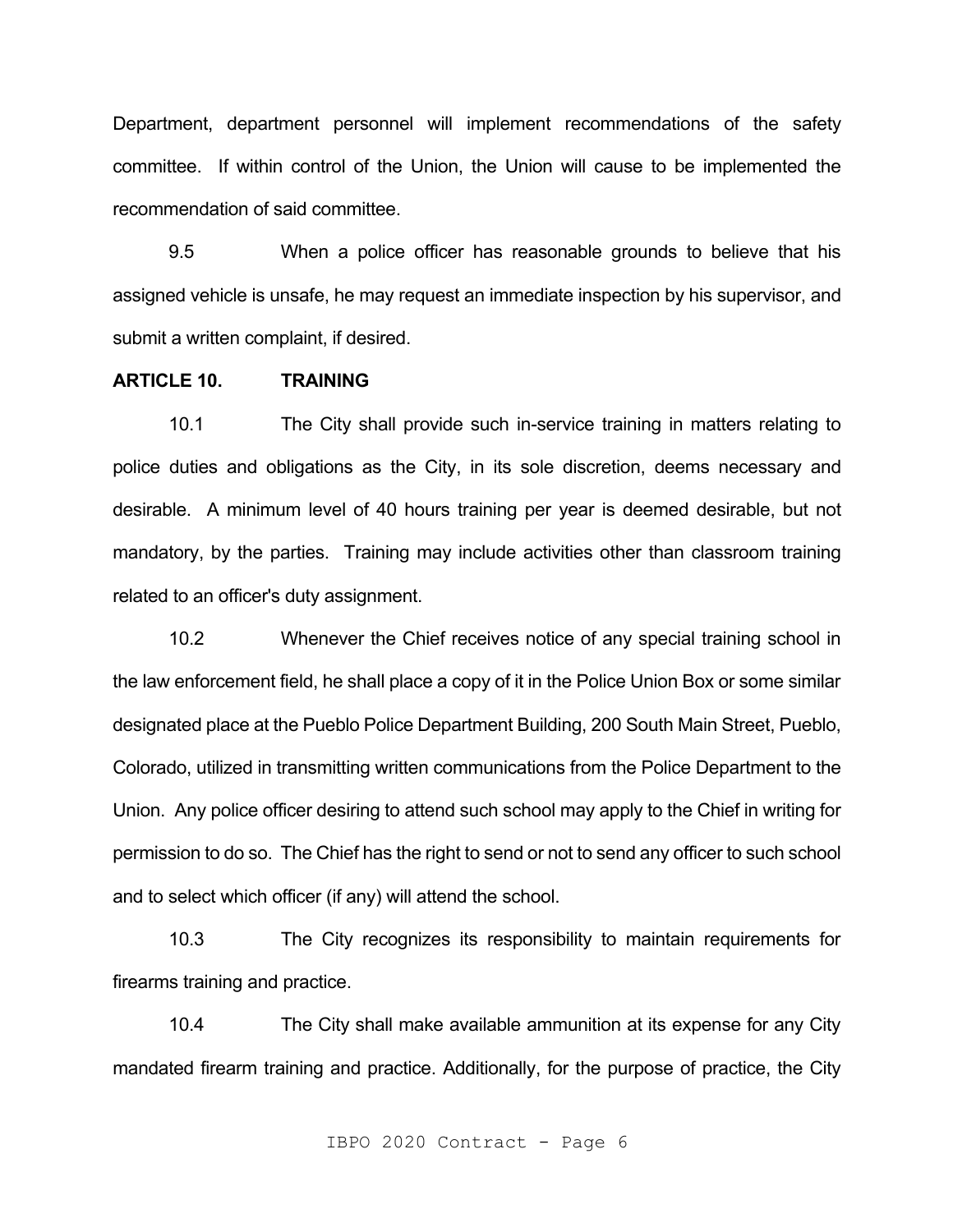shall provide to each sworn officer fifty (50) rounds of handgun ammunition (of the appropriate caliber each officer carries in his or her duty weapon) quarterly and twenty (20) rounds of rifle or carbine ammunition of the appropriate caliber, quarterly, for each officer who qualifies to use a long gun on duty.

10.5 The Union may make recommendations to the Chief of Police concerning in-service training matters. The failure of the Chief of Police to implement such recommendations shall not initiate grievance or arbitration procedures under this Agreement.

### **ARTICLE 11. TRAINING OFFICER**

Police Training Officers in the Operations Bureau working a 4 by 10 work schedule shall be selected by the City based upon the City's judgment relative to experience, knowledge and ability to effectively supervise and train. Such officers shall receive the sum of twenty-five dollars (\$25.00) for each work shift during which they perform duties as a Police Training Officer.

# **ARTICLE 12. EDUCATIONAL INCENTIVE**

12.1 Upon recommendation of the Chief and after prior written approval of the Mayor, the City of Pueblo shall reimburse a permanent, full-time employee upon successful completion of an approved course or courses in educational or vocational training. The course for training must be related to the work, be designed to improve competence in the job, and be of value to the employee's services to the City. The amount to be reimbursed shall be seventy-five percent (75%) of the actual cost of tuition, fees and books actually paid for by the employee. If an employee is laid off during a period of time he is attending school, such employee shall receive the reimbursement on a pro-rata basis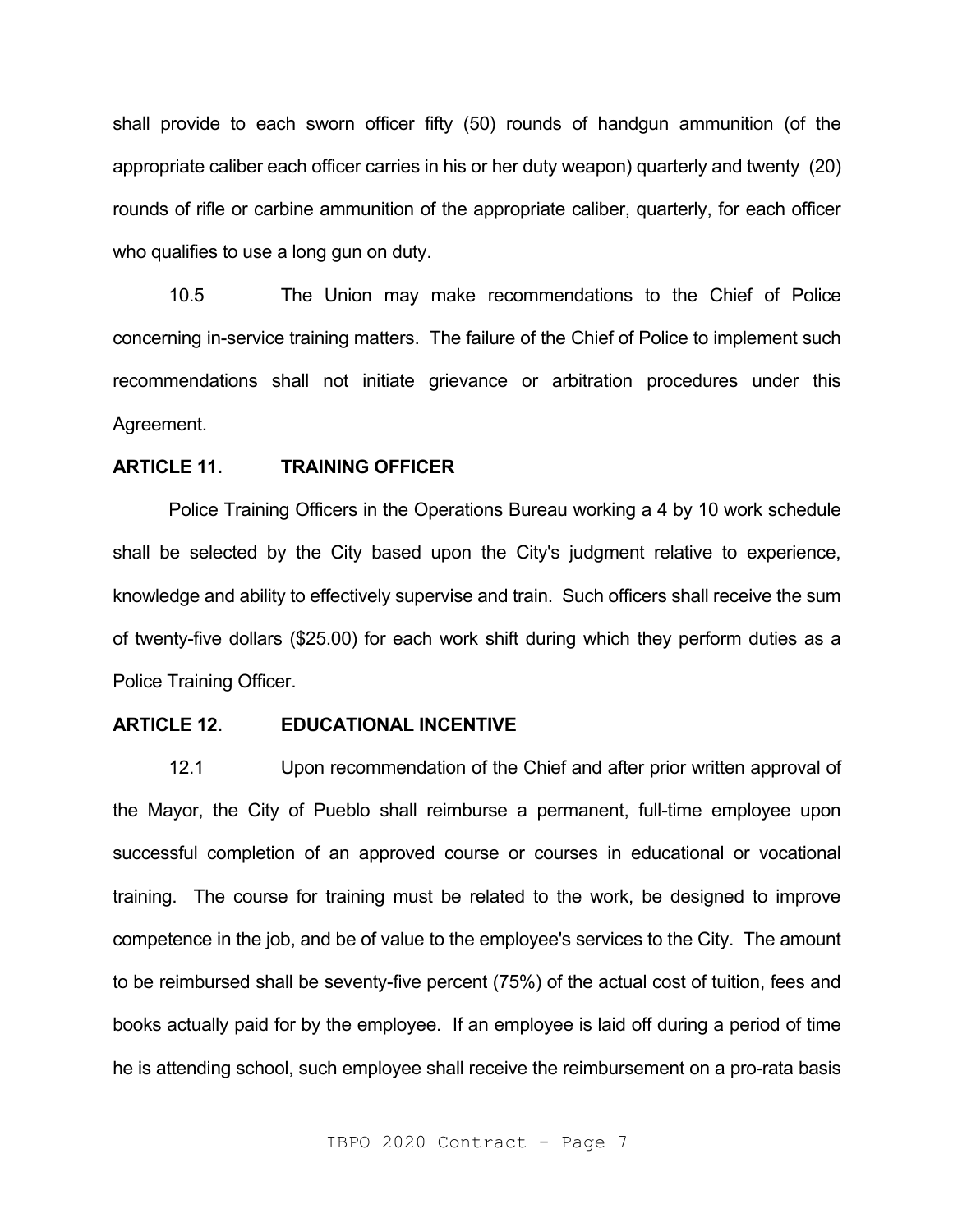to the date of such lay-off.

12.2 In addition to any other compensation to which a police officer may be entitled, each officer shall receive an annual education incentive in accordance with the table set forth below, provided that the officer has at least one year of service with the City of Pueblo, that officers initially hired on or after January 1, 1996, are not eligible to receive any education incentive at the thirty semester hours level and that the other conditions of this Article are met:

- 30 semester Hours - \$200.00;

- Associate Degree \$400.00;
- Bachelors Degree \$600.00;
- Masters Degree \$800.00.

Laid off employees eligible for the above compensation shall receive a pro-rata payment for that portion of the year in which they are laid off.

12.3 Educational incentive will only be paid to officers whose education is related to law enforcement work. Additionally, it is the responsibility of the officer to advise the City of the level of payment to which he is entitled and to present substantiation of the completed course work for which he claims credit. An employee shall be paid only the amount of money listed for the highest of the levels he attains listed in Section 12.2.

#### **ARTICLE 13. UTILIZATION OF SPECIAL SKILLS**

The City recognizes that certain police officers, by their own initiative, may have obtained special skills and knowledge applicable to law enforcement work. Police officers possessing such special skills and knowledge must advise the Chief in writing of their possession of such special skills and knowledge and the manner in which they were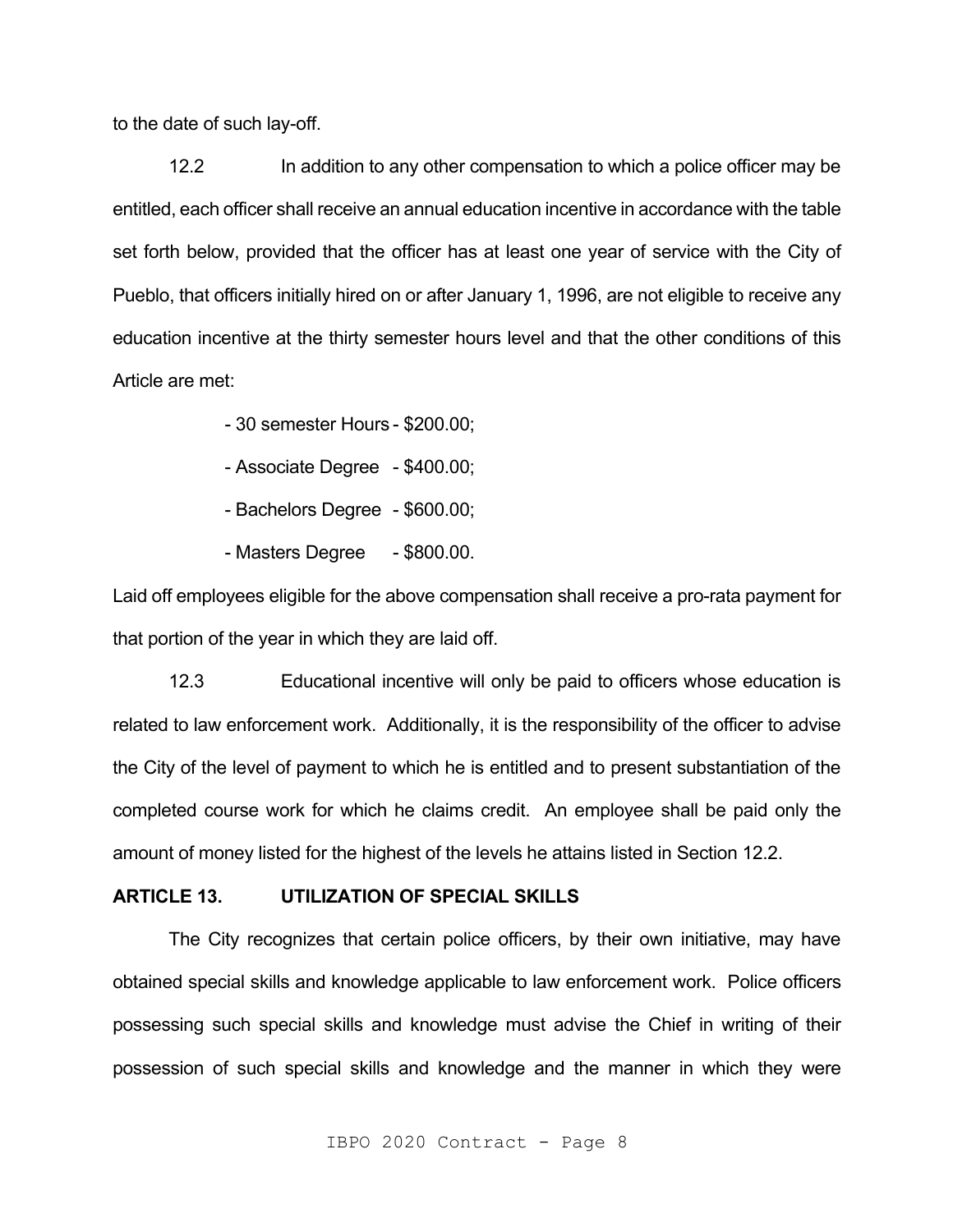obtained. The City reserves the right, if it is in the City's best interest, to utilize such special skills and knowledge. Officers assigned as SWAT Officers shall be paid one hundred dollars (\$100.00) for each month in which such officers respond as SWAT Officers to a SWAT callout. Officers assigned as Ordnance Technicians shall be paid one hundred dollars (\$100.00) for each month in which they are required to respond as Ordnance Technicians to remove or dispose of a suspected explosive or incendiary device. Officers who are designated as "bilingual officers" by the Chief of Police will be paid an additional fifty dollars (\$50.00) per month. In order to be designated as a "bilingual officer," an officer must meet the competency level required by the City in the language designated by the City. In order for an officer to be called upon to act as a translator, the officer must be a designated "bilingual officer."

# **ARTICLE 14. APPOINTMENTS**

14.1 All entrance appointments shall be probationary from the date of hire until one year following the date of graduation from the Police Academy. Appointees who are probationary employees for greater than one year shall be eligible for annual advancement in pay grade provided such employee's service has been determined by the Chief of Police to be satisfactory. All promotional appointments shall be probationary for a period of six (6) months.

14.2 The following minimum service requirements with the City of Pueblo shall be prerequisite to Civil Service Commission Police Department Promotional Examinations.

# 14.2.1 RESERVED

14.2.2 For sergeant, four (4) years total service since the last date of hire as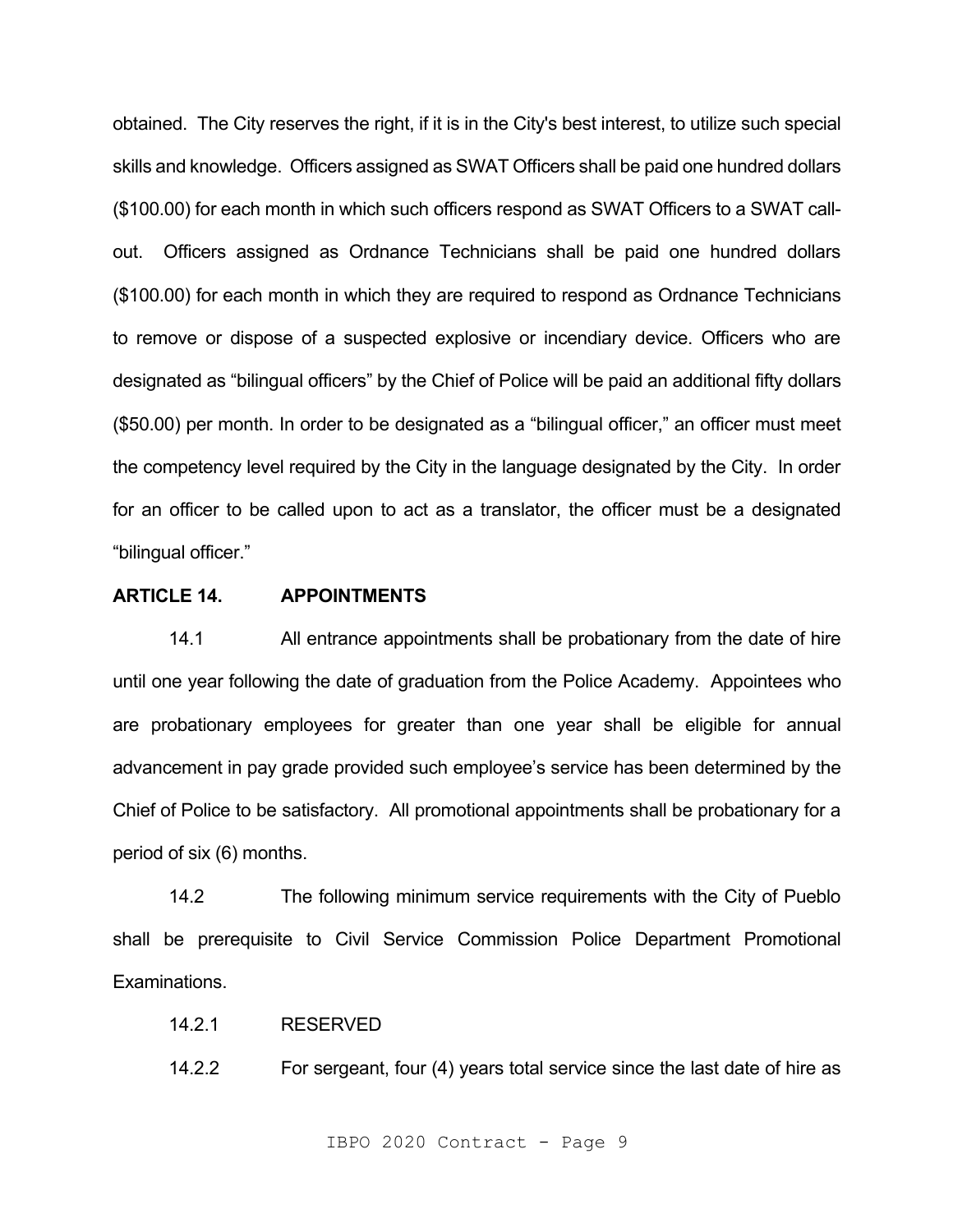a police patrol officer or corporal;

14.2.3 For captain, two (2) years service as a sergeant since the last date of promotion.

14.2.4 For the purpose of this Article, periods of time during which an employee is off work or reduced in class due to a reduction in force, shall not constitute service. However, reinstatement subsequent to such a reduction in force shall not constitute a new date of hire or promotion hereunder.

14.3 If a position is not filled through reinstatement, demotion or re-employment the City shall fill the position from a civil service eligible list in the following manner:

(a) The Director shall forward a copy of the appropriate class specification to the Civil Service Commission, with a request for certification of the names of the five (5) highest ranking persons on the appropriate eligible list.

(b) The Director may also request from the Commission further information relating to the persons certified and to their application, examination or certification process.

(c) If any person so certified fails to accept appointment to the position, that person shall be removed from the list and the name of the person next highest on the appropriate eligible list shall be certified. The Civil Service Commission may retain on the eligible list the name of a person who refuses an appointment only upon that person's request and for just cause. The Director may request removal from the list of the name of a person who does not qualify for or meet a requirement of the position. The Civil Service Commission shall grant such request and certify the name of the next highest ranking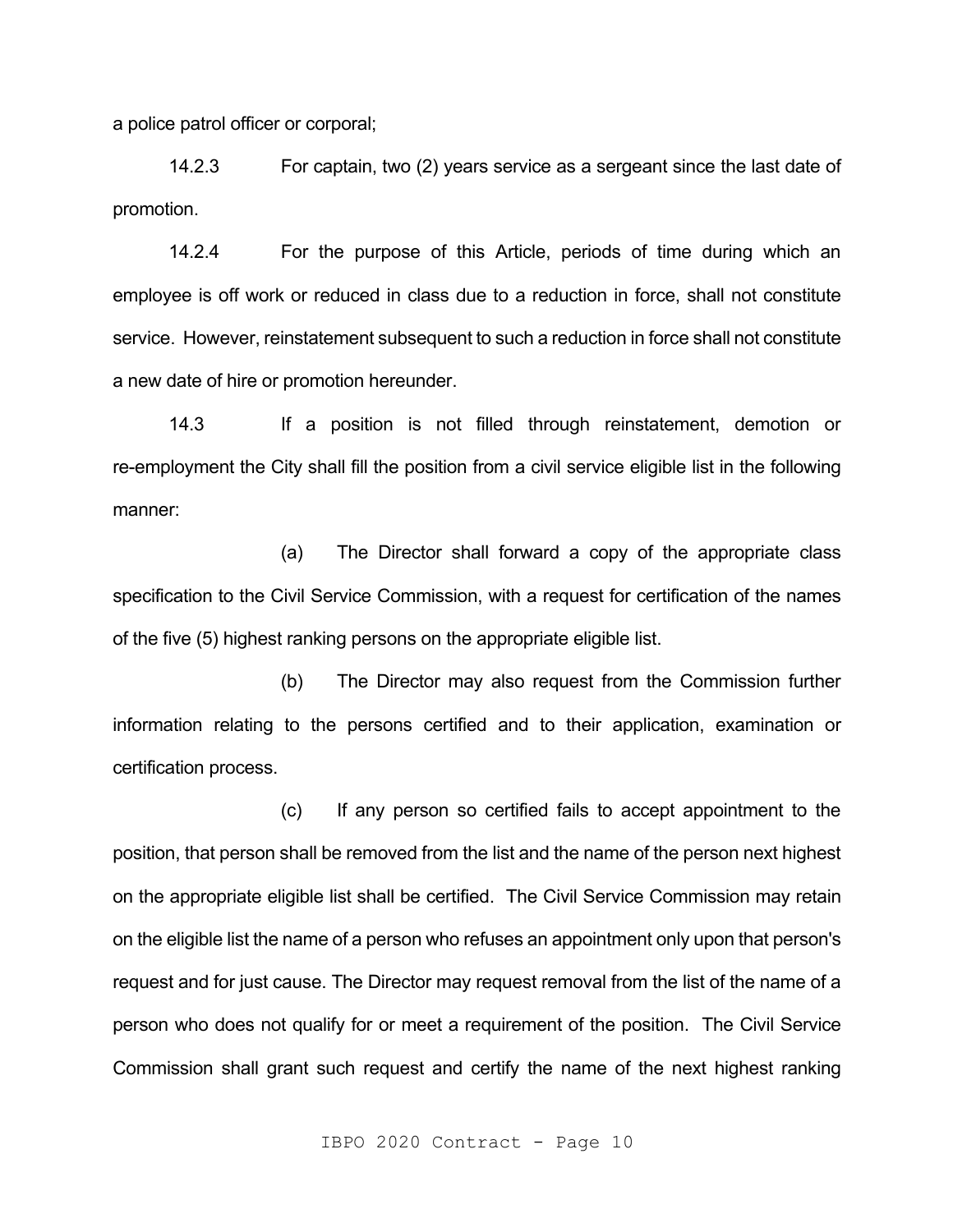eligible on the list, if the person so removed does not actually qualify or meet requirements.

(d) If more than one vacancy is to be filled from an eligible list, the Director may request certification of an additional name for the second and each subsequent vacancy.

(e) If less than five names appear or remain on an eligible list, the Mayor may either request that the Commission establish a new eligible list, or may accept a certification of less than five names.

(f) If a person certified for appointment from an eligible list is rejected or passed over twice, the Mayor may request removal of the person from that eligible list. The Civil Service Commission may deny such request upon the basis of the person's qualifications.

(g) After a certification, the Director shall select a committee of at least three persons to evaluate the persons certified.

(h) After consultation with the involved department or bureau head and the committee, the Director shall forward the names of all persons certified and recommendations to the Mayor, who shall make the final appointment.

(i) The City shall notify each eligible certified for a vacancy of the appointment and the appeal rights available hereunder. If not appointed, the highest ranking eligible for each vacancy may appeal his rejection to the Civil Service Commission by filing a written notice of appeal within five (5) days after receipt of the notice of appointment. The Commission shall hear the appeal within five (5) days of the filing of the notice of appeal. The City and the individual appointed shall also be notified of the hearing and be given an opportunity to be heard. The person filing the appeal shall have the burden of proving that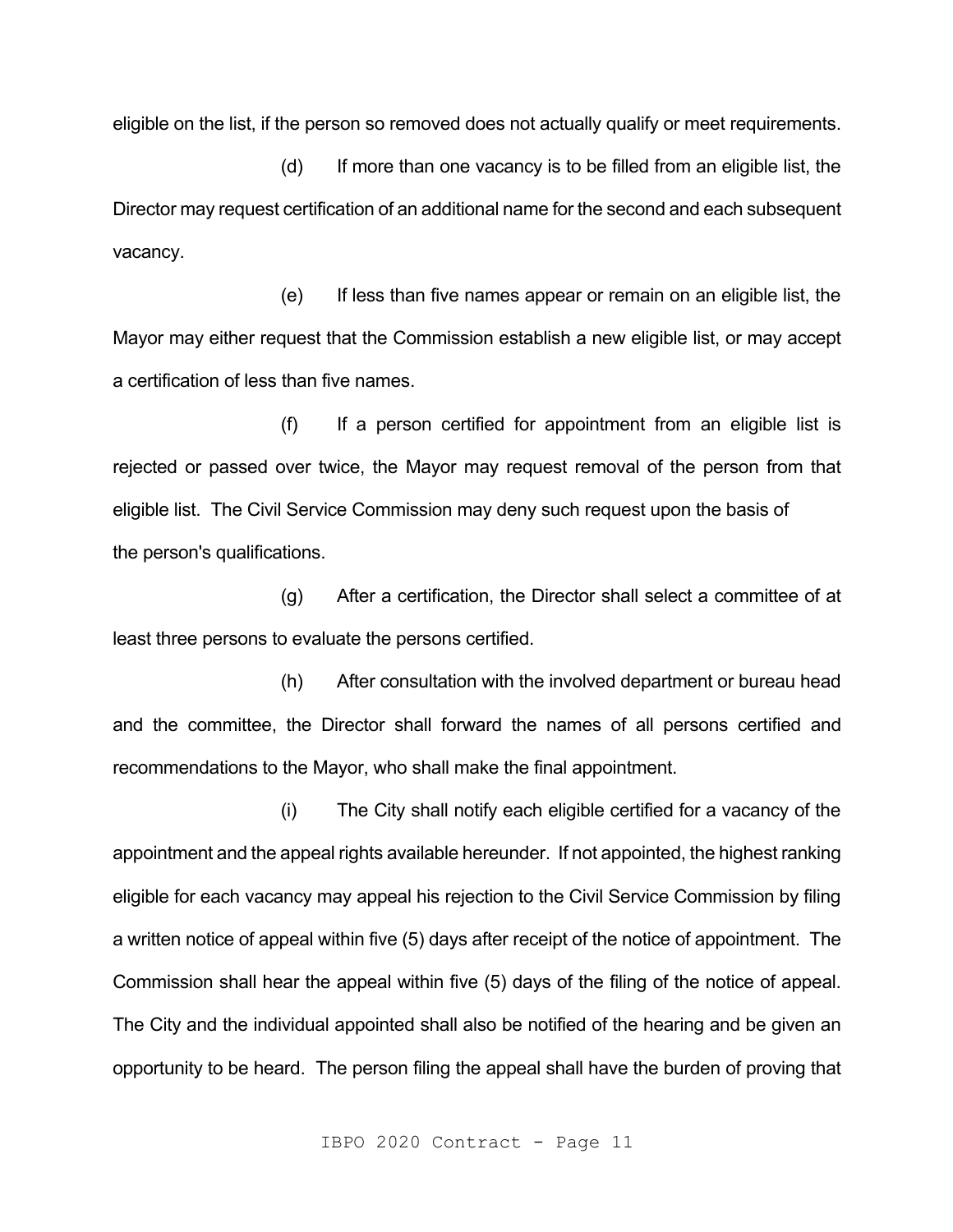the Mayor's appointment was arbitrary, capricious or a clearly unwarranted abuse of discretion. If the Commission sustains the appeal, the appointment shall be vacated and the appellant shall be appointed to the position by the Mayor pursuant to the decision of the Commission retroactive to the date of the original appointment.

(j) The Commission shall render its decision within five (5) days after the hearing which shall be final and binding subject only to judicial review pursuant to Rule 106, C.R.C.P.

14.4 Corporals shall be appointed pursuant to this section without examination or selection pursuant to the other provisions of this article. When a vacancy in such a position occurs, and the City decides to fill such vacancy, the person with the greatest continuous length of service as a patrol officer shall be appointed to such position. For the purpose of this Article, it will be understood that Corporal is a pay grade and not a rank.

14.5 All promotional appointments shall be probationary for a period of six (6) months. If the Chief of Police determines that an employee during such period has not fulfilled the requirements of the position, he may demote such employee to his former position. Such demotion shall be subject to appeal to the Civil Service Commission pursuant to the ordinances and Charter of the City and shall be sustained unless the Commission, after hearing, determines the action of the Chief constituted an abuse of discretion. Such a demotion shall not be subject to grievance and arbitration under this agreement.

# **ARTICLE 15. REDUCTION IN FORCE**

15.1 A reduction in the number of police officer positions in any class shall be made in the following order:

Part-time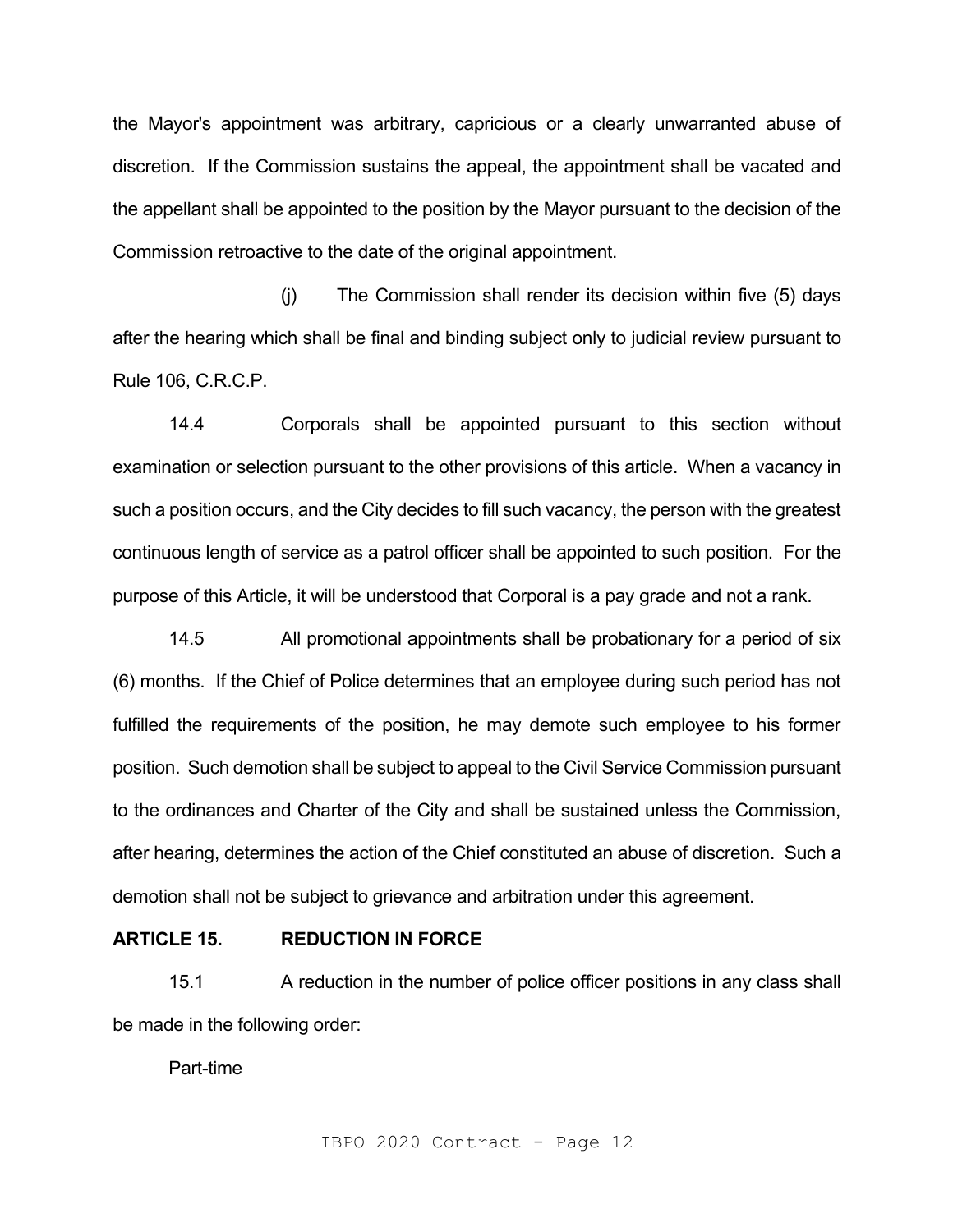**Probationary** 

Permanent

15.2 Probationary and permanent police officers shall be laid off in reverse order of their seniority in the class being reduced.

15.3 A laid off employee shall have the right to displace an employee in a lower class with less seniority based on the total length of continuous service with the Police Department. Displacements shall be made and determined simultaneously as of the effective date of any reduction in force, but after all reductions in force are made under Section 15.2 hereof.

15.4 Prior to the effective date of any reduction in force under this Article, the City will meet with a representative of the Union to discuss and consider possible alternatives to, and the impact of, the reduction in force, but the parties recognize that any proposals offered by the Union within this context shall relate only to mandatory subjects of bargaining. The failure of any party to reach agreement on any matter raised at a meeting held pursuant to this section shall not be indicative of bad faith, nor shall such failure initiate the grievance or arbitration procedures under this Agreement.

15.5 A laid off employee or an employee who has been displaced by a more senior employee pursuant to Section 3 of this Article, shall have available to him reinstatement rights to any interim class, whether previously held or not, based on total department seniority, until he returns to the class he held immediately prior to the reduction in force, before any other method is used to fill any vacancies in such interim classes.

# **ARTICLE 16. SALARY**

Effective January 1, 2020, the monthly pay rate for each class, grade, step or position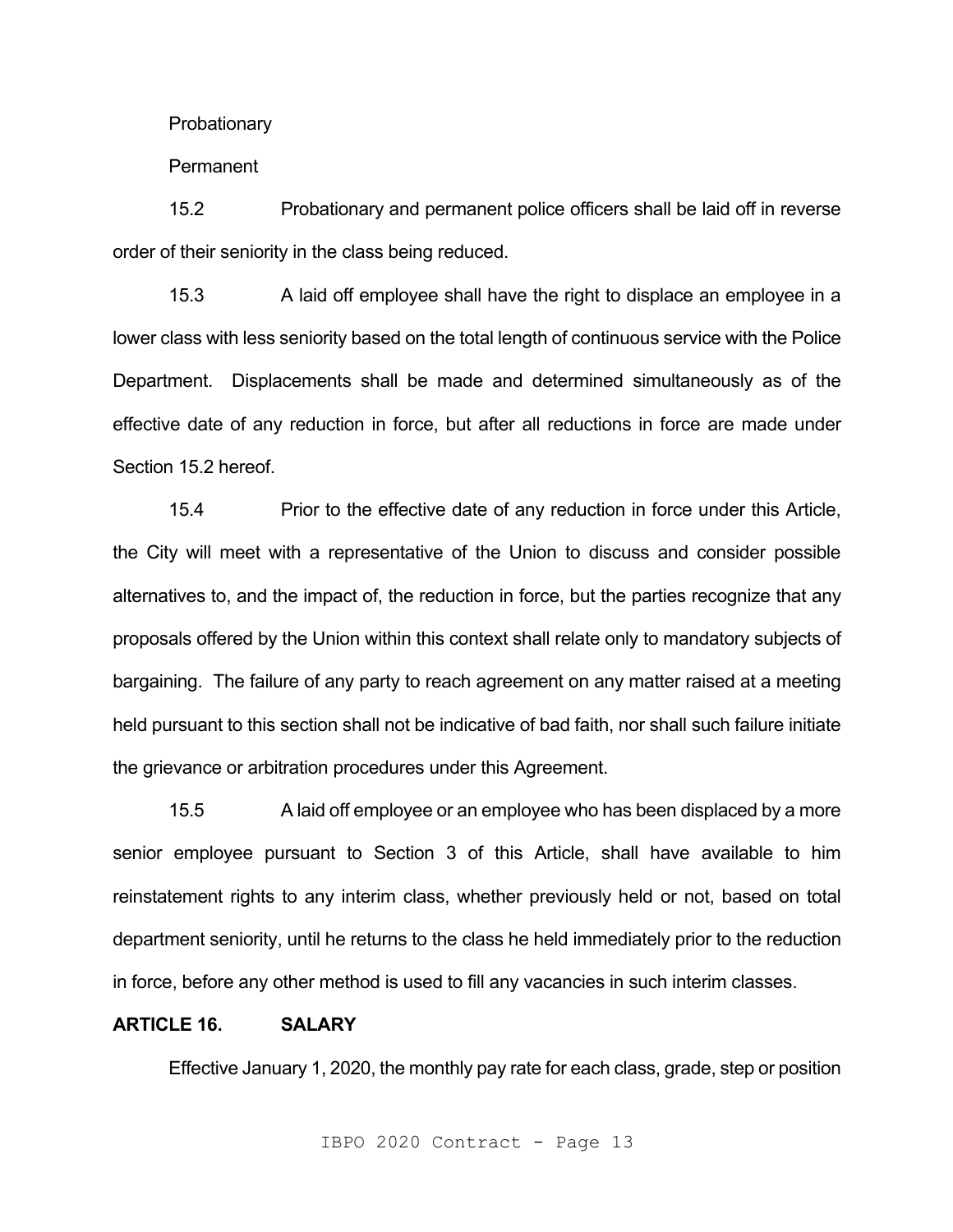of employees covered by this Agreement shall be increased by 3.25% over the amount set by Ordinance establishing the 2019 pay levels.

Effective January 1, 2021, the monthly pay rate for each class, grade, step or position of employees covered by this Agreement shall be increased by 2.75% over the amount set by Ordinance establishing the 2020 pay levels.

Effective January 1, 2022, the monthly pay rate for each class, grade, step or position of employees covered by this Agreement shall be increased by 2.5% over the amount set by Ordinance establishing the 2021 pay levels. **[\(SALARY SCHE](#page-66-0)DULE)**

# **ARTICLE 17. OVERTIME COMPENSATION**

17.1 Police officers shall be compensated for authorized overtime work at the rate of time and one-half. Such overtime shall be paid for all hours worked in excess of forty (40) hours in a workweek. With the exception of compensatory time off, vacation and paid personal leave actually taken, paid hours not actually worked shall not be counted as hours worked for purposes of calculating and paying overtime compensation. There shall be no duplication or pyramiding of overtime pay and employees shall not be paid more than once, for more than one reason or under more than one provision of this Agreement for the same hours worked.

17.2 Upon his request, a police officer may be granted by the Chief, compensatory time off with no loss of pay or benefits in lieu of cash compensation for overtime. Whether or not compensatory time off is allowed to accrue, in lieu of overtime pay, shall be at the sole and absolute discretion of the City.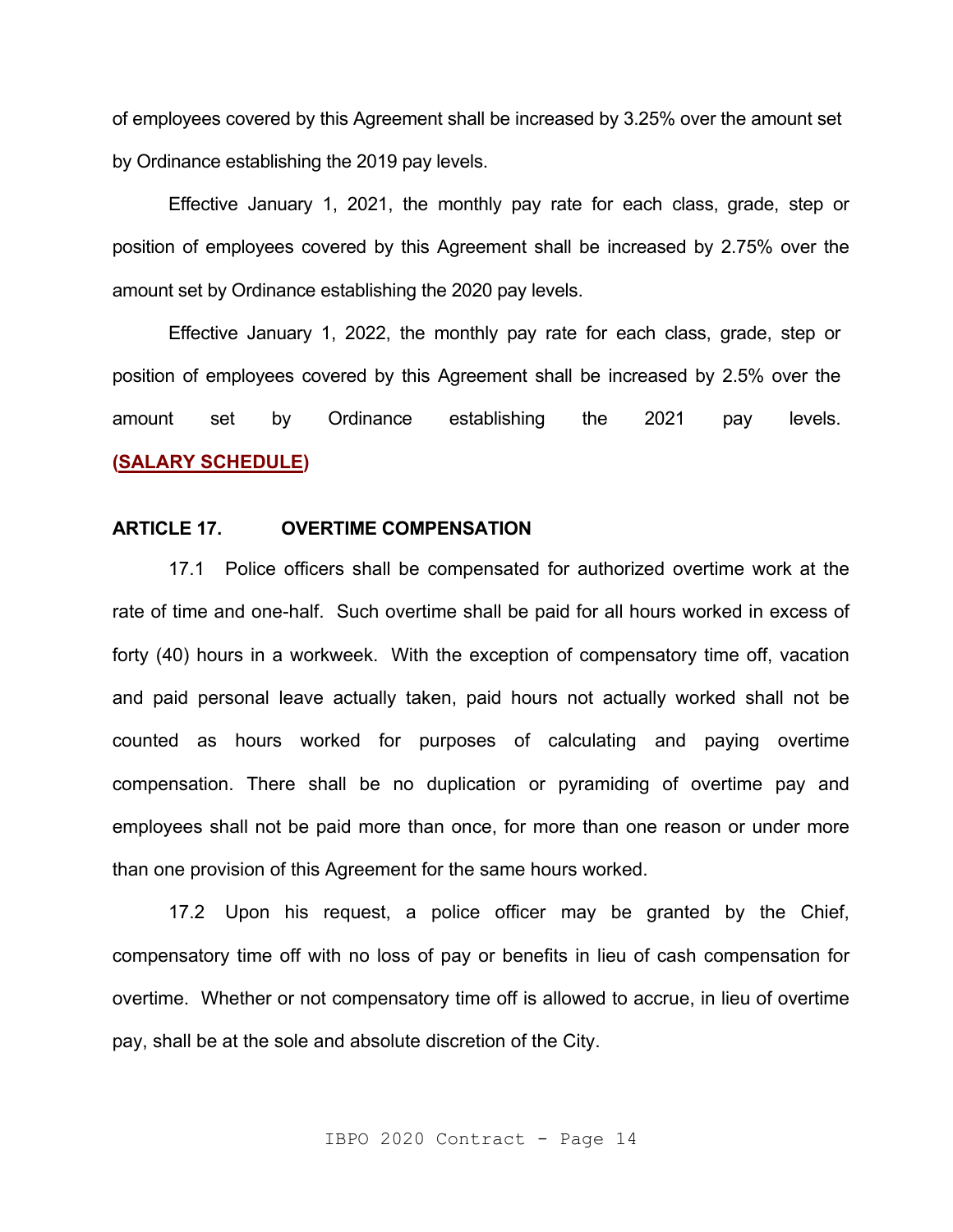regularly scheduled shift, and before the start of his next regularly scheduled shift, shall be paid at the appropriate overtime rate for a minimum of two (2) hours for such call back, unless such call back is to complete evidence records that should have been completed during his regularly scheduled shift or to correct errors in reports filed by him during his regularly scheduled shift. An officer who receives such a call one and one half hours, or more, before the start of his next regularly scheduled shift shall be entitled to the minimum payment or his overtime compensation for the actual hours so worked, from the time of the call, whichever is greater. If the officer is called less than one and one half hours before the start of his next regularly scheduled shift, he shall be entitled to compensation, at his overtime rate, only for the actual time worked, commencing at the time of the call. Officers called back for such purpose (correct records or errors) shall be paid overtime only for those hours actually worked during such call back. However, no officer shall be called back to complete or correct evidence records or reports unless such call back is reasonably necessary to the processing of an on-going investigation. A police officer who is requested to report early or to remain after a regularly scheduled shift, and such time is contiguous with the regularly scheduled shift, shall not be considered to be on call back. 17.3 A police officer who is called back to work after the completion of his

17.4 Except upon twenty-four (24) hours notice, and when required by unusual manpower needs, no police officer's regular work schedule shall be changed for the purpose of avoiding the payment of overtime.

17.5 The City has the right to require overtime to be worked as necessary; provided, however, the City shall solicit volunteers for any of the following assignments outside of the prescribed work schedule of a police officer, which assignments shall, for purposes of reference herein, be identified as "voluntary overtime assignments" even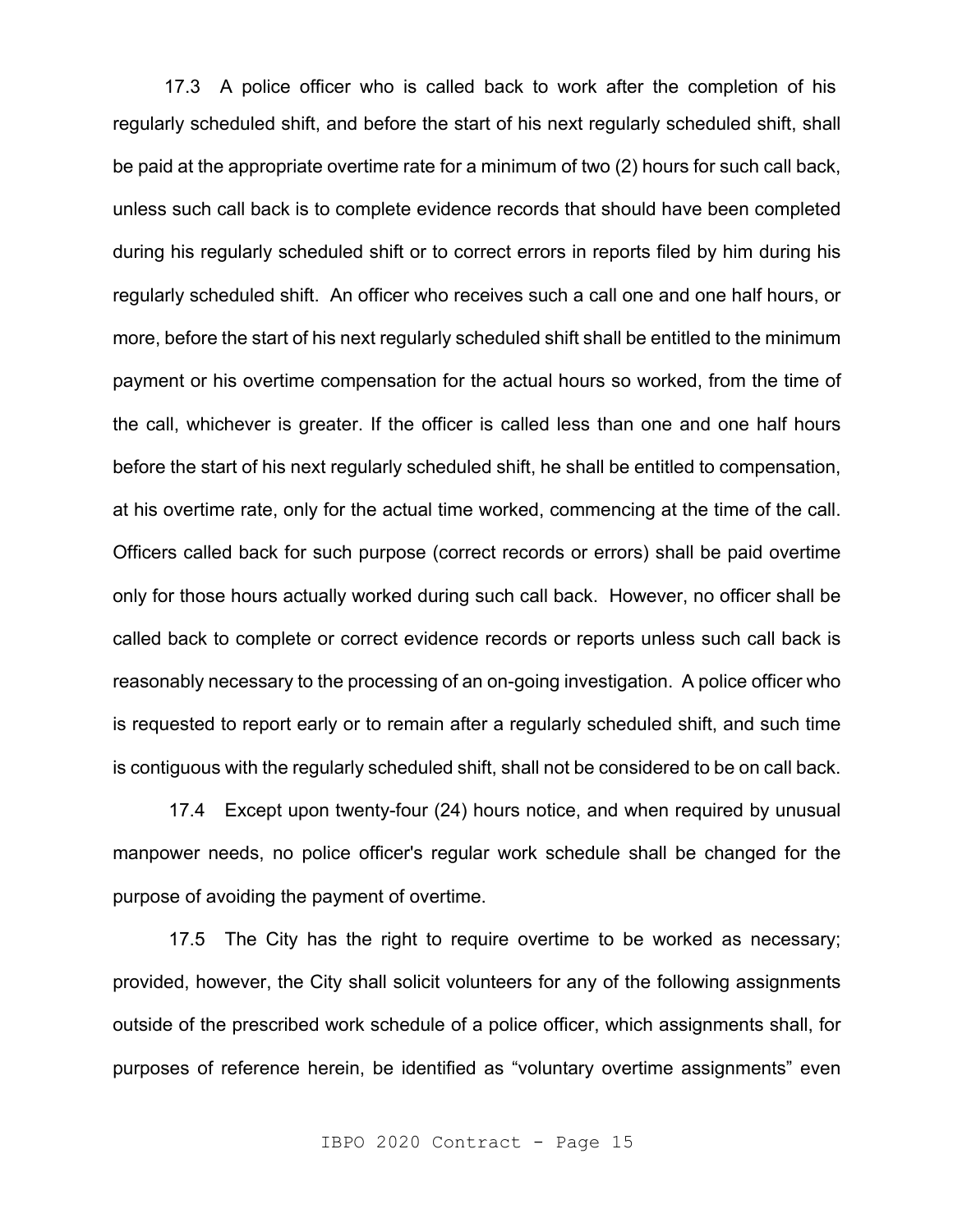though same may not result in overtime pay under the above Section 17.1:

A. *Extra Duty* is voluntary overtime assignment for the benefit of a third party which requires the services of police officers and pays fees to the City for such services.

B. *Special Assignment* is voluntary overtime assignment for other than regular patrol duty, for such assignments as providing security for special events or persons, providing traffic safety for road construction projects, underage drinking and grant duties that exceed the capabilities of the specialized unit administering the grant.

C. *Regular Patrol* is voluntary overtime assignment for a full shift, filling in for a Patrol Officer, Corporal or Sergeant position on one of the patrol watches.

D. *Major Parade* duty is voluntary overtime assignment for parades such as the Fiesta Parade, State Fair Parade or the Festival of Lights.

17.6 Lists shall be created for those officers who desire to be eligible for voluntary overtime assignments. With respect to each list, officers shall provide one telephone contact number capable of receiving text messages by which they shall be contacted for voluntary overtime assignments. When the overtime list is used, the City will text all the numbers on the appropriate overtime list with information regarding when the overtime is to occur. Officers on the list will have one hour in which to contact the originating Sergeant or Captain to indicate they are willing to accept the overtime. The officer who responds to the request and is highest on the list will be granted the overtime. Once an officer is selected, the officer shall be rotated to the bottom of the applicable list. Officers must respond within one hour of the text to be considered.

Subject to the requirements of this Section, lists required by this Agreement and in existence at the beginning of the term of this Agreement shall continue in effect. Any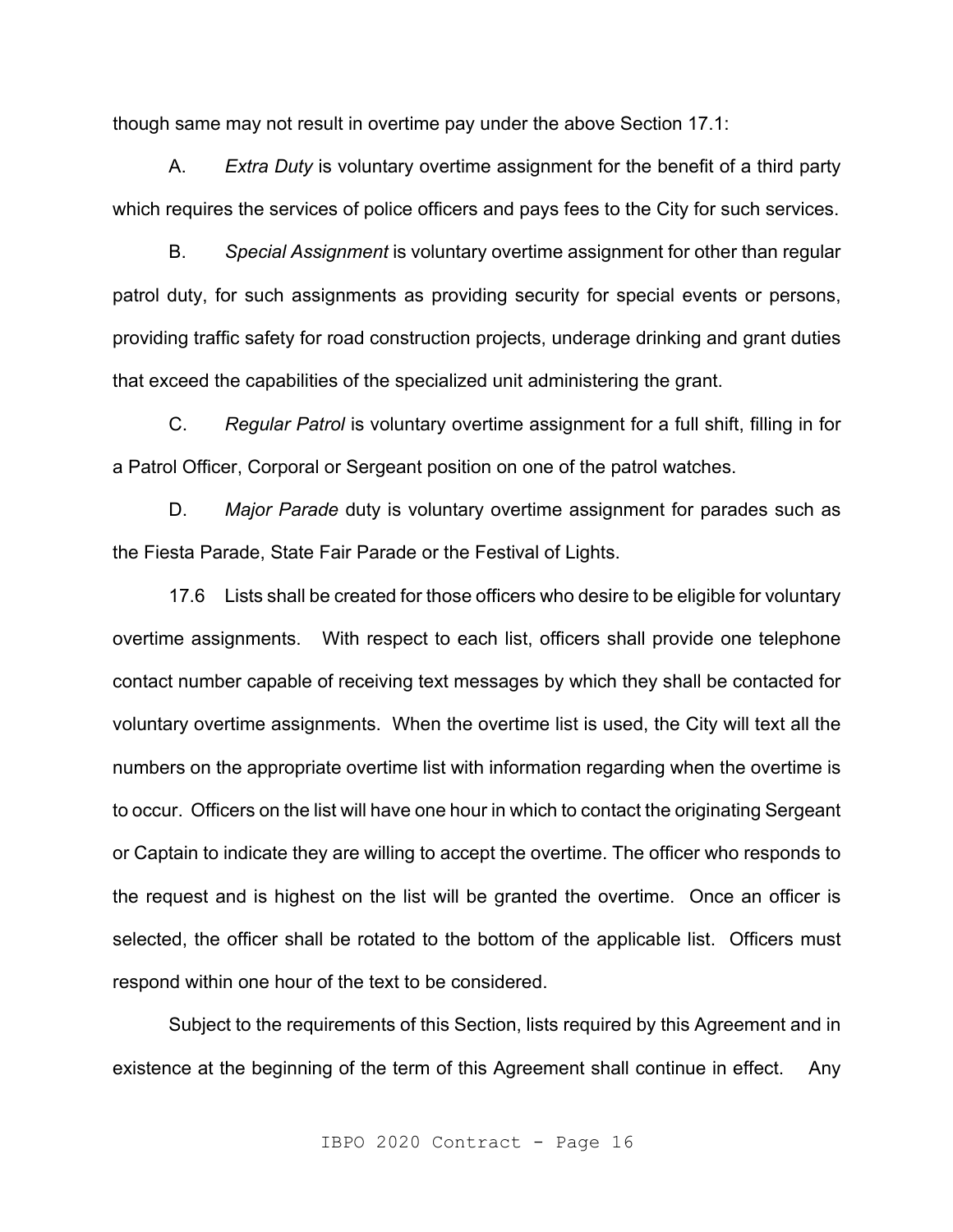officer who subsequently provides a qualifying telephone number in the manner above noted shall be placed at the bottom of the applicable list as it exists on the date of receipt of the e-mail. A copy of each list shall be served upon the Union President by electronic mail on an annual basis.

17.7 For extra duty overtime assignments, there shall be a single list upon which Patrol Officers, Corporals and Sergeants may place their names.

17.8 For special assignment voluntary overtime duties there shall be one list upon which Patrol Officers and Corporals may place their names, with the exception of DUI enforcement assignments, for which a separate list shall be created and will be administered in accordance with the rules outlined in Section 17.6 regarding selection for assignments.

17.9 For regular patrol voluntary overtime assignments there shall be eight (8) lists. There shall be a Sergeant list for each start time and a Patrol Officer/Corporal list for each start time with the officer signing up for the watch(es) he or she is willing to work if called for overtime.

17.10 For major parade voluntary overtime assignments sign-up lists shall be circulated through the Police Department's email system and the assignment shall be assigned on a first come, first serve basis. If insufficient Patrol Officers and Corporals sign up, then the sign up list may be circulated a second time for Sergeants.

17.11 When the need for overtime in patrol is determined during the shift prior to the vacancy, the City shall ask for volunteers for such assignment from among those officers then working patrol. If there are more such volunteers than positions available, the positions shall be allocated upon the basis of departmental seniority. If there are an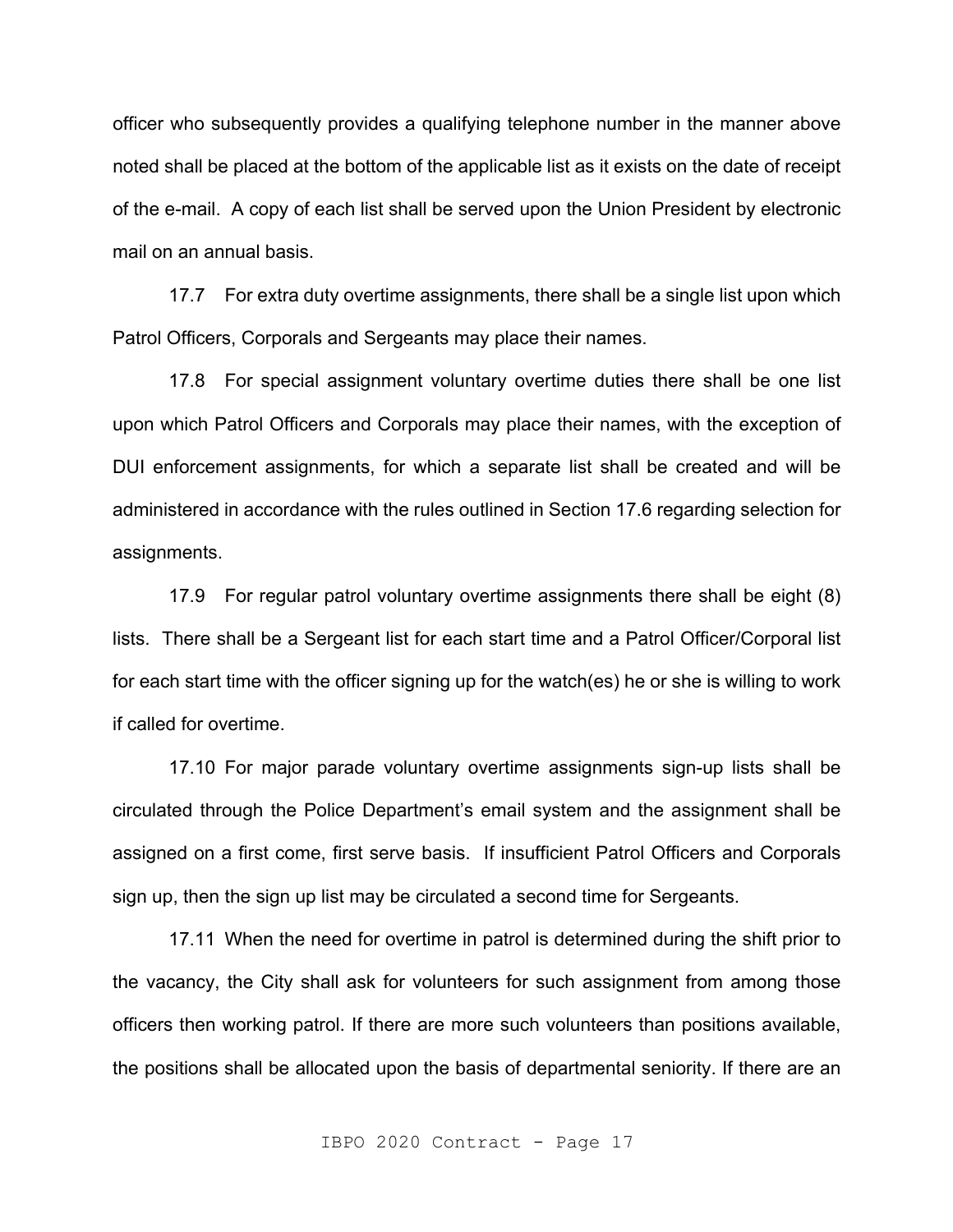insufficient number of volunteers, the City shall utilize the appropriate voluntary overtime list. With respect to overtime assignments which cannot be filled voluntarily after utilizing the appropriate voluntary overtime list, the City shall maintain and utilize a separate list of officers ranked in order of seniority for each shift ("Forced Overtime List"). Selection shall be made as equally as practical among officers on the shift prior to the shift in which the vacancy shall occur according to least seniority; provided, however, any officer on said shift may volunteer to accept the overtime assignment although the City shall have no obligation to solicit such a volunteer. Once an officer is selected, such officer shall be rotated to the bottom of the list. An officer who volunteers for selection shall be rotated to the bottom of the list just as any other selection. To the extent reasonably practical, the City shall provide one hour advance notice to an officer selected for the assignment on a non-voluntary basis. The failure to provide such notice, however, shall not be subject to the grievance and arbitration procedure of the Labor Agreement. The City may bypass an officer when the City reasonably believes, based upon the total hours previously worked by the officer, that such selection would not be in the best interest of the City. On January 1, April 1, July 1, and October 1 of each calendar year of this Agreement, the Forced Overtime List shall be reset and adjusted in order of seniority for each shift so that the least senior officers are at the top of the list and the most senior officers are at the bottom of the list.

17.12 The parties recognize that an employee's performance of duty during a voluntary overtime assignment is subject to all the requirements normally applicable to officers in such positions and that he/she may be subject to discipline for just cause.

17.13 Reserved.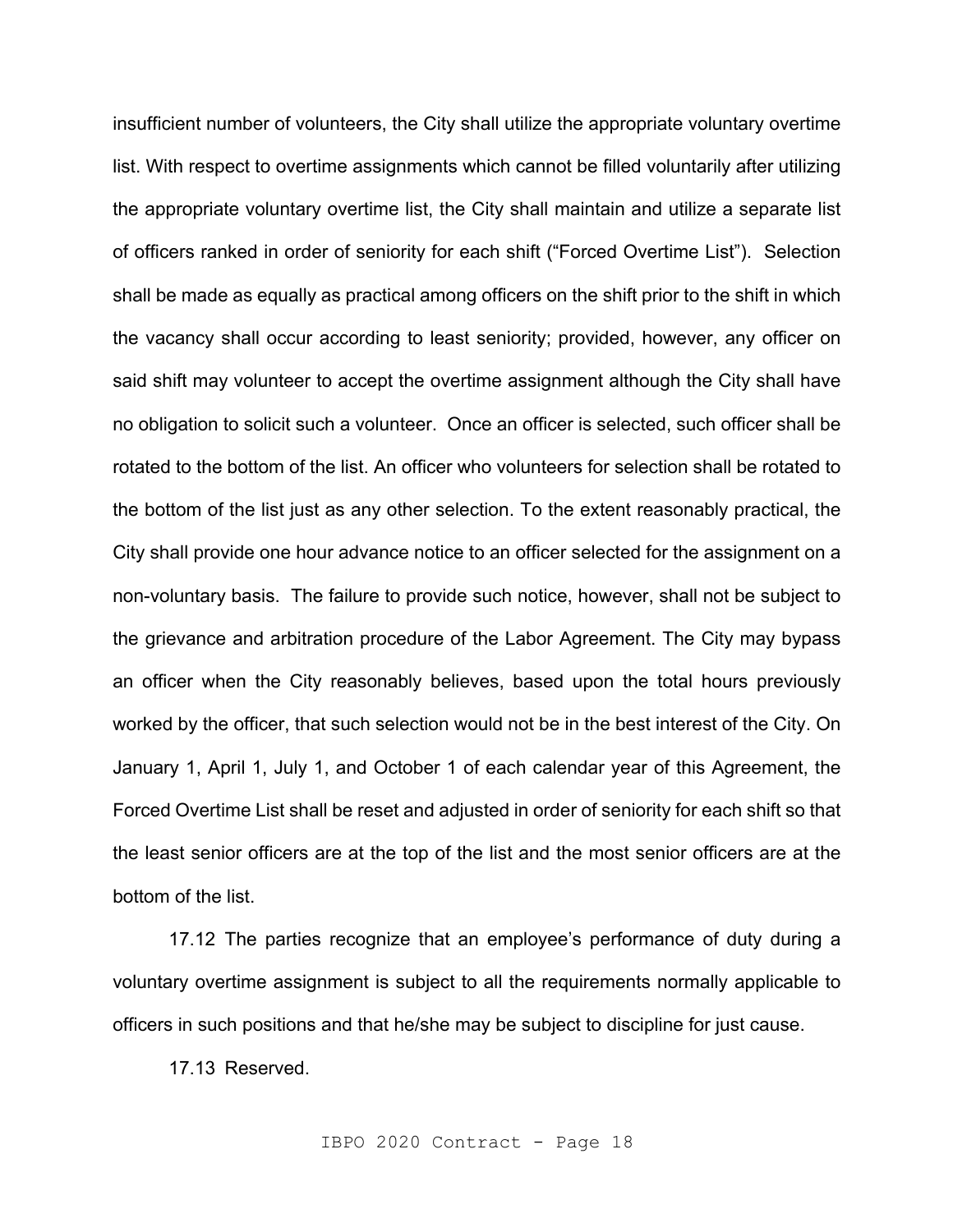17.14 Requests for the use of accrued comp time shall be granted if they are filed with the designated representative of the City at least seven (7) days prior to the start of such leave; provided, however and notwithstanding any provision of this Agreement to the contrary, requests for use of accrued comp time for any holiday or the day of the NFL Super Bowl and the day preceding and following such dates must be filed at least 30 days but not more than 45 days in advance and must not create an undue disruption. In the event there are multiple competing request for one or more slots for which comp time may be granted, such competing requests shall be approved on a first in time basis, i.e. first come first served. It is understood and acknowledged that use of accrued comp time for any holiday or the day of the NFL Super Bowl and the day preceding and following such dates has historically created an undue disruption for the Department, and as such, any denial of the request to use comp time on such dates whether based upon its untimeliness or because it creates an undue disruption shall not be subject to the grievance and arbitration procedure of this Agreement.

17.15 Requests for the use of comp time filed less than seven (7) days prior to the proposed leave shall be reviewed by the officer's Captain and shall be granted if said Captain finds that circumstances reasonably allow for such leave.

17.16 The granting of comp time leave for an officer shall not cause the cancellation of previously approved personal day or vacation leave for any other officer.

17.17 A request for personal day leave or vacation leave (other than that which is predetermined through the annual sign-up process) shall be granted or denied within seven (7) days of the filing of such a request.

17.18 Except for requests with respect to use of accrued comp time for any holiday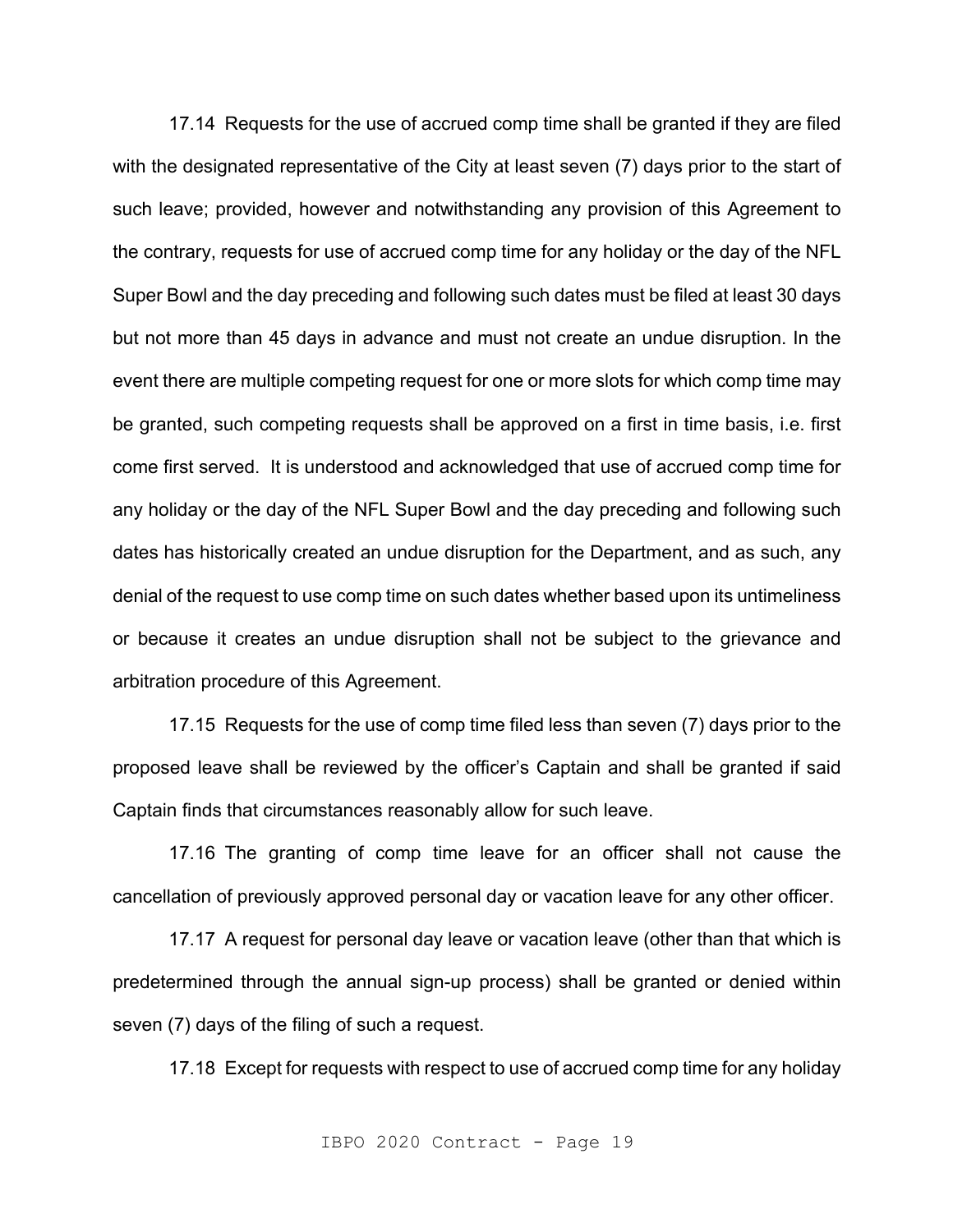or the day of the NFL Super Bowl and the day preceding and following such dates, no request for any type of leave will be accepted if submitted more than thirty (30) days in advance. Provided, however, requests for leave may be submitted more than thirty (30) days in advance for the purpose of scheduling events or travel that reasonably require more substantial advance planning. Such early leave requests shall be submitted with a memorandum of explanation and shall not be unreasonably denied.

# **ARTICLE 18. RATE OF PAY AND APPOINTMENT TO TEMPORARY DUTY IN A HIGHER CLASS**

18.1 General Requirements. When an employee is assigned to work in a higher classification for a period of one hour or more, the employee shall be paid one hundred percent (100%) of the difference in pay between his normal class and the class in which he is acting for the actual period of such service. The methodology for appointment to temporary duty in a higher class shall be that found at Section 6-5-7(d) of the City Ordinances in effect on August 1, 1981, provided the Chief may first make such assignment from reinstatement lists, and provided further that employees serving a promotional probationary period shall not be eligible for work in a higher classification and provided finally that the names of officers so appointed are from a list in the appropriate working unit of employees who have indicated their willingness to accept such appointments without restriction regarding the duty assignment of the higher position; and for temporary appointment to acting Captain duties, Sergeants shall have their seniority calculated from their last appointments as Sergeants. An officer assigned to such a higher class shall remain in such temporary assignment until the end of the work shift or until he or she is relieved of such step-up duty by an officer holding the higher rank, whichever comes first.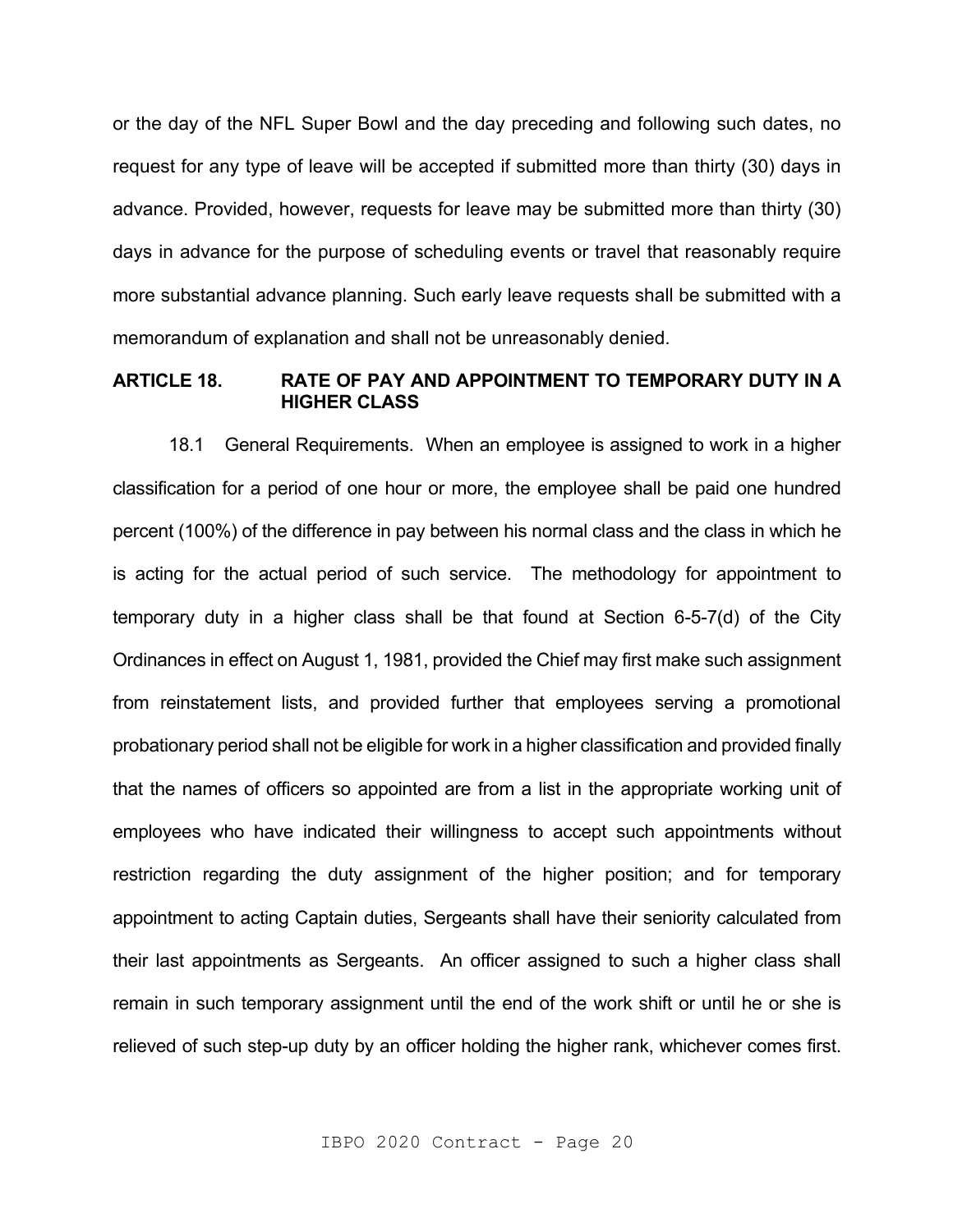Officers who are willing to accept and work a position, temporarily, in a higher classification shall submit their names to the appropriate Watch Commander at the beginning of the year. Officers who have been disciplined within the last year, defined as a Letter of Reprimand or greater, are not eligible for step-up to a higher classification for a period of one year after imposition of the discipline.

Watch commanders are cognizant of the span of control, and will use reasonable efforts to fill vacant Sergeant positions.

18.2 Captains. The methodology for appointment to temporary duty in the classification of Captain shall, in addition to the general requirements in Section 18.1, be subject to the following specific requirements:

(a) The most senior Sergeant on duty by regular assignment shall be selected for appointment to temporary duty in the classification of Captain. If no such Sergeant is on duty, the most senior Sergeant on duty by voluntary or forced overtime assignment shall be selected for appointment to temporary duty in the classification of Captain. Any such appointment shall be herein referred to as the "Initial Step Up Captain"; and

(b) Such temporary assignment as acting Captain shall continue until the earliest of the following events:

(i) A Captain relieves the Initial Step Up Captain;

or

(ii) The duty assignment of the Initial Step Up Captain ends.

(c) In no event will a corporal or patrol officer ever be assigned as acting Captain without the authorization of the Chief of Police.

(d) In no event will the City assign an employee to work in the higher classification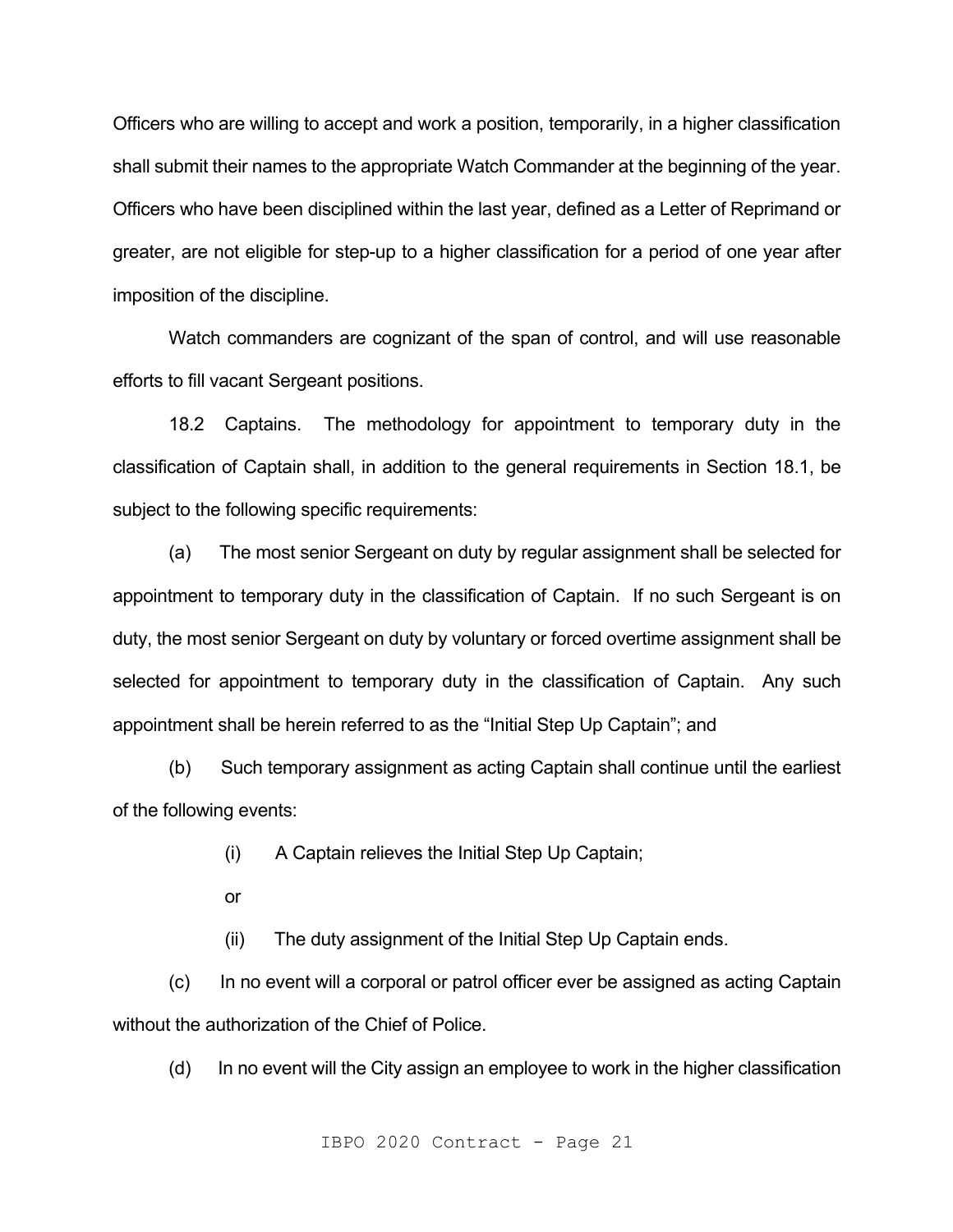of captain when there is at least one captain on duty in the Operations Bureau without the authorization of the Chief of Police.

18.3 Sergeants. The methodology for appointment to temporary duty in the classification of Sergeant shall, in addition to the general requirements in Section 18.1, be subject to the following specific requirements and clarification:

(a) The most senior corporal or patrol officer on duty by regular assignment only and not by voluntary or forced overtime assignment, shall be selected for appointment to temporary duty in the classification of Sergeant (the "Acting Sergeant"); and

(b) Such temporary assignment as Acting Sergeant shall continue until the earliest of the following events:

(i) An actual Sergeant relieves the Acting Sergeant; or

(ii) The regular duty assignment (watch/shift) of the Acting Sergeant ends.

(c) For purposes of clarification for this Section 18.3, a "watch" shall be considered equivalent to a "shift" as that term is used in Section 6-5-7(d) of the City Ordinances and as referred to in Article 18 of the CBA between the parties.

(d) In the event that a Sergeant position starts at a different time from the start time of the rest of that Sergeant's watch, the vacancy shall be deemed to have occurred on that Sergeant's watch – not a different watch. Example: Patrol Watch 3 Sergeant normally begins one-half (1/2) hour prior to the beginning of the rest of Watch 3. If that Watch 3 Sergeant is absent and a Corporal or Patrol Officer is Stepped Up, then the Stepped Up Corporal or Patrol Officer shall be made on Watch 3 and not from Watch 2 – even though the vacancy occurs during Watch 2's normal watch or shift time.

#### **ARTICLE 19. COURT TIME**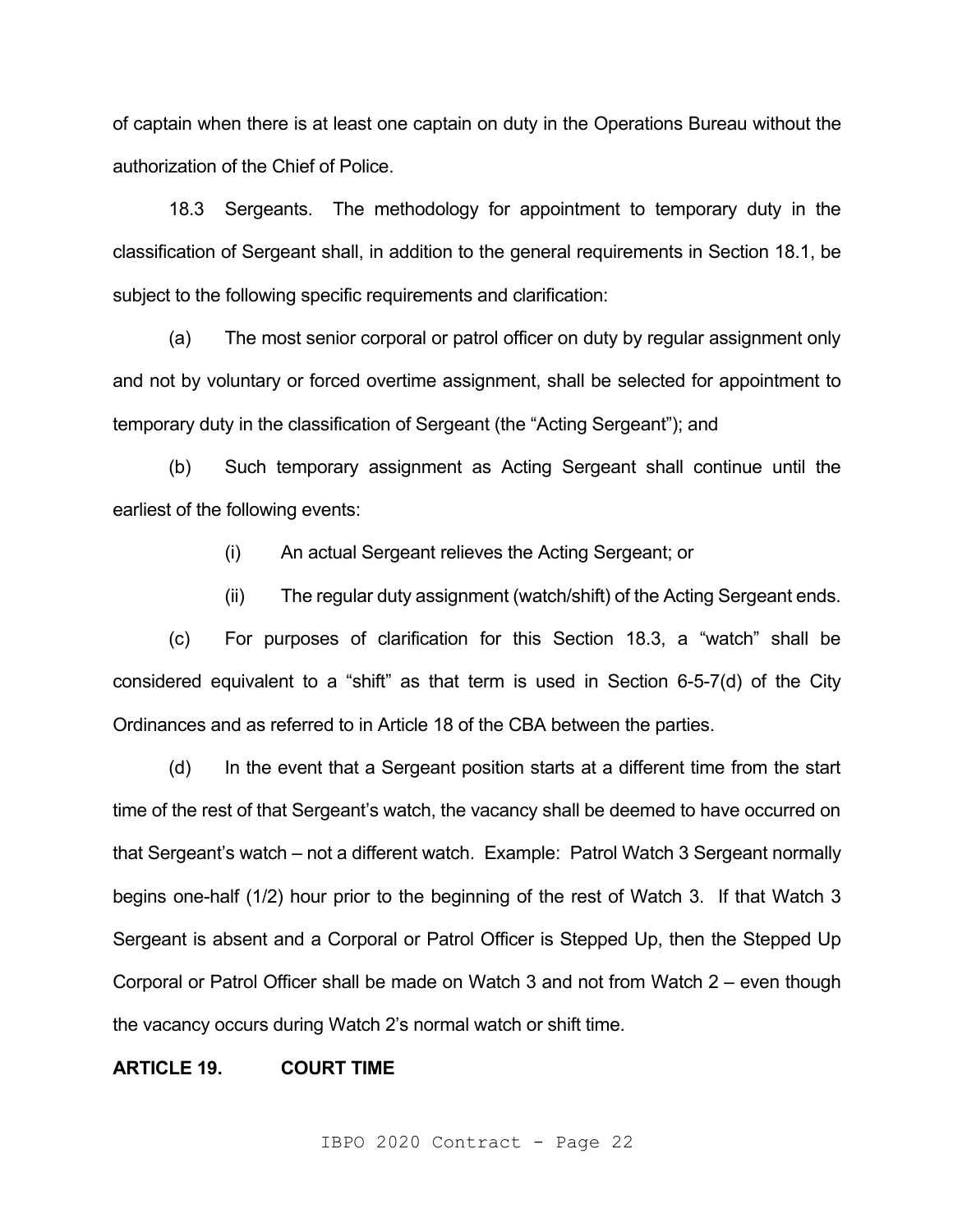All required time spent by a police officer in judicial proceedings arising out of his employment shall be considered authorized overtime work if it occurs at any time other than during such officer's scheduled duty hours. Such court time shall be compensated at the rate of time and one-half in cash for a minimum of two hours. If a police officer is required to participate in such judicial proceeding or hold himself available for such participation during the period of time commencing with the next calendar day following the officer's last work day, prior to a period of vacation and ending with the day before the officer's first work day after a period of vacation, such officer shall have the option of receiving cash payment at the rate of time and one-half or receiving cash payment at the rate of one-half time and one vacation day added to his accrued vacation credit for each day participating in such judicial proceedings or waiting for such proceedings. Officers who receive a subpoena for appearance at a judicial or administrative proceeding and later request or schedule a personal holiday or vacation day on the date for which they have been subpoenaed shall not be entitled to restoration of a vacation day or holiday. Provided, however, court appearances on regularly scheduled days off, immediately adjacent to a period of vacation of one shift or less, shall entitle the employee only to a cash payment at the rate of time and one-half. The option hereinabove set forth shall be applicable to even one vacation day. When a police officer on injury leave or sick leave is required to participate in a court related proceedings as outlined herein, such participation shall be construed to have occurred during a period of time that would fall within the officer's regular work schedule. In no event shall an officer be paid more than time and one-half for Court time under this Article.

### **ARTICLE 20. RESERVED**

### **ARTICLE 21. UNIFORM ALLOWANCE**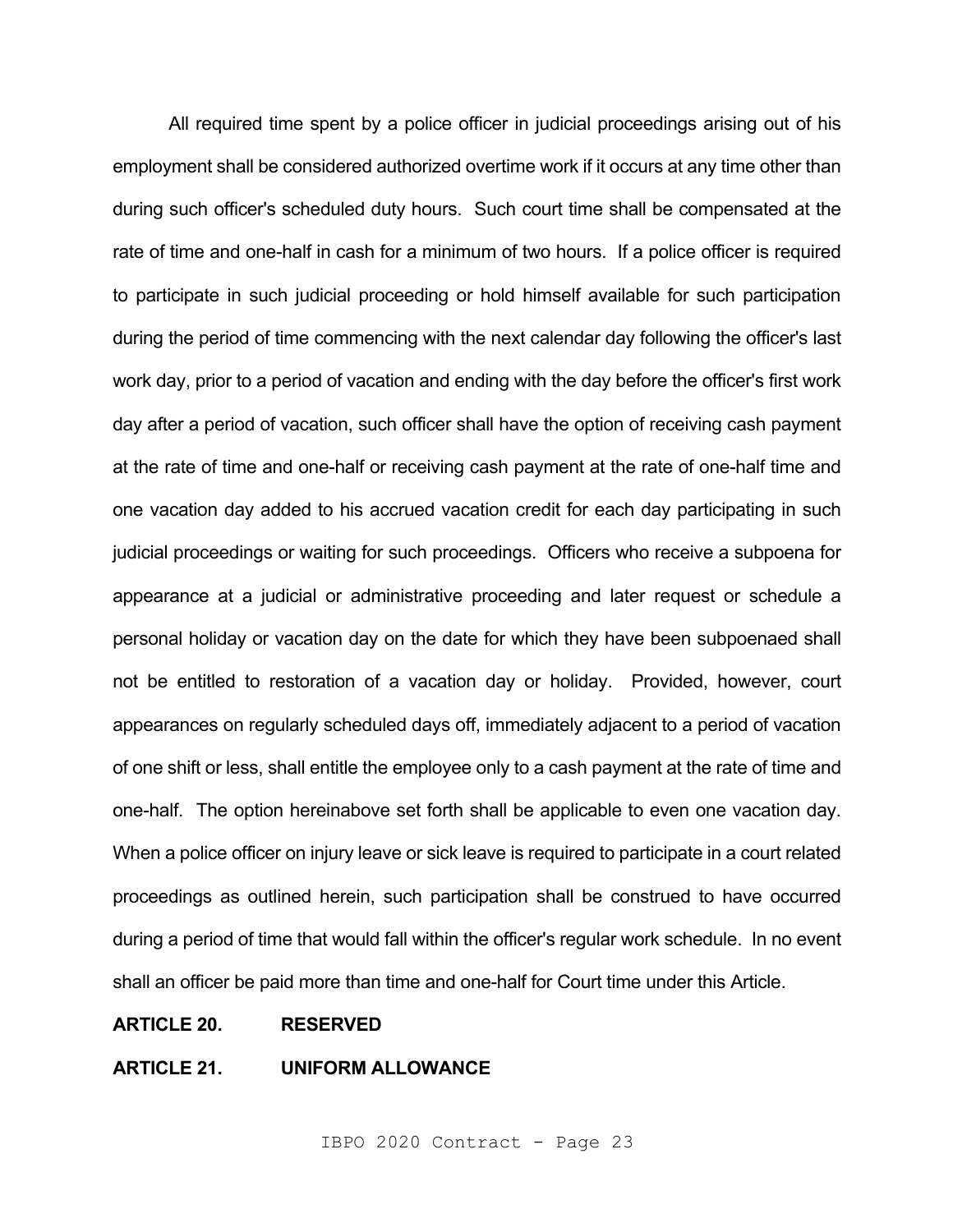21.1 Each member of the Police Department required to do so by the Chief shall furnish and wear such uniforms as may be prescribed by the regulations of the Police Department. The style and color of shirt, pant and jacket in use as of April 1, 1994, shall continue to be prescribed during the term of this Agreement.

21.2 In January of each year, the sum of Four Hundred Fifty Dollars (\$450.00) shall be paid to each employee of the Police Department included in the bargaining unit as a uniform allowance. In the event such employee leaves the service of the City during the ensuing year, the sum of Thirty Seven Dollars and Fifty Cents (\$37.50) shall be deducted from such employee's final salary payment for each month remaining in that calendar year.

# **ARTICLE 22. AUTOMOBILE ALLOWANCE**

A police officer who is required and specifically authorized by the Chief to operate his personally owned automobile in conduct of City business shall be paid mileage at the allowed, standard mileage rate, deductible as a business expense under the Internal Revenue Code for such travel. No Police Officer shall be required to use his personally owned automobile on stakeout detail or for any similar purpose.

#### **ARTICLE 23. INSURANCE**

# 23.1 HEALTH BENEFIT PLAN

23.1.1 The City will obtain a health benefit plan covering the employees in the bargaining unit under the procedures and conditions set forth in this Article. For an employee covered by an individual plan, the City will contribute monthly 95% of the total cost towards such individual's coverage but not to exceed \$824.67. For an employee covered by a single plus spouse, single plus child or children or family plan, the City shall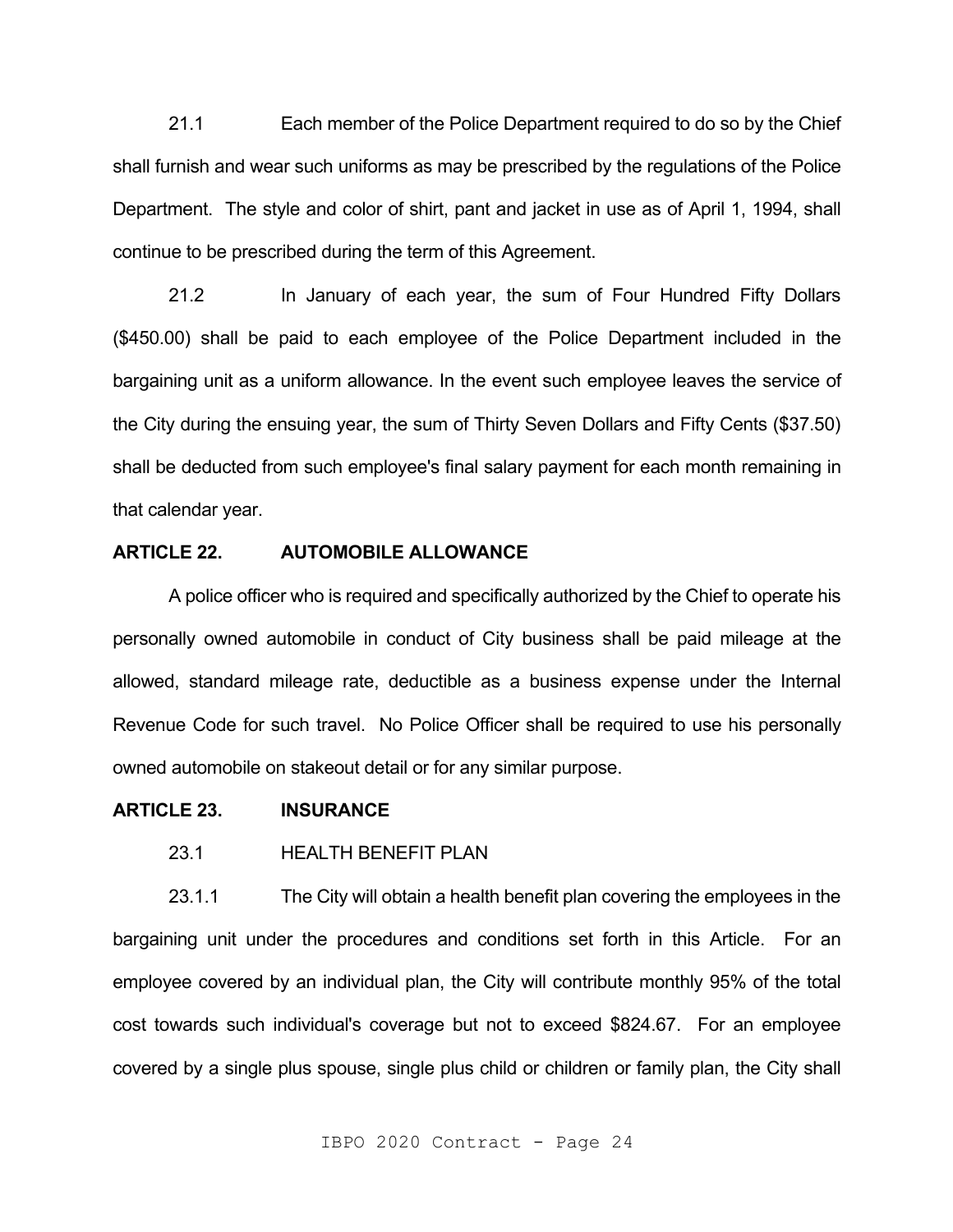contribute monthly 78% of the total cost towards the cost of such family plan but not to exceed \$1,433.75 with respect to a single plus spouse plan or \$1,303.40 with respect to a single plus child or children plan or \$1,680.72 with respect to a single plus family plan (collectively the "Contribution Cap"), in addition to the \$25.00 per month dental insurance contribution provided herein; provided, further, that if the employee elects coverage under a PPO or indemnity option, the City's contribution to payment for such PPO or indemnity option shall be in the same dollar amount as if the employee had elected coverage under the HMO option at the same tier level. For calendar year 2020, 2021 and 2022 and subject to and conditioned upon the Union agreeing to health benefit plan(s) specifications recommended and approved by the City which are less than those in effect on December 31, 2001, the Contribution Cap applicable to each coverage tier, i.e. individual, single plus spouse, single plus child or children or family coverage tier, shall be increased by fifty percent (50%) of any increase between the HMO Tier 1 premium for such coverage tier in the current year and the HMO Tier 1 premium for such coverage tier in the subsequent year.

23.1.2 The City and the Union will form a joint insurance consultation committee composed of not more than two representatives designated by each. Nothing in the language of this Article shall be interpreted to preclude the participation of representatives of the bargaining agents of other bargaining units, from participating in the consultations of the committee. All meetings with representatives of health care plans, for the purpose of discussing bid specifications and plan structure, shall be conducted by and with the committee.

23.1.3 The committee shall confer regarding bid specifications and the letting of bids for the health benefit plan required under this Article. Such bid specifications shall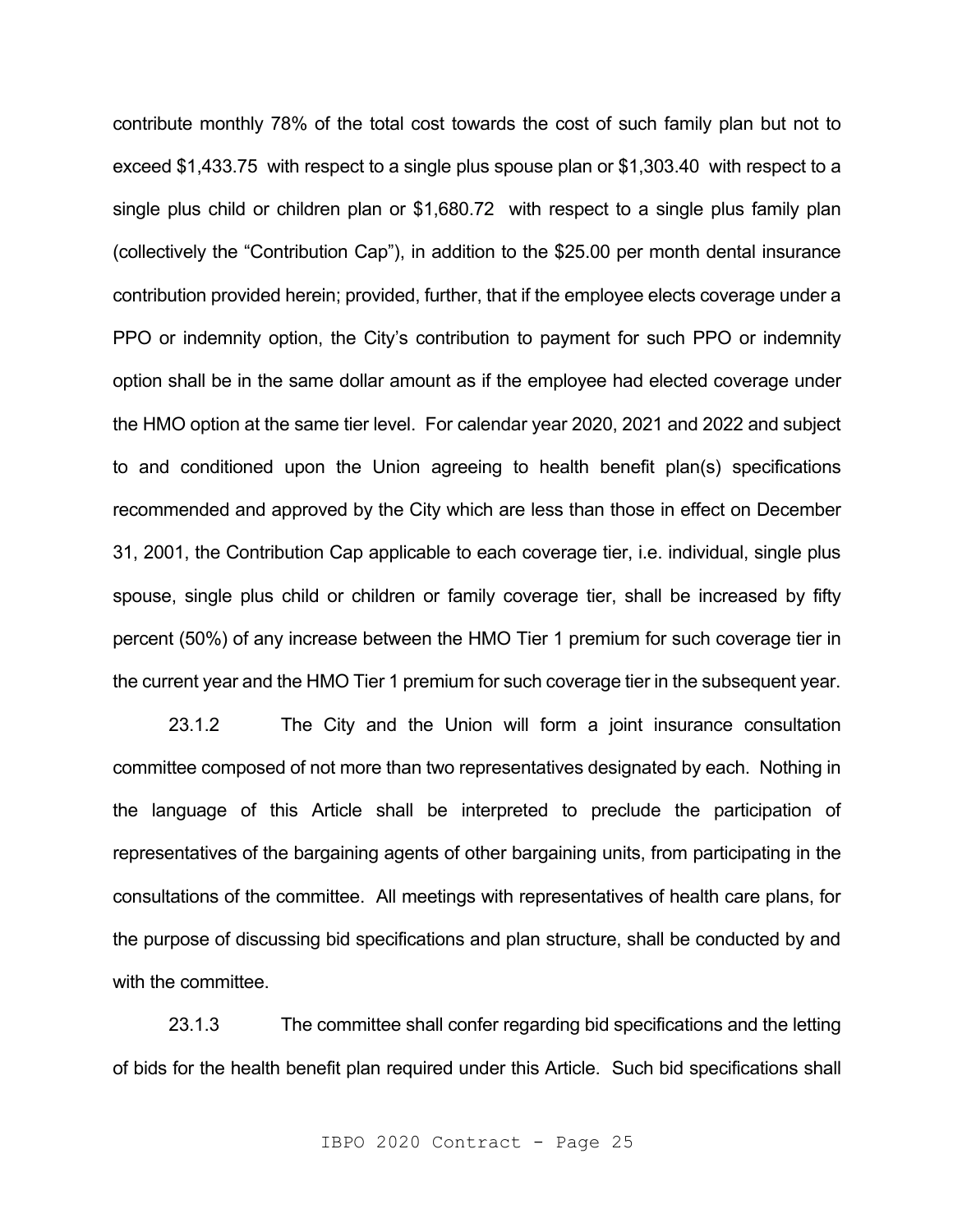include, but not be limited to, the following:

- a) Deductibles;
- b) Copayments;
- c) Coverage;
- d) Benefits;
- e) Specialist referrals, location, and availability;
- f) Participation eligibility;
- g) Physicians available under the plan;
- h) Options;
- i) Tiers.

23.1.4 The City shall solicit bids for the health benefit plan based upon the bid specifications. The City shall award the contract(s) for the health benefit plan to those bidders, who meet bid specifications at the lowest aggregate premium cost for all options required under the bid specifications, including the specifications of any self insurance plan, provided however any health benefit plan(s) specifications shall be at least equal to the plan(s) in effect on December 31, 2001.

23.1.5 Nothing in this Article shall preclude other City of Pueblo employees or bargaining units, City of Pueblo Transportation Company employees or City of Pueblo, union-exempt, supervisory employees from participating in the health benefit plan provided pursuant to this Article. Nothing shall preclude the City from utilizing a City self-insurance plan for the health benefit plan required under this Article; provided, however, the City shall retain the services of a third party administrator to manage such plan; the third party administrator shall be selected upon the basis of requests for professional proposals; and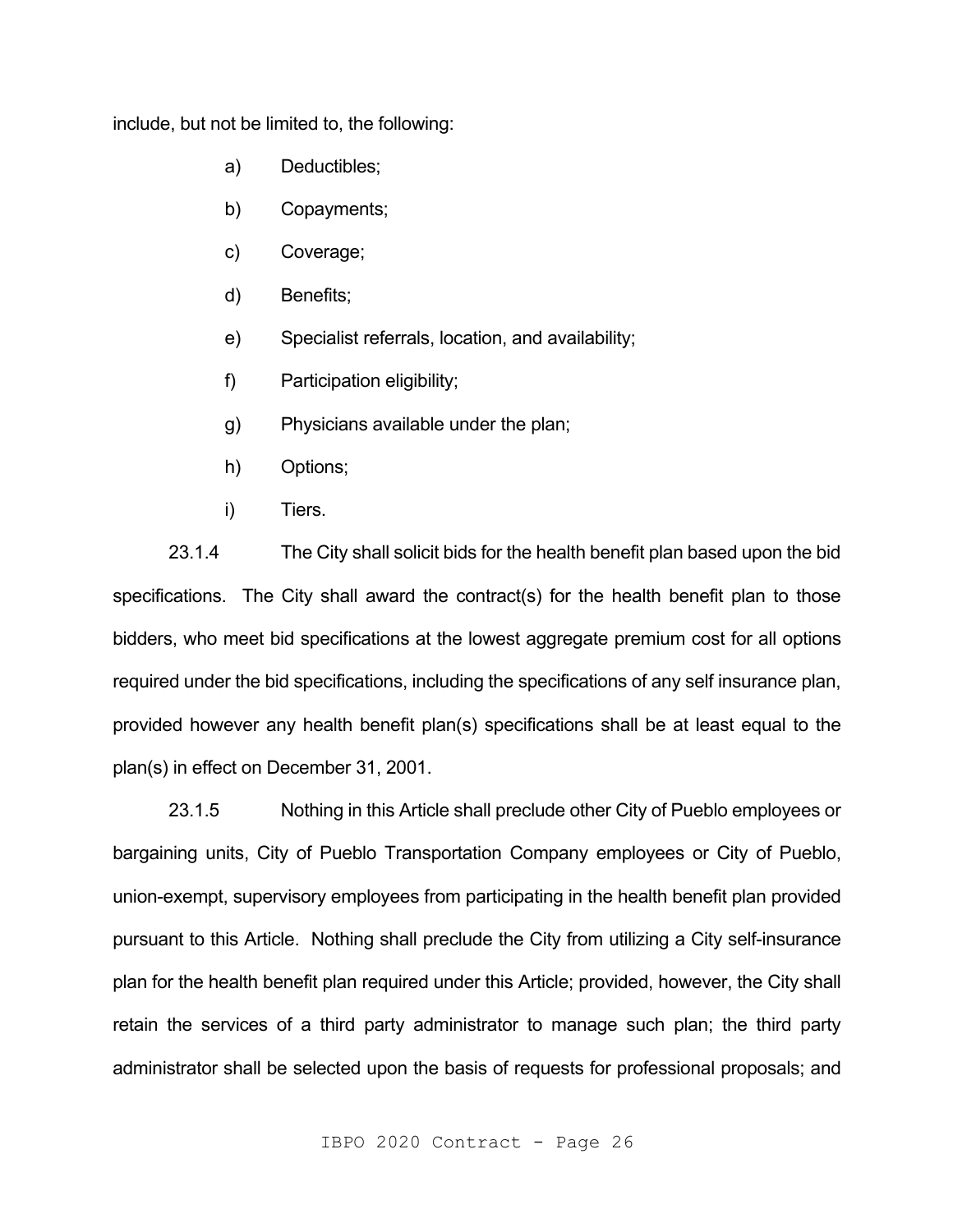the parties shall share in any reimbursement from the plan, based upon utilization, in the same proportion that the costs were shared.

23.1.6 The consultations of the committee established under Section 23.1.2 of this Article shall not be subject to the grievance or arbitration procedure of this Agreement.

23.2 DENTAL COVERAGE

23.2.1 The City will pay up to twenty-five dollars (\$25.00) per month toward the full cost of individual or family dental coverage.

23.2.2 The City will provide a dental plan with no deductible.

23.3 Police officers who retire or are laid-off during the term of this Agreement may retain the insurance coverage provided for herein by assuming the full cost of the premiums for such insurance.

23.4 The City will continue to maintain the cafeteria plan established during the predecessor contract or a cafeteria plan substantially equivalent thereto. The benefits of the plan shall be consistent with Section 125 of the Internal Revenue Code and mutually acceptable to the parties. The payment of administrative costs shall be determined by the committee established under this Article. If the committee is unable to reach an agreement on any aspect of the plan, the City will be free to implement the approach supported by its representatives during committee discussions.

23.5 If a police officer is killed in the line of duty, the City shall pay the full cost of health insurance and dental coverage for the employee's surviving spouse and children. Such payments for the surviving spouse will end two (2) years after the employee's death or upon the spouse's remarriage, whichever occurs first. Payments for a child will end two (2) years after the employee's death or upon the child reaching the age of nineteen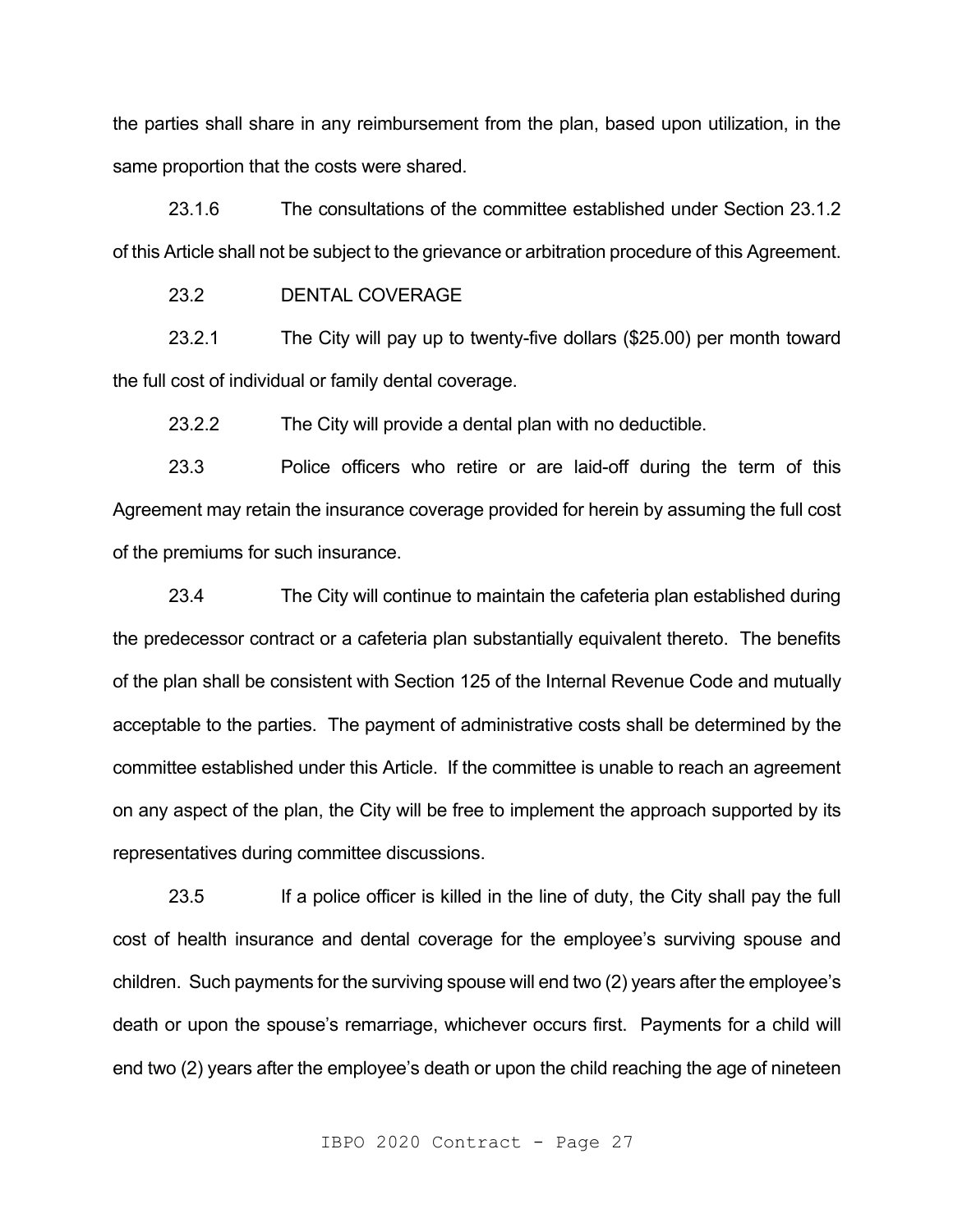(19) years, whichever occurs first.

# **ARTICLE 24. MILITARY LEAVE**

Any permanent employee who presents official orders requiring his attendance for a period of training or active duty as a member of the United States Armed Forces shall be entitled to military leave for a period or periods not to exceed a total of six months in any consecutive two years, and he shall be entitled to full pay from the City for such period. Military leave shall be in addition to, and may not be concurrent with, authorized vacation leave. If an employee receives multiple (two or more) orders for deployment for extended periods of six (6) or more months in a three year period, the following provision shall apply to the second or subsequent deployment: Any base pay received by the employee from the military for his regularly scheduled city work days during which he is placed on military leave status, excluding additions to base pay, and travel and meal allowance, up to an amount equal to the military leave pay provided to him by the City, shall be paid by the employee to the City.

### **ARTICLE 25. VACATION LEAVE**

25.1 Every police officer with less than five (5) years completed continuous service with the City shall accrue vacation leave at the rate of ten (10) hours for each completed month of service.

25.2 Every police officer with more than five (5), but less than ten (10) years of completed continuous service with the City shall accrue vacation leave at the rate of twelve (12) hours for each completed month of service.

25.3 Every police officer with more than ten (10), but less than fifteen (15) years of completed continuous service with the City shall accrue vacation leave at the rate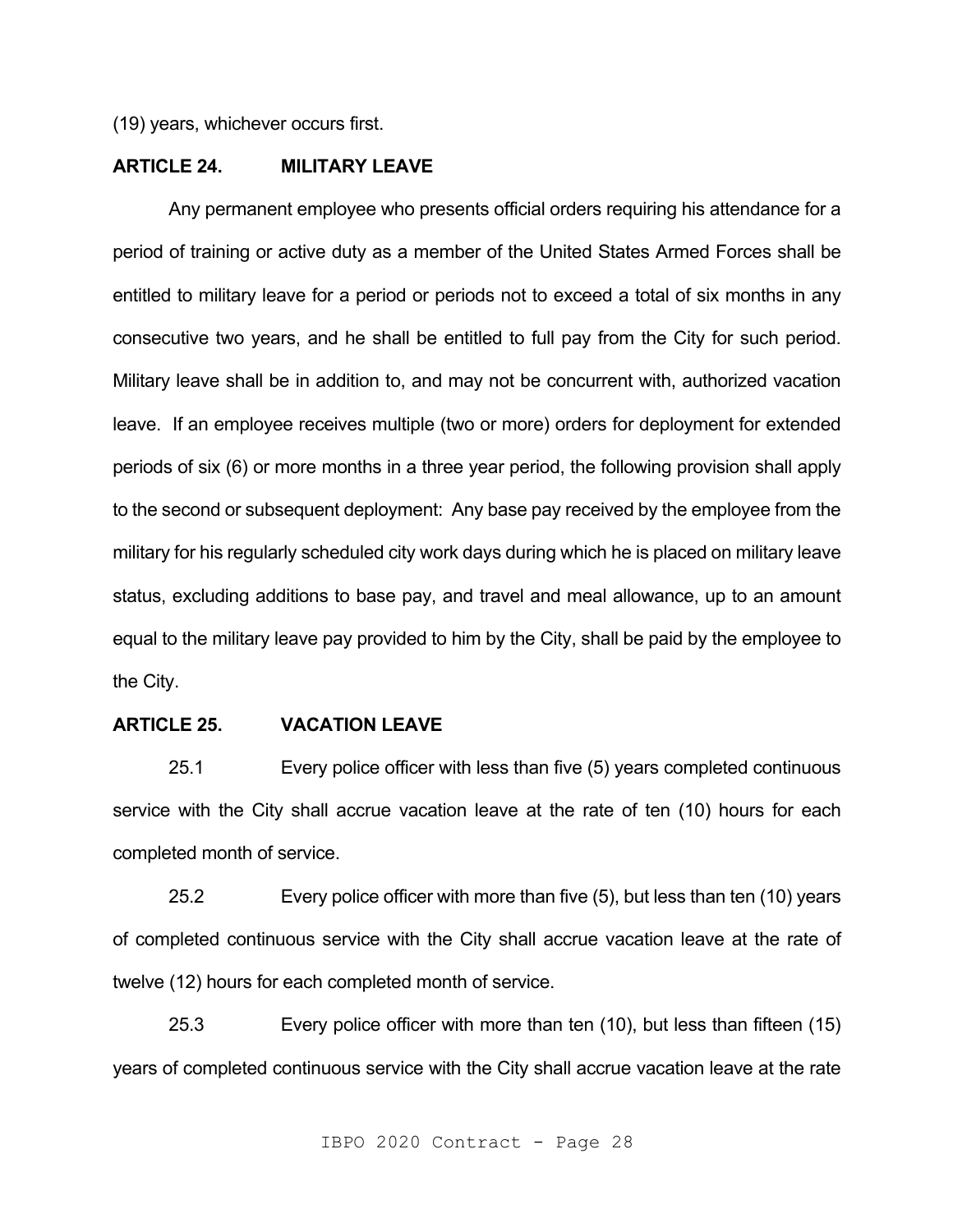of fourteen (14) hours for each completed month of service.

25.4 Every police officer with more than fifteen (15) years of completed continuous service with the City shall accrue vacation leave at the rate of sixteen (16) hours for each completed month of service.

25.5 The vacation leave above provided shall be in addition to any and all vacation leave accrued pursuant to the provisions of Article 26 (Holidays) of this Agreement.

25.6 Credit for vacation leave may be accumulated to a maximum of twice the amount accrued annually by the particular police officer at any one time, and such leave may be granted in minimum and maximum periods as provided by the Chief, with the approval of the Mayor; provided, however, that vacation leave will not be granted in excess of credit therefor earned prior to the starting day of leave.

The Chief shall keep the necessary records of vacation leave allowance. Vacation schedules shall be worked out between the Chief and the police officers. The police officer in the classification with the longest consecutive length of service with the Department shall be given first choice, the next senior police officer second choice, and the like for succeeding conflicts, if any. Each police officer shall be assigned the dates on which he/she is required to sign for first and second vacation choices. Each police officer will be made aware of his/her selection dates by a notice attached with his/her pay check for October. Selections shall commence on November 10. If an officer fails to sign up for vacation on the assigned dates, he/she will be passed, until he/she signs the selection list. The dates should be spread out, with one officer scheduled each day in each working unit. The failure of an officer to sign for vacation on his/her assigned dates shall not be grievable pursuant to this Agreement, as long as the City maintains records showing that the notice required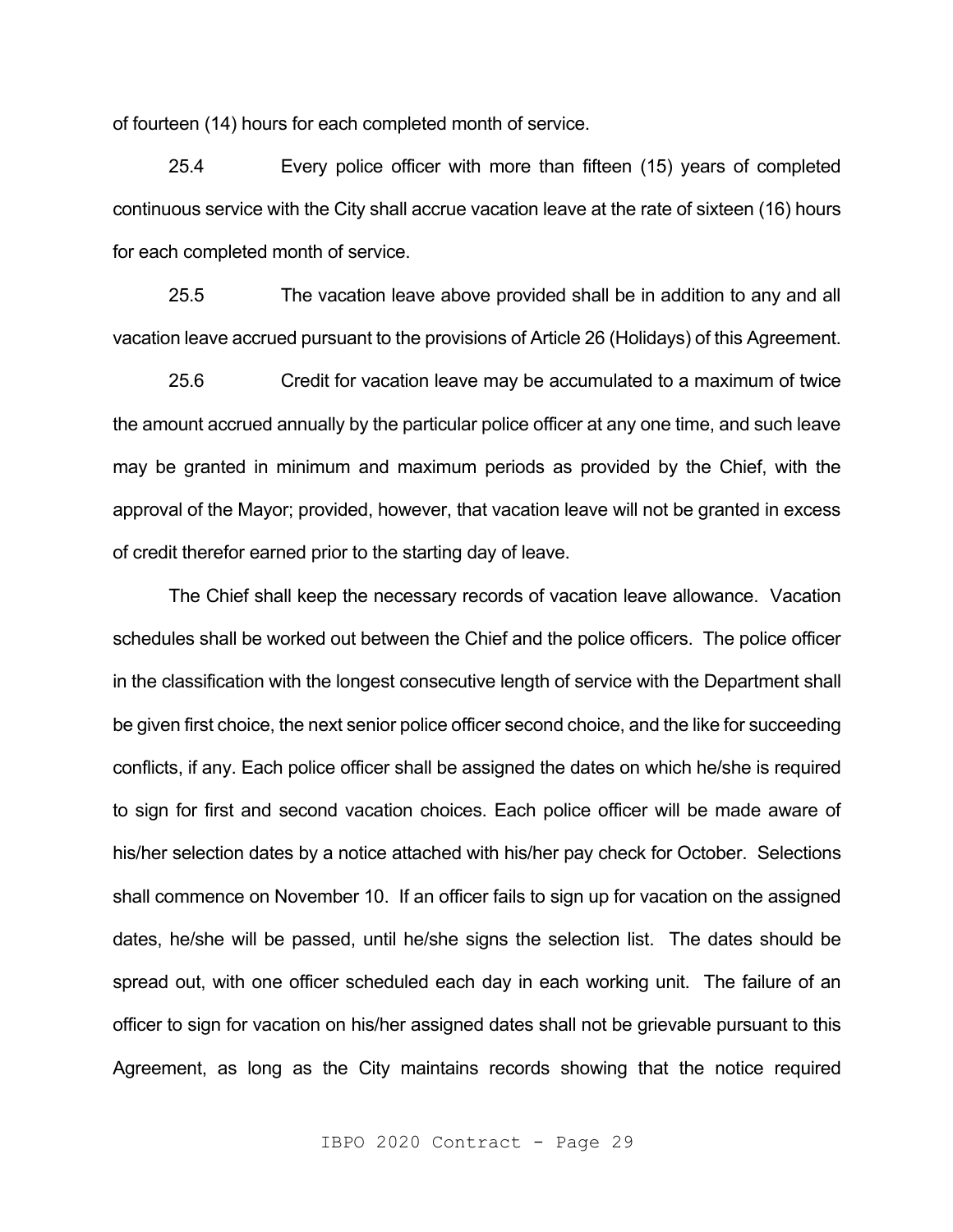hereunder was attached with his/her pay check.

25.7 For the purpose of calculating accrual of vacation leave, the term "continuous service" shall mean the total number of years of completed service with the City of Pueblo in any employment capacity, without a separation from said service. Leave, suspensions, and periods of time during which a police officer is laid off due to reduction in force shall not be considered as breaking the continuous nature of his service, but neither shall such periods of time during which said police officer is laid off be included in the computation of the number of his completed years of service with the City. Any police officer who voluntarily terminates his service as a police officer and subsequently returns to duty as such shall have his continuous service counted from the date of his return.

25.8 At his written request, a police officer annually shall be paid in money the equivalent of up to eighty (80) hours of vacation time. Following submission of a written request, a Personnel Action Form ("PAF") will be generated to initiate the payment. The Police Department will keep written requests on file and the City will honor all signed forms accordingly by duly paying such vacation time, assuming sufficient vacation balance is available to the Police Officer. If the approved written request and PAF are received by the City Finance office prior to the 20th day of any month, the payment for such vacation will be issued on the date of the normal payroll distribution in the same month. If the approved written request and PAF are received by the City Finance office after the 20th day of any month, payment for such vacation time will be issued the following month. Such payments will occur on the normal payroll distribution date in accordance with the submission deadlines above in the form of a separate check. Every effort will be made to process such requests in a timely fashion. In the event of an emergency, a Police Officer may be paid the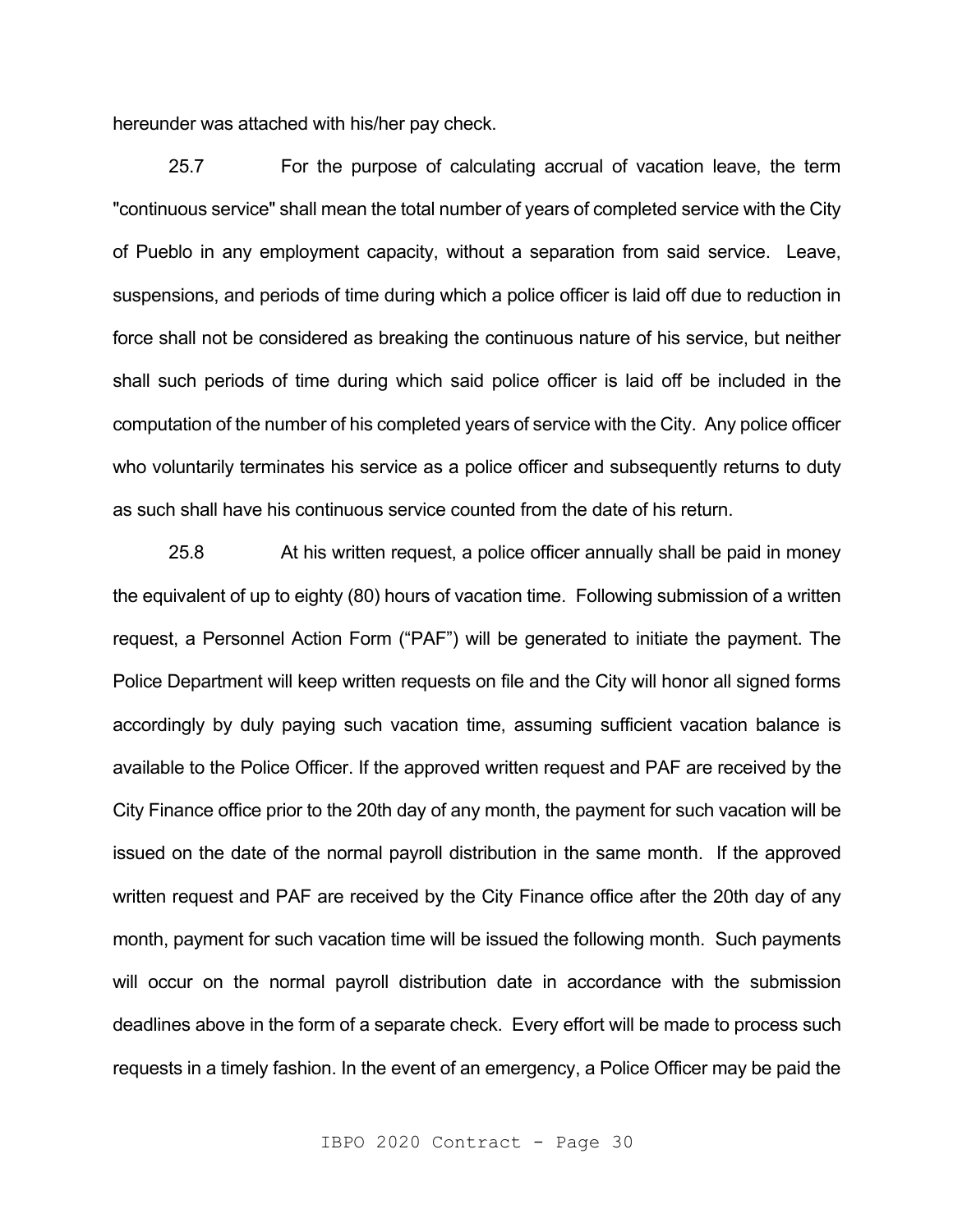equivalent in money for such vacation leave as he is entitled to for that year, with the approval of the Mayor.

25.9 Upon separation for any reason of an employee from the service and employment of the City of Pueblo, the employee shall be paid at his regular rate of pay, immediately for the amount of accrued vacation leave standing to his credit as of the effective date of his separation. In the event of death of a police officer, such sums shall be paid to the beneficiary designated by the officer and if no beneficiary is designated to the surviving spouse of the officer. In the event there shall be no surviving spouse, then such sums shall be paid to the estate of such employee.

# **ARTICLE 26. HOLIDAYS**

- 26.1 The following days are Holidays for the purposes of this Agreement:
- (a) The first day of January (New Year's Day)
- (b) The third Monday in January (Martin Luther King Day)
- (c) The third Monday in February (Presidents' Day)
- (d) The last Monday in May (Memorial Day)
- (e) The fourth day of July (Independence Day)
- (f) The first Monday in September (Labor Day
- (g) The second Monday in October (Columbus Day)
- (h) The fourth Thursday in November (Thanksgiving Day)
- (i) The day after Thanksgiving
- (j) The twenty fifth day of December (Christmas Day)
- (k) Any day that may be designated as a holiday by proclamation of the President of the City Council.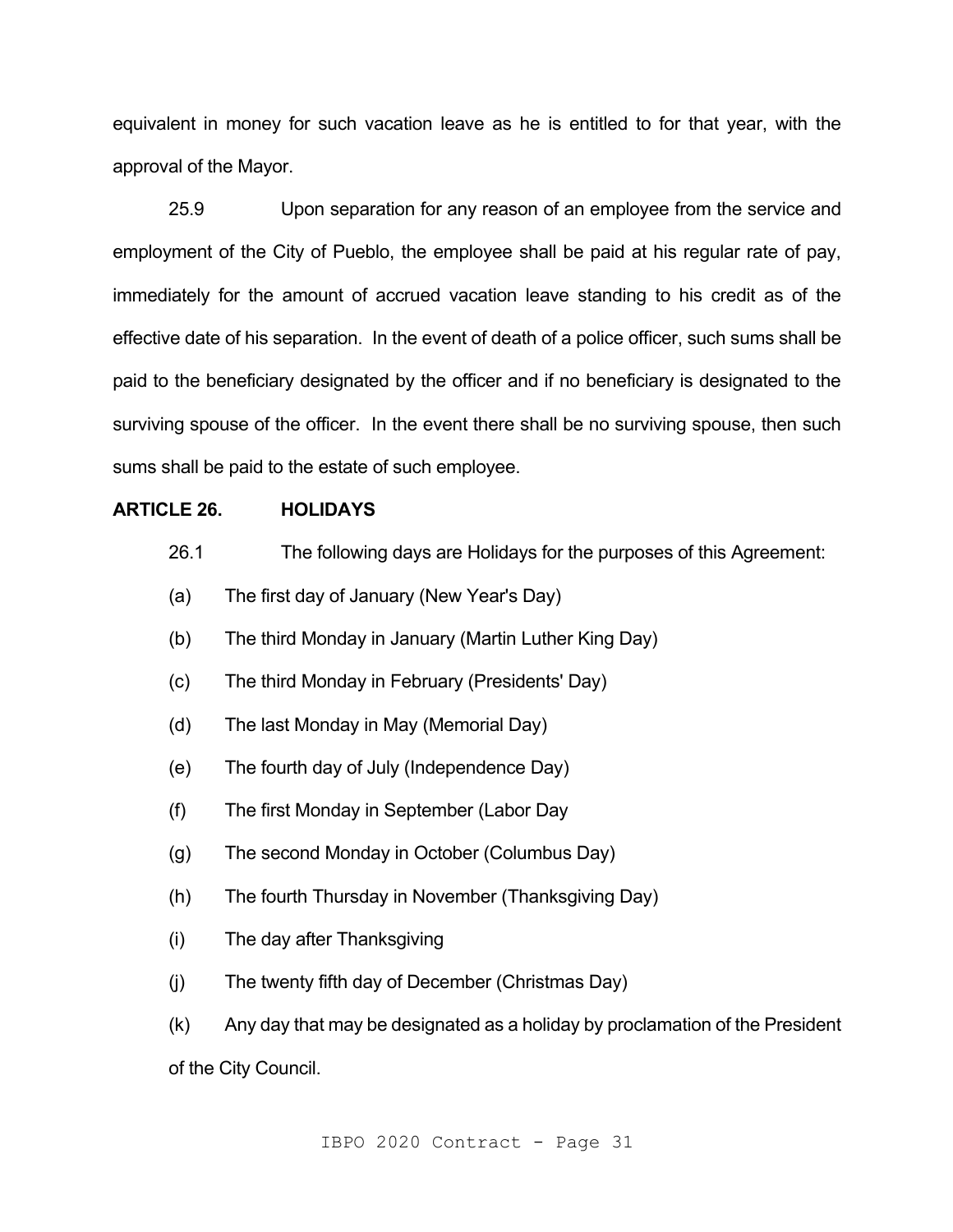26.2 Police Officers shall not be entitled to any Holiday benefits as such but shall receive eight (8) hours of vacation at the end of each completed year of service for each holiday heretofore enumerated.

26.3 Each employee working for the City on any election day shall be allowed such time off as is necessary to vote. Such time off shall be scheduled by the Chief. This section shall not apply to any employee whose hours of employment on the day of the election are such that there are three (3) or more hours between the time of opening and the time of closing of the polls during which the employee is not employed on the job.

26.4 Credit for vacation leave accrued under Section 26.2 of this Article may be accumulated to a maximum of twice the amount accrued annually by the particular Police Officer at any one time.

26.5 Employees may take sixteen (16) hours of personal leave during the calendar year. Such time shall not accumulate; employees, however, may submit a written request to be paid for these sixteen (16) hours of personal leave on an annual basis. The Police Department will keep written requests on file and the City will honor all signed forms accordingly by duly paying such personal holiday time. If the approved written request and PAF are received by the City Finance officer prior to the 20th day of any month, the payment for such personal holiday will be issued on the date of the normal payroll distribution in the same month. If the approved written request and PAF are received by the City Finance office after the 20th day of any month, payment for such personal holiday time will be issued the following month. Such payments will occur on the normal payroll distribution date in accordance with the submission deadlines above in the form of a separate check. Every effort will be made to process such requests in a timely fashion.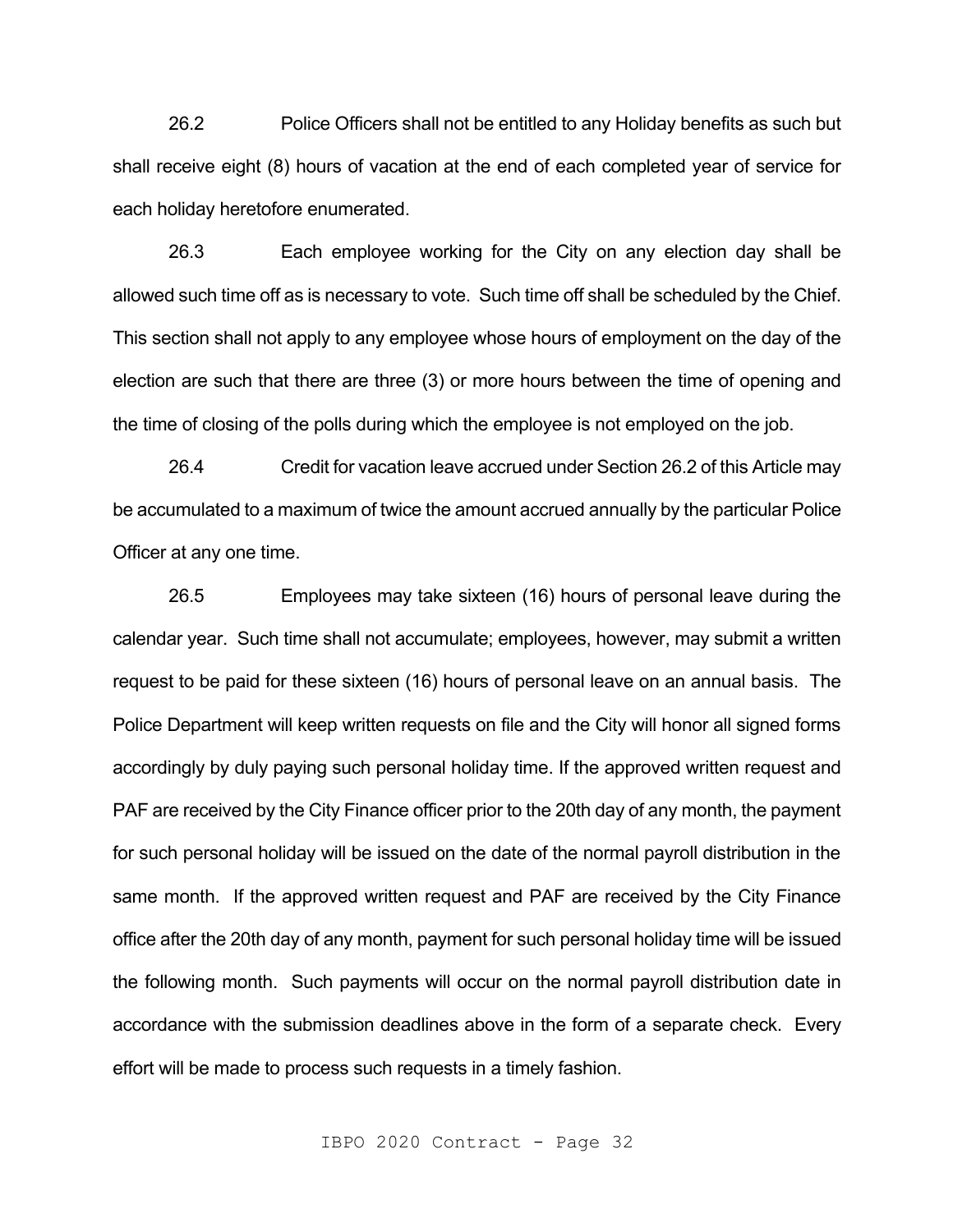# **ARTICLE 27. SICK LEAVE**

27.1 Sick leave shall be accrued by each permanent full time police officer at the rate of twelve (12) hours for each month of completed full time service for the City of Pueblo to a maximum of one thousand and six hundred (1,600) hours. An employee hired on or after January 1, 1996 shall accrue sick leave at the rate of ten (10) hours for each month of completed full time service for the City of Pueblo to a maximum of one thousand and six hundred (1,600) hours.

27.2 Paid sick leave to the extent the same is accrued and unused shall be granted to police officers in case of actual illness, injury or disability of the police officer, occurring without negligence of the police officer; or for a maximum of three (3) work days in each consecutive twelve (12) months for illness of the employee's spouse, child, parent, parent-in-law, or member of the employee's household, subject to verification thereof. A medical certificate subscribed by the treating physician on forms supplied by the City shall be required for any absence for which paid sick leave is claimed by the employee for his own illness, injury or disability exceeding three consecutive working days; provided, further, the Mayor, or the Chief in any case of suspected abuse of sick leave privileges, may require such medical certificate for any absence for which paid sick leave is claimed by the employee. Requests for sick leave for an officer's last scheduled work shift before a vacation or scheduled time off, or for his first regularly scheduled work shift after a vacation or scheduled time off may be indicative of such abuse. Use or attempted use of paid sick leave benefits for any reason other than actual illness or disability shall be deemed an activity unbecoming an employee of the City. Disability caused by injury while on duty shall be compensated as otherwise provided.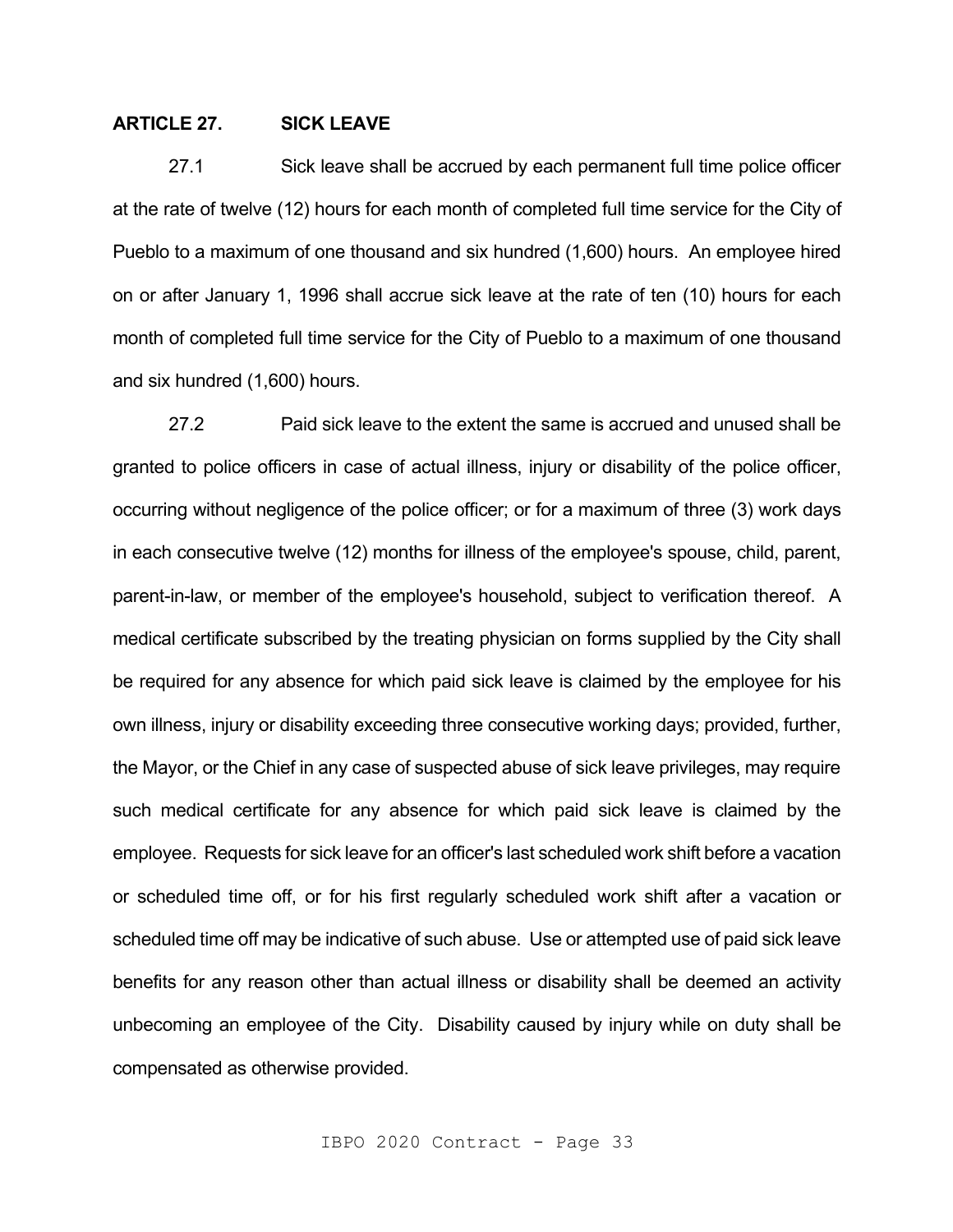27.3 Upon separation for any reason, other than death, discharge, or retirement an officer hired prior to January 1, 1996, whose sick leave accumulation exceeds six hundred (600) hours shall be paid at his regular rate of pay for the amount of sick leave accumulated over six hundred (600) hours but not to exceed six hundred (600) hours.

27.3.1 Upon separation due to retirement or death, an officer hired prior to January 1, 1996, shall be paid at his regular rate of pay for all accumulated sick leave, but not to exceed nine hundred and sixty (960) hours. For the purpose of this section, an officer separating by resignation or lay-off, after twenty or more years service, shall be considered to be retiring.

27.3.2 In the event of death, such sum shall be paid to the beneficiary designated by the employee and, if no beneficiary is designated, to the surviving spouse of such employee. In the event there shall be no surviving spouse, then such sum shall be paid to the estate of such employee.

27.3.3 Separation benefits shall be paid immediately upon the effective date of separation.

27.3.4 Employees hired on or after January 1, 1996 shall not be reimbursed for unused sick leave upon separation.

27.3.5 Reserved.

27.3.6 Employees who have at least 15 years of service and nine hundred and sixty (960) hours of accrued, unused sick leave to their credit, may annually sell back up to eighty (80) hours of sick leave for 1/2 pay. The number of sick leave hours sold back to the City shall be deducted from the employee's accrual, but his accrual will be increased by future sick leave accrued but unused, to the maximum of one thousand and six hundred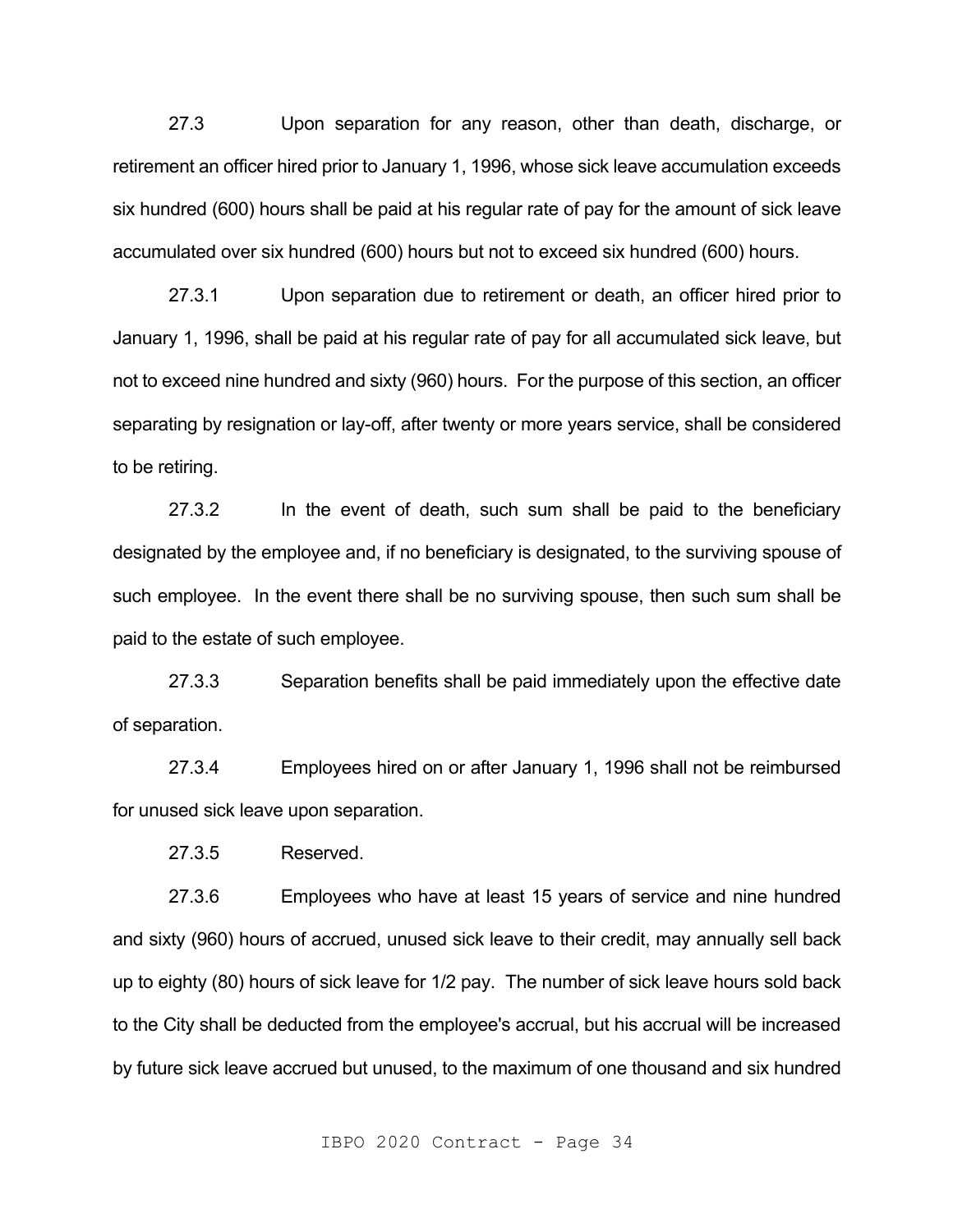(1,600) hours. The amount of hours available for buy back under Sections 27.3 and 27.3.1 shall be permanently reduced by one half of the hours sold back to the City. The Police Department will keep written requests on file and the City will honor all signed forms accordingly by duly paying such sick time. If the approved written request and PAF are received by the City Finance office prior to the 20th day of any month, the payment for such sick time will be issued on the date of the normal payroll distribution in the same month. If the approved written request and PAF are received by the City Finance office after the 20th day of any month, payment for such sick time will be issued the following month. Such payments will occur on the normal payroll distribution date in accordance with the submission deadlines above in the form of a separate check. Every effort will be made to process such requests in a timely fashion.

27.3.7 No sick leave benefits shall be payable to any employee injured while in the employ of an employer other than the City of Pueblo.

27.3.8 MATERNITY LEAVE. An employee shall be granted leave for the birth of the employee's child. Maternity leave shall commence at the time of the child's birth or at the time recommended by the mother's physician and such leave shall expire upon the physician's written recommendation or six weeks from the date of birth, whichever occurs first.

27.3.9 PATERNITY LEAVE. Paternity leave shall not exceed three (3) weeks and shall commence at the time of the birth of the child, unless otherwise agreed by the employee and the appropriate supervisor.

27.3.10 MATERNITY/PATERNITY ACCRUAL: An employee may utilize either sick leave, vacation leave, or such leave as may be available under the Family Medical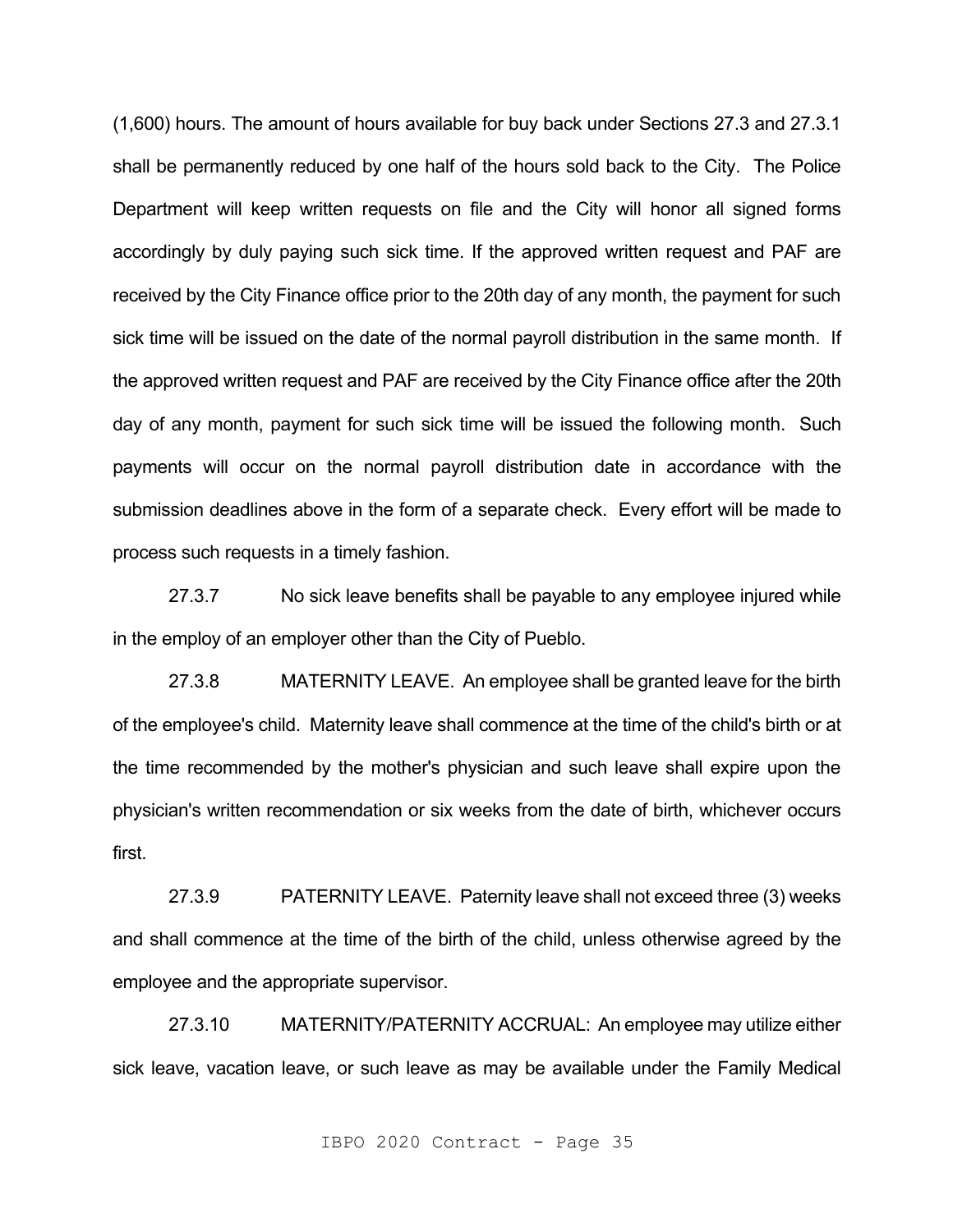Leave Act of 1993 for maternity/ paternity purposes.

# **ARTICLE 28. FUNERAL LEAVE**

28.1 In the event of the death of an employee's spouse, spousal equivalent as defined in section 6-8-1 (33.1) of the Pueblo Municipal Code of Ordinances, child, including step-child, parent, including step-parent, brother, sister or grandchild occurs, the employee shall be entitled to paid administrative leave up to ten (10) consecutive scheduled work days for funeral leave. Such leave shall not be accrued or subject to any maximum and not charged against other employee leave.

28.2 In the event of the death of an employee's grandparent, mother-in-law, father-in-law or other relative residing in the same household as the Officer, the employee shall be entitled to take leave for ten (10) consecutive scheduled work days for funeral leave. Such time off shall be paid and covered by sick leave or other accrued leave, assuming the employee has a sufficient amount of paid leave available.

28.3 Each Police Officer shall be entitled to paid leave from duty for one (1) calendar day per year to attend the funeral of a person other than the Officer's immediate family provided the employee has sufficient paid leave available.

28.4 In the event of the death of a departmental employee, employees of the Police Department may be granted funeral leave not to exceed four (4) hours for attendance at the funeral.

#### **ARTICLE 29. DUTY DISABILITY - INJURY LEAVE**

29.1 ACCRUAL OF BENEFITS. Each permanent, full-time employee injured while in the performance of his duties as a police officer for the City of Pueblo inside or outside the City limits shall be paid injury leave in a sum equal to the employee's full salary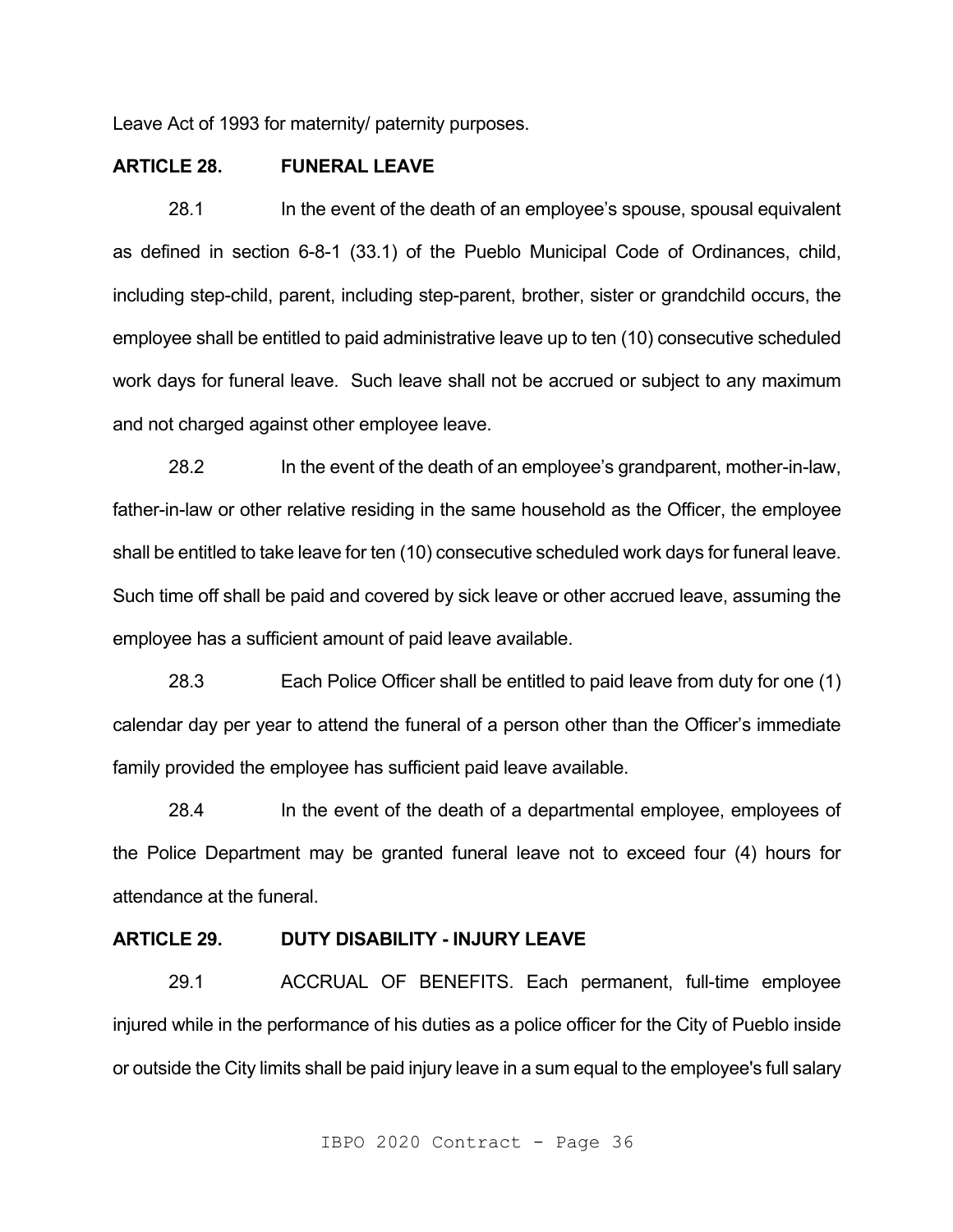for the period of disability not to exceed one calendar year from the date of injury, except that an employee who undergoes surgery for such a duty injury shall be entitled to a total of one year of such paid injury leave, during a period ending two years from the date of injury, whenever he may be disabled and unable to work as a result of such duty injury. Even though the period of time during such an employee who undergoes surgery for a duty related injury is two calendar years from the date of such duty injury, the total amount of said injury leave to which an employee is entitled is a sum equal to one year of such employee's full salary. Notwithstanding the foregoing, no officer shall be eligible for such injury leave if it is determined by the Chief that the injury was caused, at least in part, by the injured officer's engagement in a "frolic," or the injury was caused by the injured officer's willful failure to observe reasonable standards of safety for police officers.

Injury leave benefits as set forth herein are maximum benefits for each injury. Employees on injury leave shall be granted all employees' benefits the same as if they were in active service of the City.

29.2 OTHER BENEFITS. Injury leave benefits provided for herein shall be withheld from any employee entitled thereto unless and until he makes a claim for compensation under the Worker's Compensation Act of Colorado or elects to otherwise pursue a different remedy under the provisions of 8-52-100 et. seq. C.R.S. 1973.

Worker's Compensation temporary disability benefits paid or payable to an employee for the same period of time he receives injury leave benefits hereunder shall be deducted by the City from said injury leave benefits.

Receipt of injury leave benefits hereunder by an employee shall operate as and be a partial assignment to the City of said employee's interest in and to any cause of action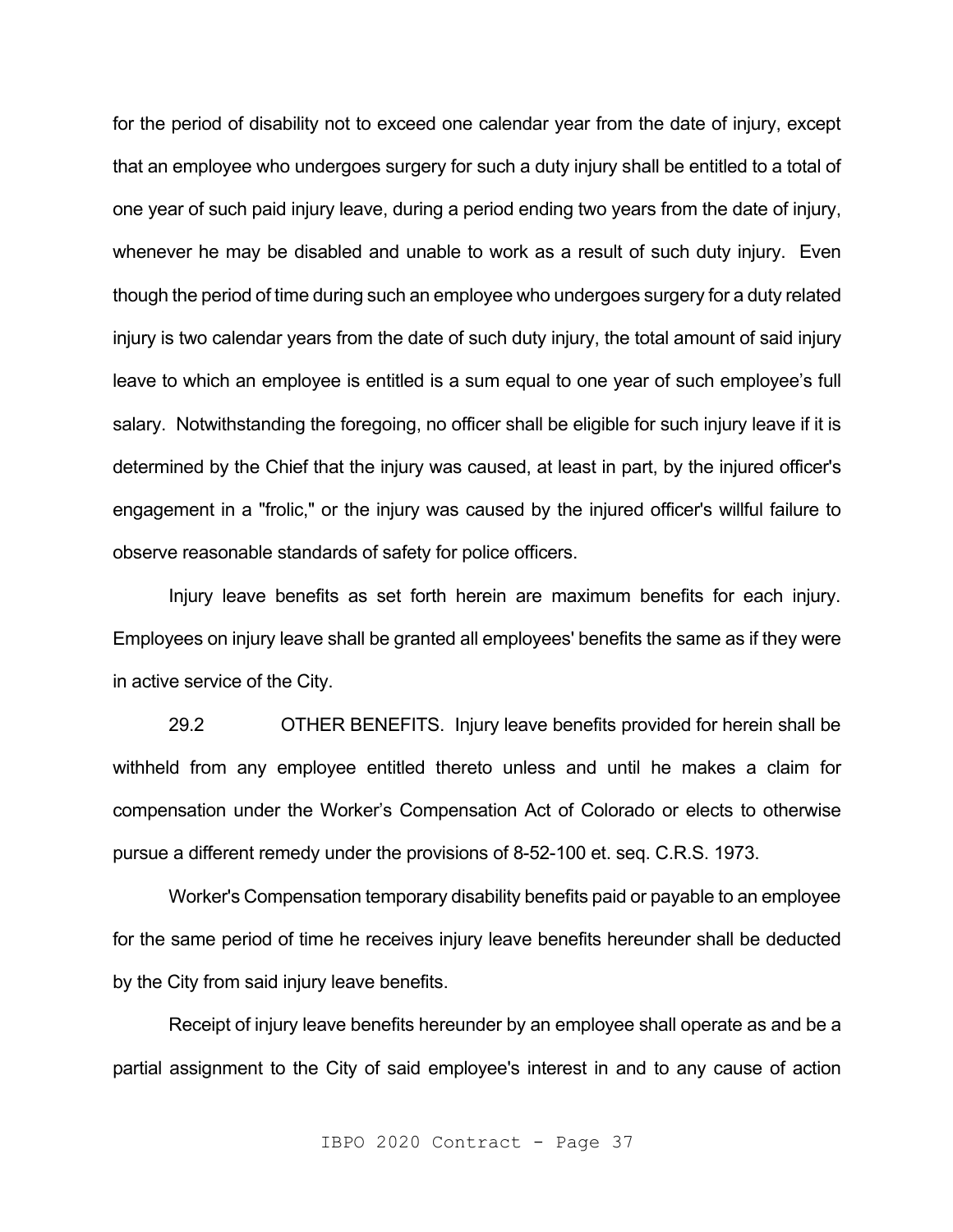against a third party as defined in Title 8, Article 52, C.R.S. 1973, as amended, to the extent of injury leave benefits paid or payable hereunder by the City to said employee. During such time as he is receiving injury leave benefits hereunder and for a period of sixty (60) days from and after the receipt of the final payment thereof, said employee shall have an exclusive right to engage the services of an attorney-at-law to settle or otherwise dispose of said cause of action which shall not be settled or otherwise disposed of without the written consent of the City. If said employee engages the services of an attorney as aforesaid, the City shall not be liable for costs or attorneys' fees in connection therewith; however, in lieu thereof, the City agrees to limit its pro rata share of any recovery so effected to seventy-five percent (75%) of injury leave benefits paid or payable to the employee hereunder. If said employee fails to engage the services of an attorney, as aforesaid, the City may take such action as it deems advisable for the recovery of one hundred percent (100%) of all injury leave benefits paid to said employee, and said employee will cooperate with the City in such action as it may take and furnish any and all papers and information in his possession deemed by the City to be necessary in connection therewith.

29.3 INJURY WHILE EMPLOYED BY THIRD PERSON. No injury leave benefits shall be payable to any employee injured while in the employ of an employer other than the City of Pueblo.

29.4 An employee eligible for a disability pension will take all necessary steps to obtain a disability pension upon commencement of such disability. Upon actual receipt of disability pension payments, the employee shall be ineligible to receive injury leave, or any other leave. Any retroactive pension payments received by the employee for any period that the employee received injury or sick leave pay shall be reimbursed to the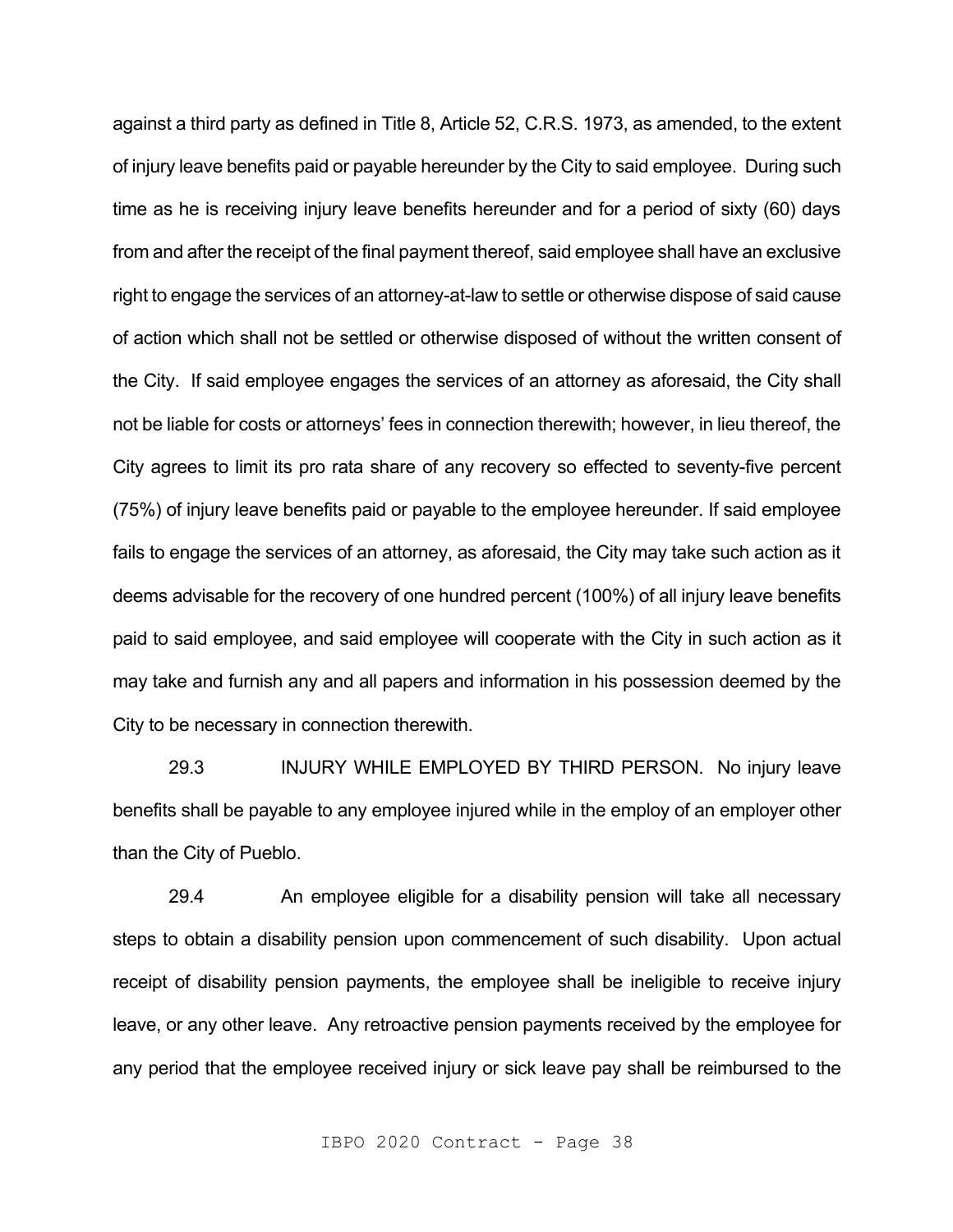City or deducted from the employee's separation check. The employee shall provide to the City all pension documentation necessary to calculate the correct amounts.

# **ARTICLE 30. PARTIALLY DISABLED EMPLOYEES - LIGHT DUTY**

30.1 If, as a result of an injury or illness, an employee is temporarily disabled and unable to efficiently perform the duties of his position, but is able to efficiently perform the duties of some other position of the Police Department in which a vacancy exists and which position is compatible with the employee's skills and abilities, then the Chief may refer the employee for placement in such vacant position for a period not to exceed six (6) months or as otherwise provided in Section 30.6. Upon approval of the department head and Mayor, the employee may be so employed. Such assignment shall be called light duty.

30.2 The salary of an employee on light duty shall be at least equal to the salary at which he was employed at the time of his injury or illness.

30.3 During his period of temporary disability in a paid status, the said employee shall be entitled to pay pension contributions and shall continue to receive health-medical plan benefits, and accrue credits for sick leave and vacation leave.

30.4 Upon presentation of a doctor's certificate stating that the employee is physically capable of performing all the duties of the position in which he was classified to work at the time of his injury or illness, he or she shall be returned to full duty at that classification. If the department head determines that the work of the employee upon return to work is not satisfactory, the department head may cause the employee to be re-examined to determine his or her ability to perform.

30.5 Any employee who refuses to cooperate in the placement program, by failure to accept or continue in the employment offered, shall, as of any such refusal, be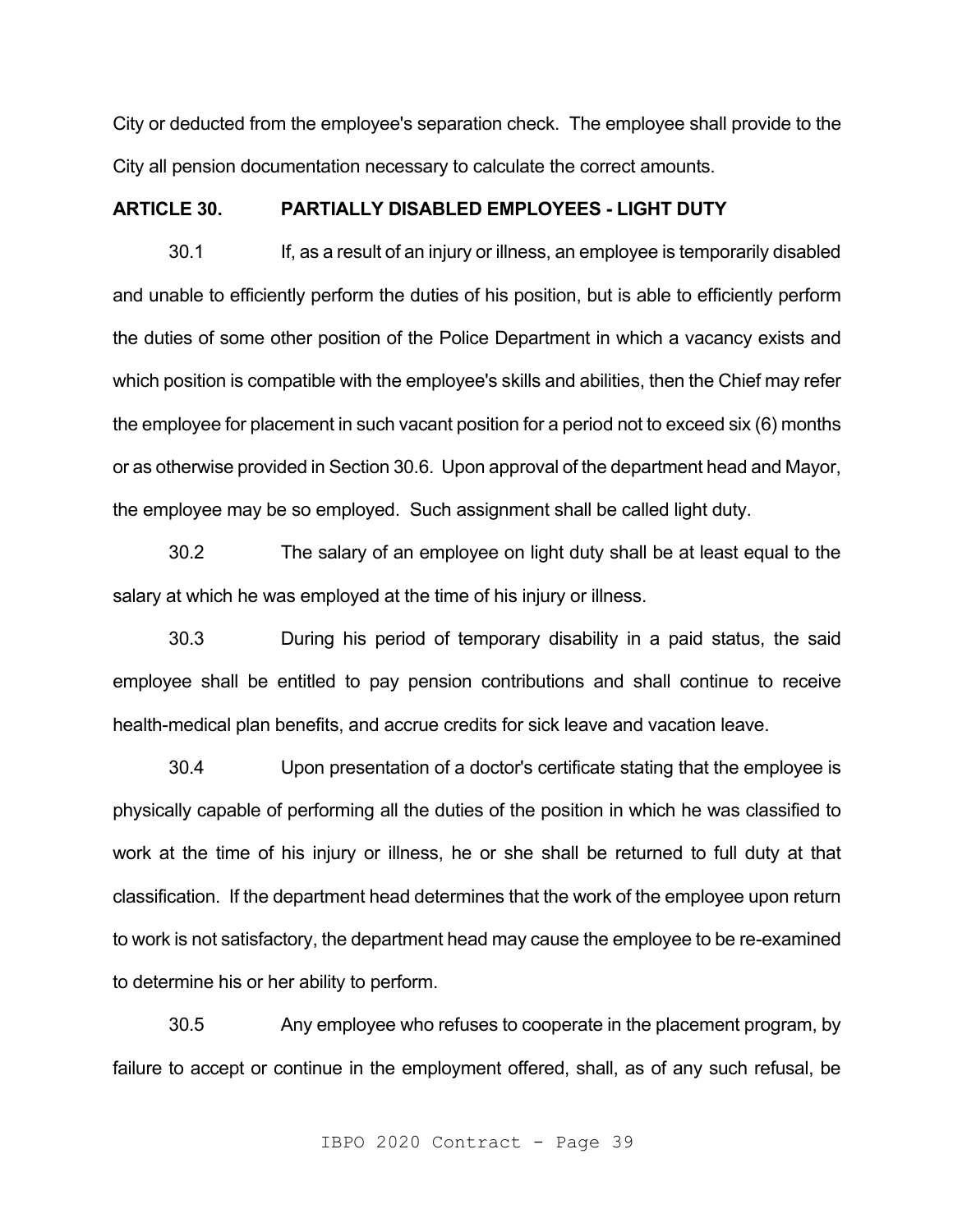disciplined.

30.6 The six month limitation in the above Section 30.1 may be applied separately to each act or condition upon which any resulting injuries or illnesses occur. The determination of whether an injury or illness results from the same act or condition or a separate act or condition shall rest solely in the discretion of the City, and any such determination shall not be subject to grievance and arbitration by the Union under this Agreement.

If an employee who qualifies for light duty also qualifies for injury leave based upon the same injury or illness (herein "Work Related Light Duty"), the City may extend the light duty assignment beyond six months and until the employee reaches maximum medical improvement as determined by the City's designated physician. Work Related Light Duty shall take precedence over and may displace light duty assignments to an officer based upon a non-duty related illness or injury.

#### **ARTICLE 31. COMPENSATION DURING PAID LEAVE**

Except as otherwise provided in this Agreement, a police officer, during periods of authorized leave with pay, shall, in addition to being paid his salary as if he were performing duties during such periods of leave, receive the following benefits and compensation as if he were present and performing his regular duties:

- 31.1 Accrual of vacation and sick leave;
- 31.2 Uniform allowance;
- 31.3 College education bonus;
- 31.4 College tuition reimbursement;
- 31.5 Longevity compensation;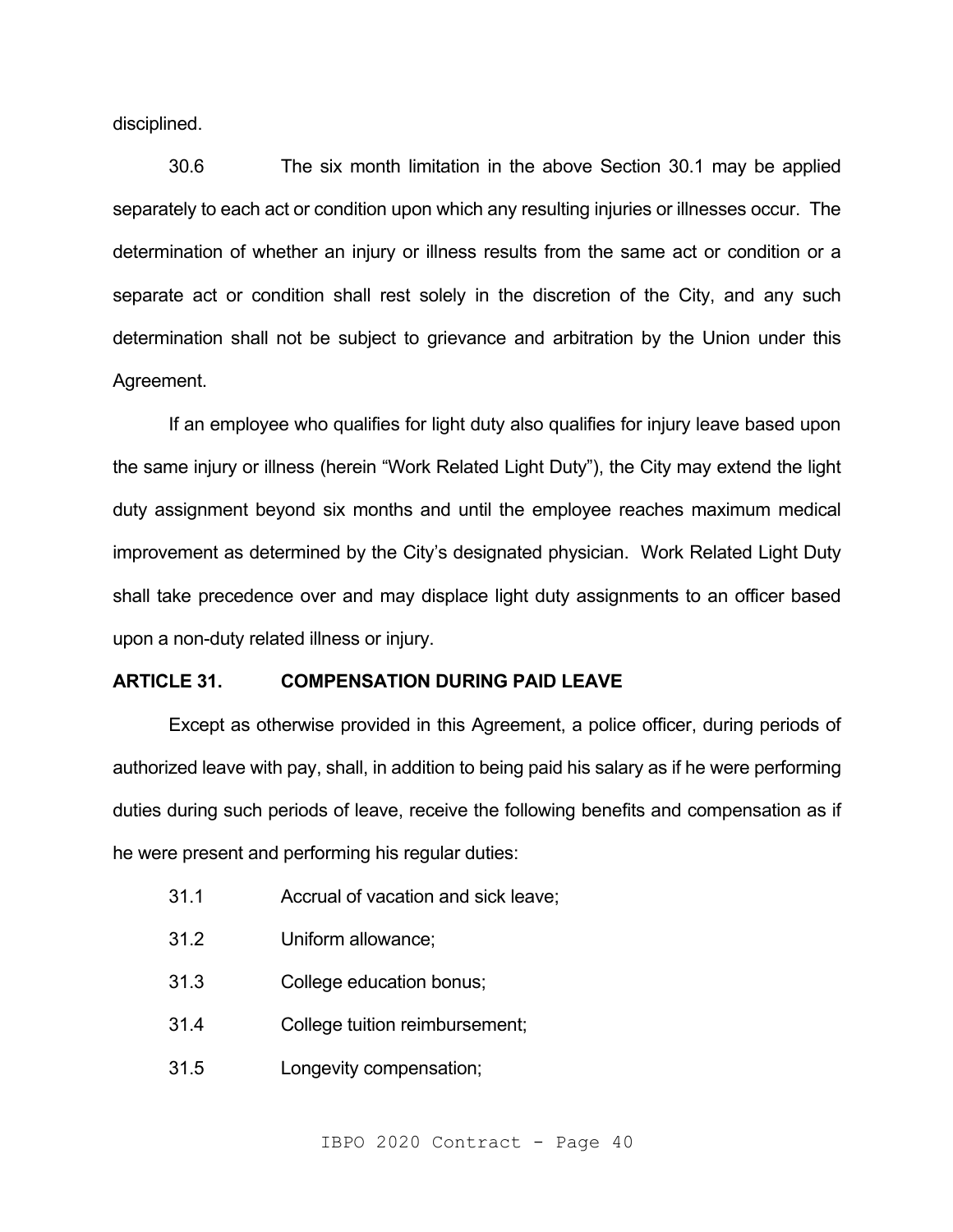31.6 Insurance coverage;

31.7 Shift differential;

31.8 Such other benefits as by the terms of this Agreement are intended to be available during periods of authorized leave.

# **ARTICLE 32. LEAVES OF ABSENCE**

32.1 The Police Chief after consultation with the Mayor may authorize special leaves of absence without pay for any period or periods not to exceed six (6) calendar months in any one calendar year for the following purposes: attendance at college, university, or business school for the purpose of training in subjects related to the work of the employee and which will benefit the employee and the City, for an extended period such as settling estates, liquidating a business, maternity, serving on a jury and attending court as a witness, and for purposes other than above that are deemed beneficial to the City service.

32.2 The Mayor may authorize special leaves of absence without pay for any reasonable purpose and for any reasonable length of time upon the request of a police officer.

32.3 If after exhaustion of all available leave, including injury, vacation and sick leave, a police officer shall fail or be unable to return to work due to physical disability he shall, at his request, be placed on special leave without pay until he is able to return to work, but in no event shall such special leave exceed one year. Such special leave shall be automatically terminated if and when the employee is granted a disability or other pension pursuant to the Statutes of the State of Colorado and ordinances of the City of Pueblo establishing pensions for police officers. During such time that an employee is on special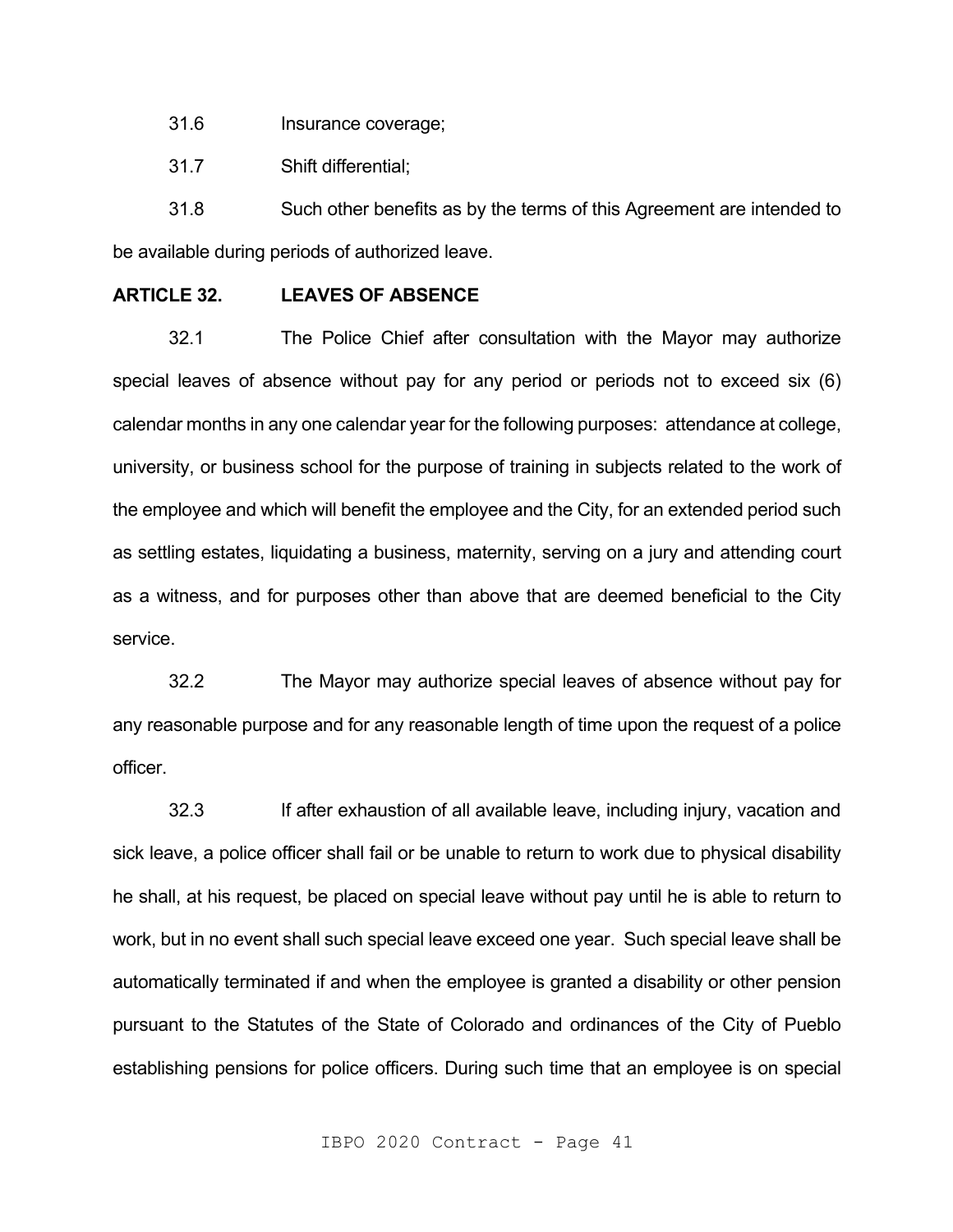leave under this article, the employee shall respond to phone calls, phone messages or other electronic or written communication from City of Pueblo staff within a reasonable amount of time not to exceed three (3) business days. Absent such contact by the City, the employee shall provide a status update via email to City of Pueblo staff in intervals no longer than thirty (30) days while on special leave. At the exhaustion of special leave under this article, if an employee is unable to return to duty, his or her employment shall be terminated regardless of whether the employee has been granted a disability or other pension pursuant to any Colorado statute and/or City of Pueblo ordinance establishing pensions for police officers.

32.4 When a member of the bargaining unit incurs a serious non-service connected illness or injury with medical verification and the illness or injury extends one week after all available paid leave has been utilized, members of the bargaining unit may voluntarily transfer to the affected member's vacation leave account enough current earned vacation time to maintain the affected bargaining unit employee in a pay status, without accrual of vacation or sick leave, for a period not to exceed 1,120 hours of duty time. After the one week waiting period, the ill or injured employee shall be paid retroactively from the transferred vacation, if any, for that one week. This policy shall be strictly voluntary on the part of the members of the bargaining unit. Any combination of paid or unpaid leave under Section 32.3 and 32.4 shall not exceed one year.

32.5 When a police officer requests and receives a leave of absence without pay pursuant to this Article, such leave shall not be considered as breaking the continuous nature of his service, but neither shall such period be included in the computation of the number of his completed years of service.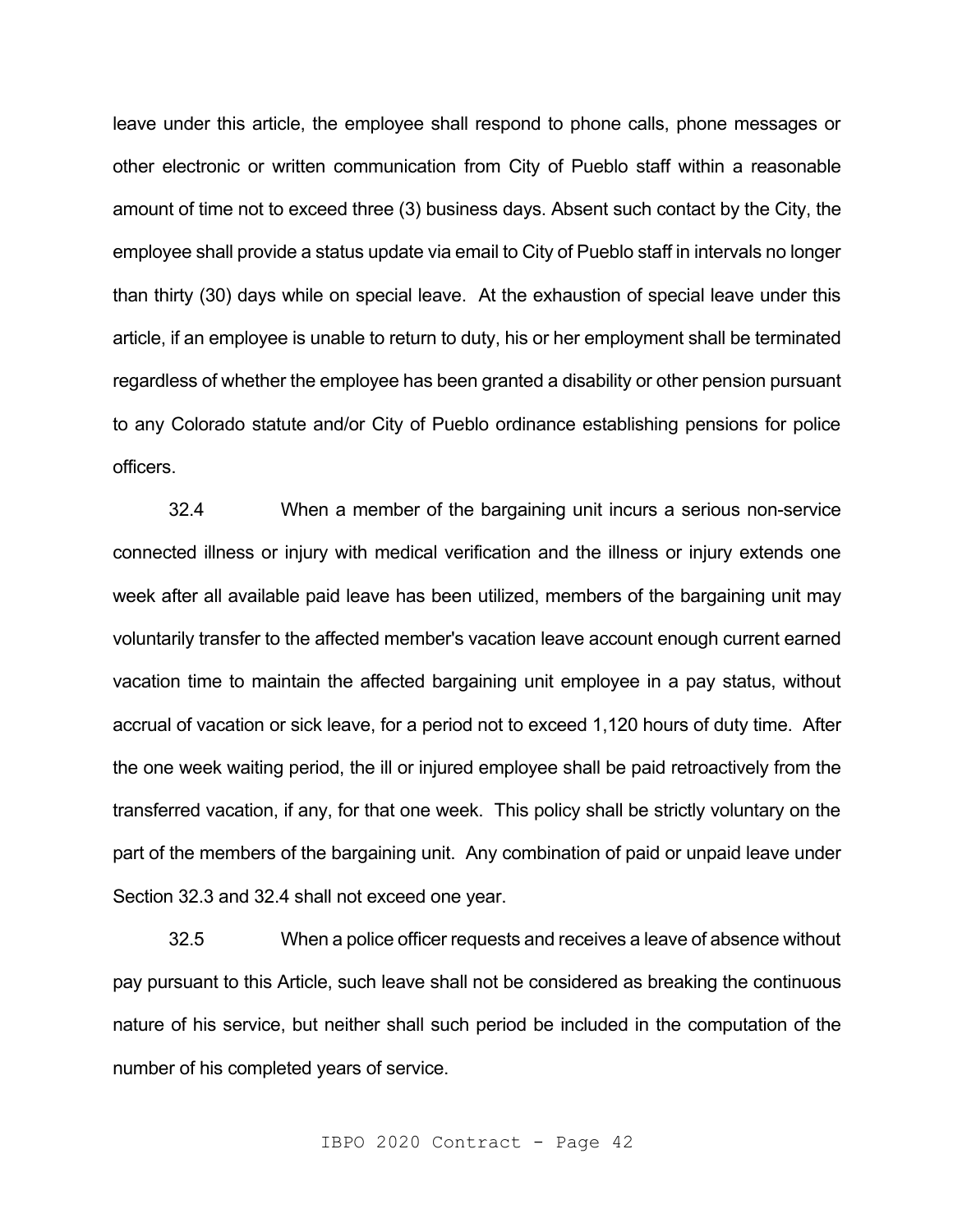# **ARTICLE 33. WORK SCHEDULE**

33.1 There shall be two (2) prescribed work schedules and shifts for police officers, denominated as schedules "A," or "B," as hereinafter set forth:

A. (1) The basic daily work shift for police officers assigned to the "A" schedule shall consist of eight (8) consecutive hours of duty in any twenty four (24) hour period. However, once during each twenty eight (28) day work period, a police officer assigned this schedule may be required to work at his regular rate of pay for more than eight (8) hours in a twenty four (24) hour period for the purpose of accomplishing rotation of shifts, or attendance at inservice training scheduled for three (3) or more consecutive days.

(2) The work schedule of such police officers during each twenty eight (28) day work period shall provide for two (2) consecutive days off during each seven (7) consecutive days within the work period. Police officers shall not be required to work more than five (5) consecutive days of duty, at their regular rate of pay, except for the purpose of shift rotation, or rotation of days off, when they may be required to work up to eight (8) consecutive days at their regular rate of pay.

B. (1) The basic daily work shift for police officers assigned to the "B" schedule shall consist of ten (10) consecutive hours in any twenty four hour period. Officers working in the operations bureau of the police department shall be assigned to this "B" shift and schedule.

(2) The work schedule of such police officers during each twenty eight day work period shall provide at least three (3) consecutive days off for each four (4) days worked. Such officers shall not be required to work more than four (4) consecutive days, at their regular rate of pay, except for the purposes of professional development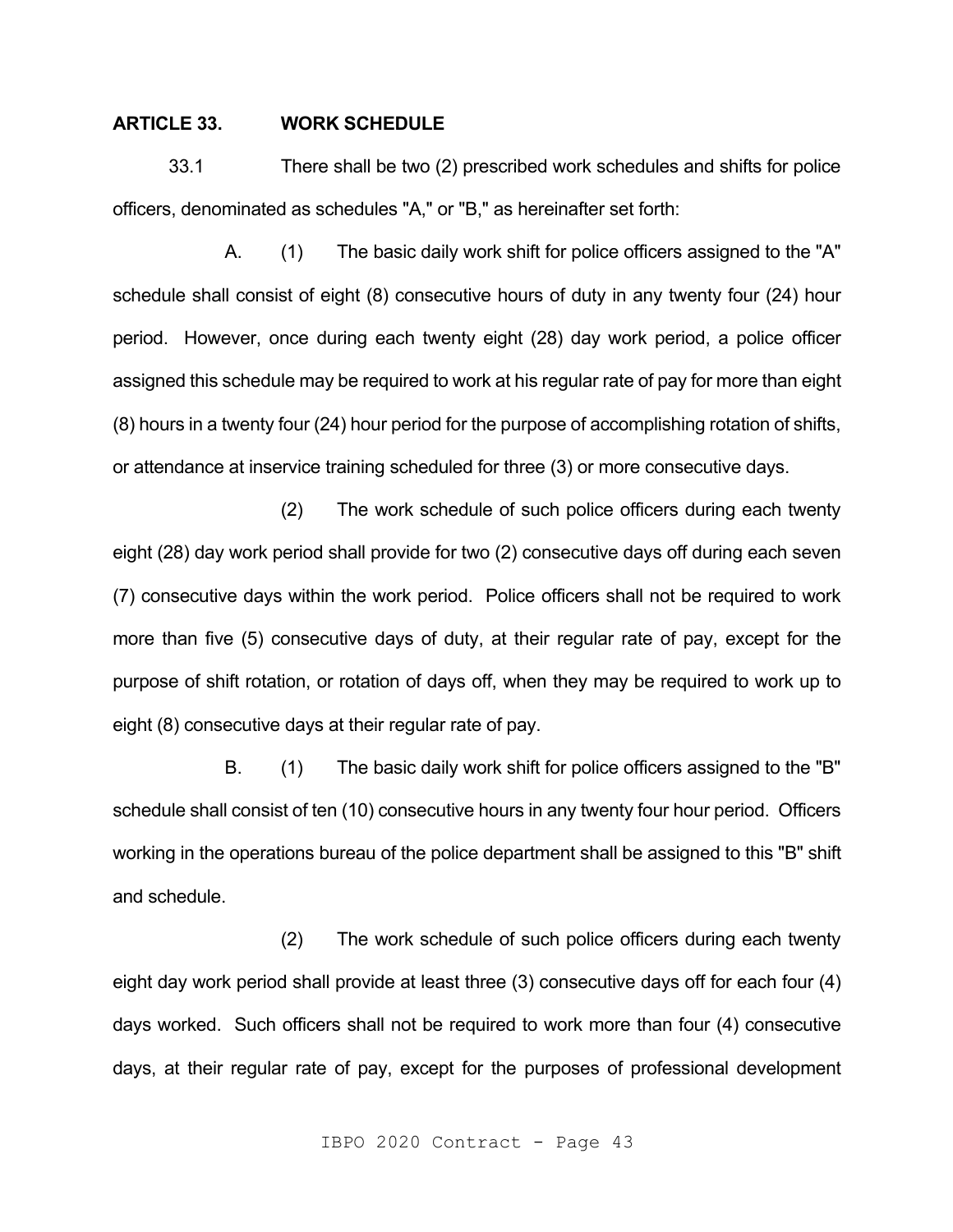training which may require a five (5) consecutive eight (8) hour day schedule. Such officers have at least one day before and one day after such training as days off. Professional development training, which utilizes the change of schedule authorized by this section, shall not be required more than three (3) times annually.

(3) Except for officers assigned the "B" schedule in the Traffic Unit, regularly scheduled days off shall rotate for police officers assigned the "B" schedule by rotating forward one (1) day at the end of each seven consecutive, work weeks. In order to accomplish such rotation of scheduled days off, such rotating officers shall have four consecutive days off, then resume the schedule of three consecutive days off, until their next scheduled rotation of days off. The initial rotation for one of the teams on each watch shall occur in the fourth week after this schedule is implemented, as a starting point for that team's rotation. In no event shall an officer have more than one instance of four consecutive days off during any seven consecutive, work weeks unless assignment changes are made at administration's direction or as the result of an approved leave.

(4) Officers assigned the "B" schedule in the Traffic Unit shall work the non-rotating schedule approved and implemented on February 27, 2017.

(5) Officers assigned the "B" schedule in the patrol division shall work frozen shifts and shall bid for their shift assignments pursuant to Article 44 of this Agreement.

33.2 During each work day, when conditions reasonably permit, each police officer shall be entitled to one half (1/2) hour as a meal break. Police officers on meal break shall be allowed to remain out of service and out of their assigned beats unless the needs of the department require their immediate return to police duties.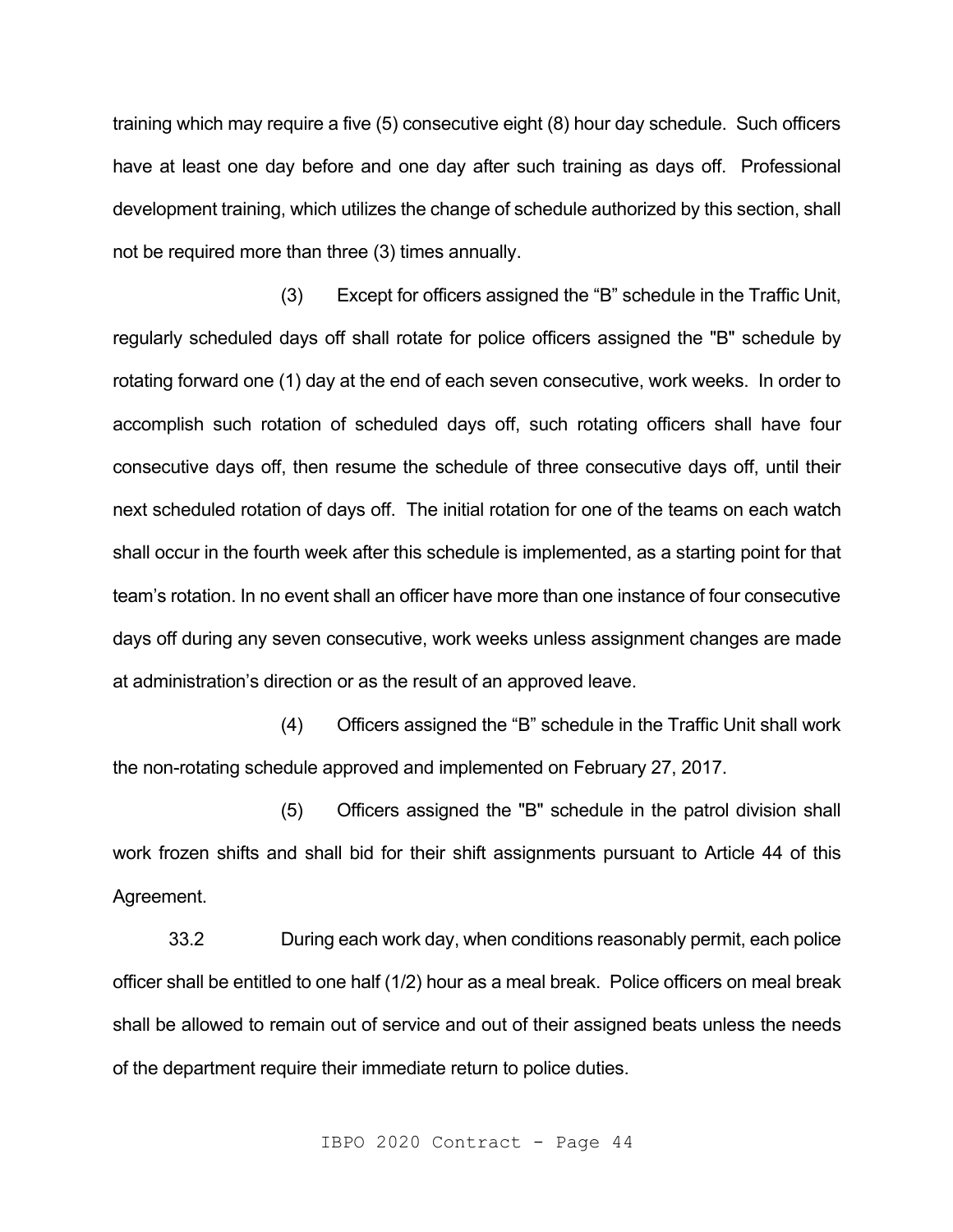33.3 There shall be no split shifts.

# **ARTICLE 34. REPORTING**

34.1 Any officer or employee who finds it necessary to be absent from duty due to emergency, shall report the reasons therefor to his supervisor or department at least one hour before working time, on the first day of such absence. If this is not possible, the employee shall report to his supervisor or department at the earliest possible time and shall state the reasons for his failure to report at least one hour before working time. Failure of an employee to so report may be grounds for disciplinary action.

34.2 All unauthorized absences without leave shall be grounds for disciplinary action. Forfeiture of pay shall be made for all periods of unauthorized absences.

34.3 Unauthorized absences for more than five (5) working days shall be deemed to be and shall constitute a resignation from employment by the employee.

# **ARTICLE 35. MISCELLANEOUS PROVISIONS**

35.1 Shift schedules shall not be assigned arbitrarily or capriciously with respect to police officers who are enrolled in course work at an accredited institution of higher education that is job related and has been approved in advance by the Mayor.

35.2 Notice shall be given to the Union at least sixty days prior to any promotional examination for a class listed in Article 14 of this Agreement. A reading material list shall be provided at least six months prior to the test if new material is added, changed or deleted since the previous year's reading material list. Upon request of the Union, a meeting shall be held by two designated representatives of the Union, and two designated representatives of the City, who shall meet with the Civil Service Commission to discuss concerns relating to the scheduling of such promotional examinations.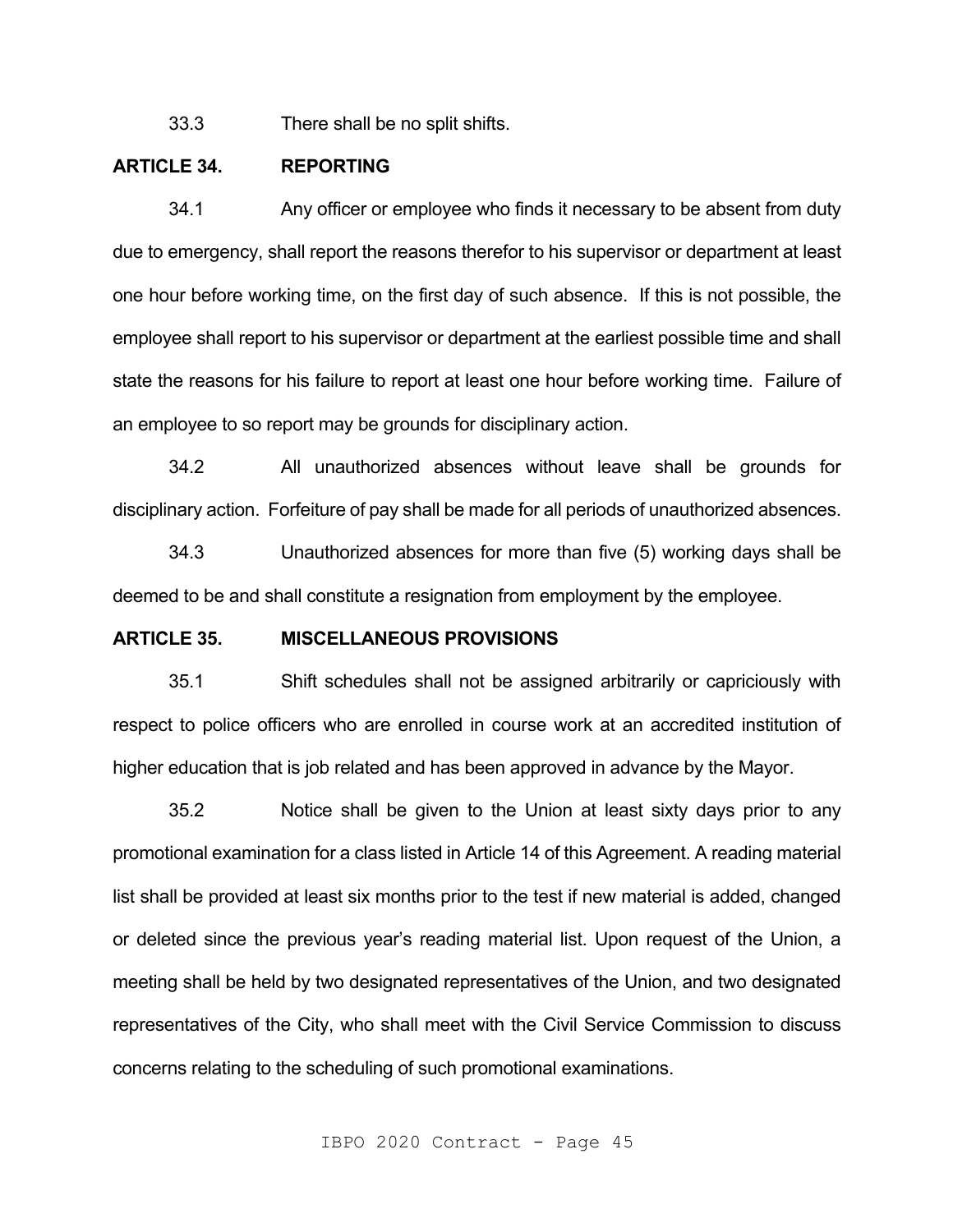35.3 Employees shall keep the City informed of their current address, phone number, and such other information as the City may reasonably require.

### 35.4 SMOKING PROHIBITED

In accordance with Section 7-6-4 of the Pueblo Municipal Code, smoking by any member of the bargaining unit is prohibited in all enclosed facilities, including buildings and vehicles which are owned or leased by the City of Pueblo. An outdoor area adjacent to the Police Department Building located more than twenty (20) feet from any entryway thereto shall be and is hereby designated as a smoking area. The City shall construct in said designated area a weather shelter.

### 35.5 FAMILY MEDICAL LEAVE.

The parties understand that they are subject to the Family and Medical Leave Act of 1993, and that all applicable provisions of the FMLA are controlling over any provisions of this agreement in conflict therewith.

### 35.6 ONE TO ONE VEHICLE PROGRAM

The Pueblo Police Department One to One Vehicle Program, as set forth in the Policy Memorandum dated June 1, 2000, shall be implemented during the term of this agreement. Such policy shall not be modified in any manner, unless by written memorandum of understanding executed by the Union and the Chief of Police; provided however, that the parties recognize that the City has no obligation whatsoever to assign any vehicle under such program, and provided further that the Chief of Police may limit or cancel participation by an officer in the take home car program for just cause, subject to the grievance procedure in Article 37. For purposes of allocation of take home cars, Sergeants shall bid as a group, by time in grade, prior to Corporals and Patrol Officers bidding as a group, by time in grade.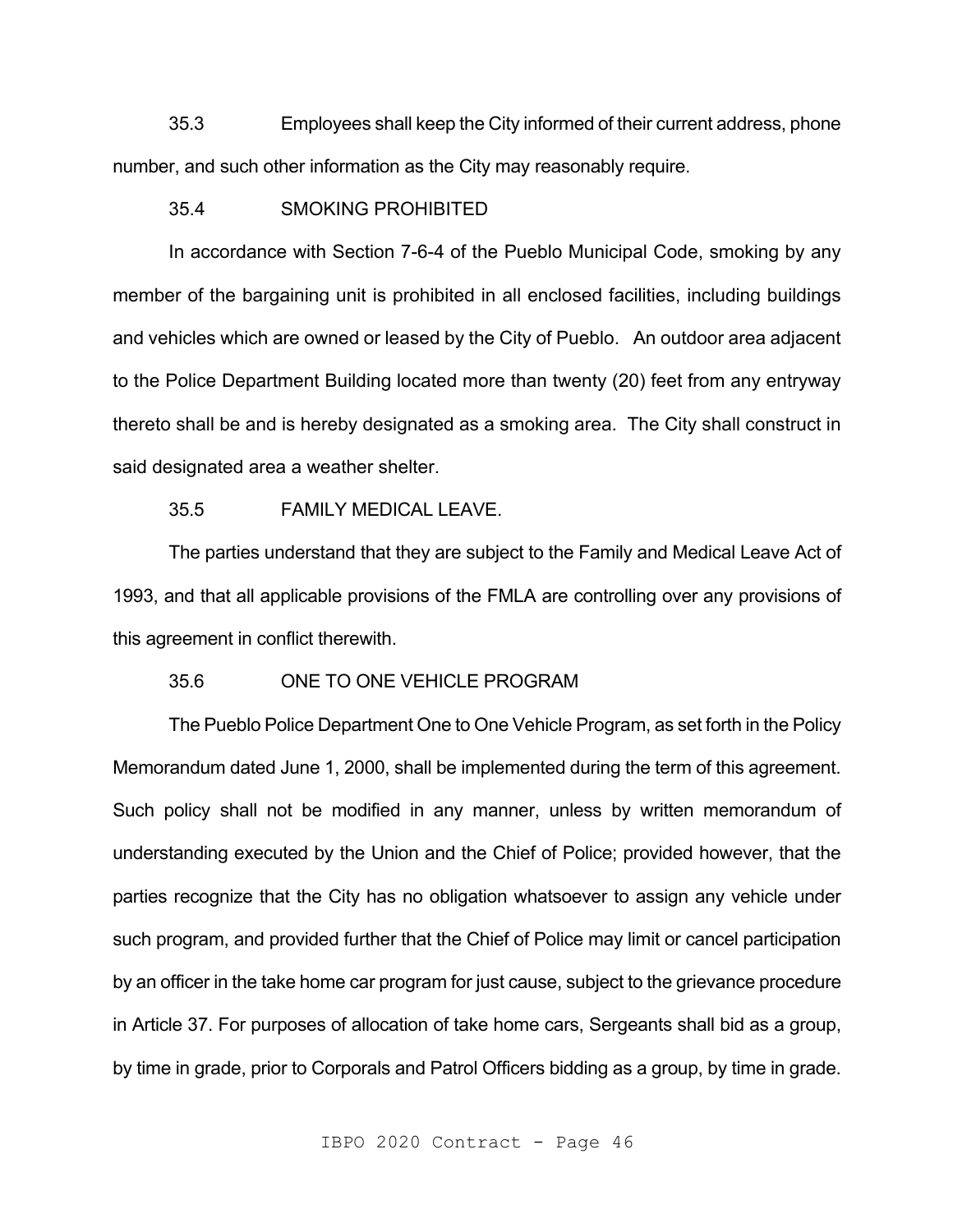35.7 The City and the Union agree to establish a committee consisting of representatives of the Fire Union, the Police Union, and the City. The committee shall meet, when requested by one of the parties, to study, consider and make recommendations to the parties regarding drug-testing programs for public safety employees. The consultations and recommendations of the committee shall not be subject to the grievance or arbitration procedure of this Agreement and shall not be binding upon any of the parties.

# **ARTICLE 36. DISCIPLINE AND DISCHARGE**

36.1 A newly hired police patrol officer serving an entry level probationary period shall have no right to appeal his or her discipline or discharge under this Agreement.

36.2 The Union recognizes that the employer has the authority to suspend, demote, discharge or take other appropriate disciplinary action against employees for just cause. Any employee, except an entry-level probationary employee, who is subject to discipline may appeal same pursuant to the grievance procedure or to the Civil Service Commission pursuant to Title VI of the Code of Ordinances, but not both. The filing of any appeal under one procedure constitutes a waiver of any right to appeal in another forum. Specifically, the grievance procedure set forth herein may not be utilized by an employee who has utilized the Civil Service appeal procedure.

36.3 In the event disciplinary action more punitive than a written reprimand is recommended or considered by the Chief of Police, the Chief of Police shall provide the employee with written notice that includes: A scheduled meeting date no less than five (5) calendar days after such delivery of the notice and an opportunity to respond orally or in writing on or before the meeting date. The written notice will be considered to be delivered upon personal delivery to the employee or, if served by mail, one (1) day after the statement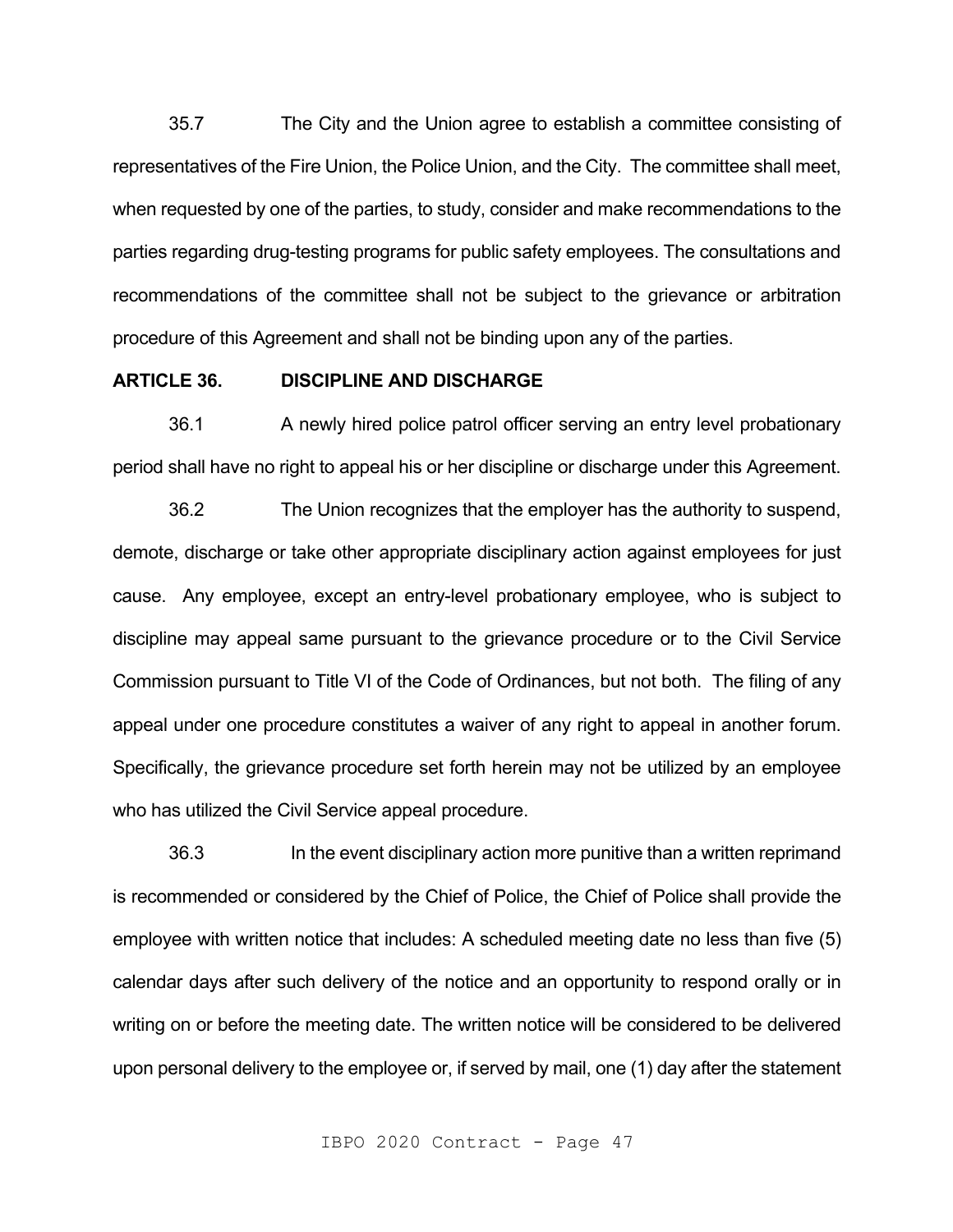has been mailed by FedEx Standard Overnight mail to the employee. When an employee is off duty including on approved leave whether it be vacation, injury or any other form of approved leave, the employee shall not be served personally but shall be served by FedEx Standard Overnight mail.

36.4 Appeal of disciplinary matters involving suspension or discharge may be initiated at step three of the grievance procedure within seven (7) days of the date of the action.

36.5 Any employee who is the subject of a citizen's written complaint, on a matter which is not of a criminal nature, filed with the Internal Affairs Office shall be provided with a copy of the complaint in writing as soon as possible and he/she shall respond, if requested, within forty-eight (48) hours. Such an employee shall not be required to submit to interrogation regarding such complaint upon less than forty-eight (48) hours' notice, subsequent to the officer's receipt of the complaint. Nothing contained herein, however, shall preclude an officer from voluntarily discussing a complaint at any time. Upon final resolution of such investigation, the employee will be notified as soon as possible of the resolution.

36.6 If an employee has not received a disciplinary action, excluding demotion, suspension or dismissal, for a period of three (3) years, he/she may request that all disciplinary action, excluding demotion, suspension and dismissal, over three (3) years old be removed from his/her file maintained in the City Personnel Department.

36.7 Except, pursuant to a court order, or by consent of the employee, no portion of an investigative Internal Affairs report, on a matter which is not of a criminal nature, shall be given to, or maintained by anyone outside the City's Police Department or the city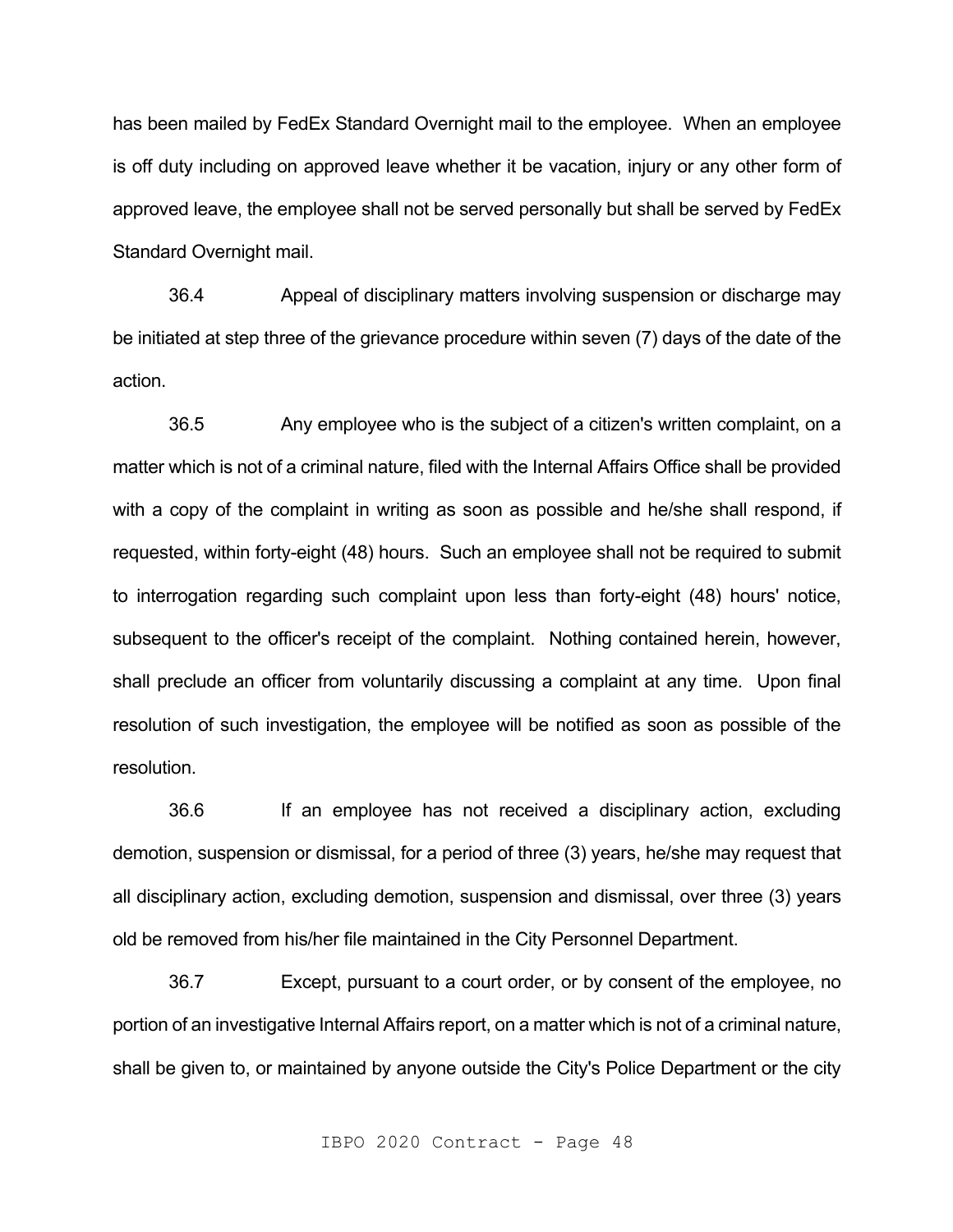administration, except as necessary to accomplish any personnel action.

36.8 Without limiting the right to representation granted an employee by City ordinance, City Charter, law or constitution, any employee shall be entitled to representation by attorney, union representative or fellow employee in any meeting with a supervisor or internal affairs investigator, if such employee reasonably suspects that the subject matter of such meeting could result in disciplinary action.

# **ARTICLE 37. GRIEVANCE PROCEDURE**

37.1 An employee and/or the Union, or the City, when damaged by an alleged violation of an express term of this Agreement, or by discrimination violative of State or Federal law, may process a grievance in strict conformity with the procedures and provisions set forth in this Article.

# 37.2 REPRESENTATION.

Any police officer may seek the assistance of a union representative in the preparation and presentation of a grievance. However, any employee may seek redress or adjustment of grievances or complaints by discussion with appropriate Police Department officials without the necessity of consulting with the Union nor involving a Union representative in such discussions.

37.3 GENERAL.

37.3.1 DAYS. Whenever the word "days" is used in this Article, that word shall mean calendar days.

37.3.2 WRITTEN GRIEVANCE. Any grievance to be processed beyond the first step of the grievance procedure must be in writing and must state each of the following: (a) the matter complained of; (b) the date on which the matter complained of occurred; (c)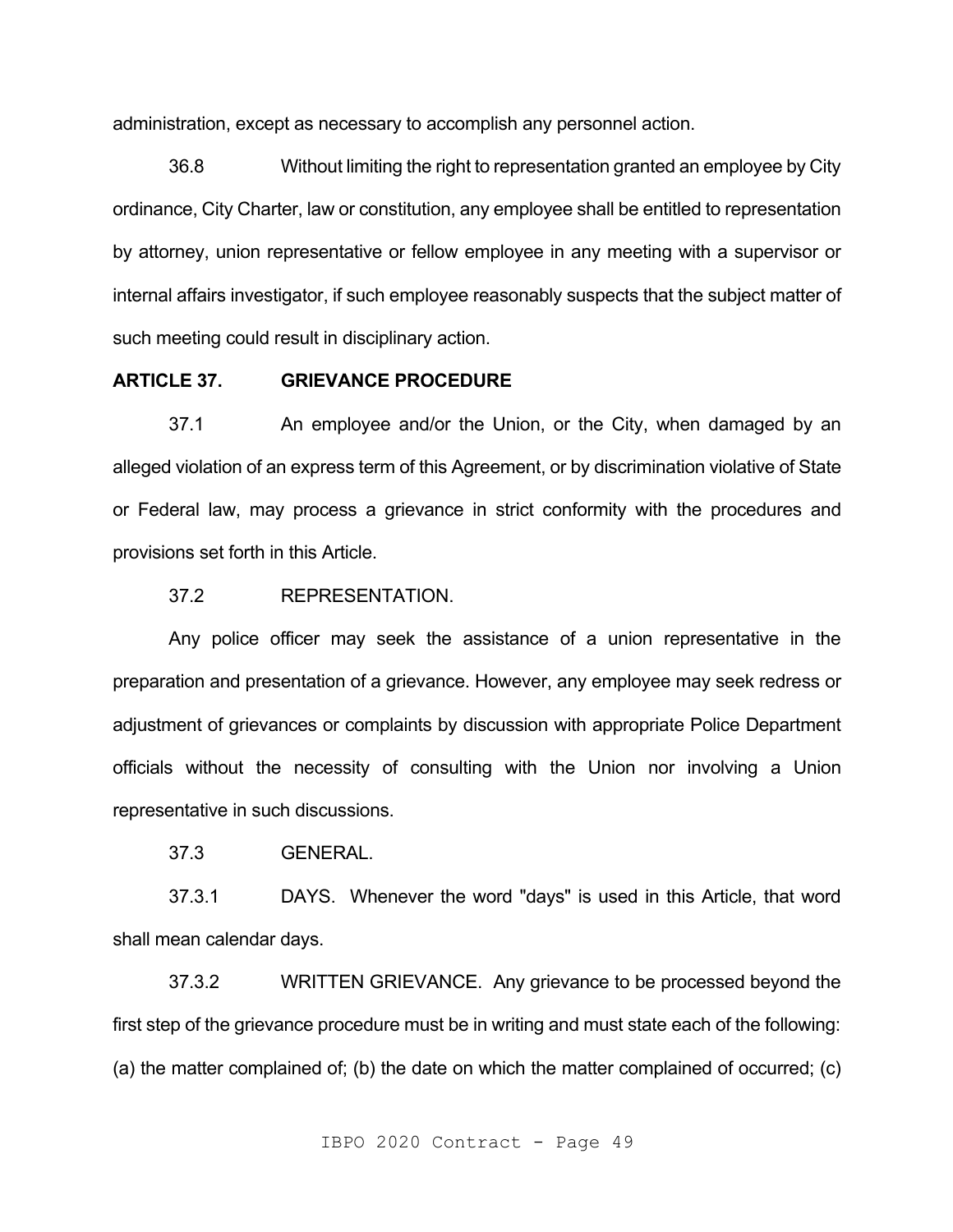the sections or provisions of the Collective Bargaining Agreement allegedly misapplied or misinterpreted; (d) the disposition sought by the grievant; (e) the signature of the grievant or grievants who claim to be aggrieved by the matter being complained of and to whom any remedies shall apply; and, (f) the date of the grievance.

37.3.3 Any City official may take any action through a designee or alternate.

37.4 GRIEVANCE PROCEDURE.

37.4.1 The grievant will attempt to informally resolve grievances whenever possible through discussion with his supervisor. Unless a grievance arises at a higher administrative level, supervisory employees in the Police Department shall meet with the grievant and participate in such discussions and attempts to resolve grievances.

37.4.2 STEP ONE. If the matter is not resolved, the grievance must be presented to the grievant's Deputy Chief in written form, in accordance with the conditions set forth above, within fourteen (14) calendar days of the date on which the incident or event giving rise to the grievance occurred or when the grievant knew or should have known of the facts giving rise to the grievance. The Deputy Chief shall give his written answer to the grievance within seven (7) days of the date on which he or she received the grievance. The Deputy Chief and the Union/Grievant may agree in writing to extend the time to answer the grievance for the purpose of allowing the parties to meet to discuss the grievance.

37.4.3 STEP TWO. If the grievant is not satisfied with the answer provided by the Deputy Chief, the grievant and/or the Union may request a meeting with the Chief or his or her designee to hear such grievance, provided that the request is made in writing, signed by the grievant and/or the Union, and is presented to the Chief or his or her designee within seven (7) calendar days of the date of the Deputy Chief's answer in the previous step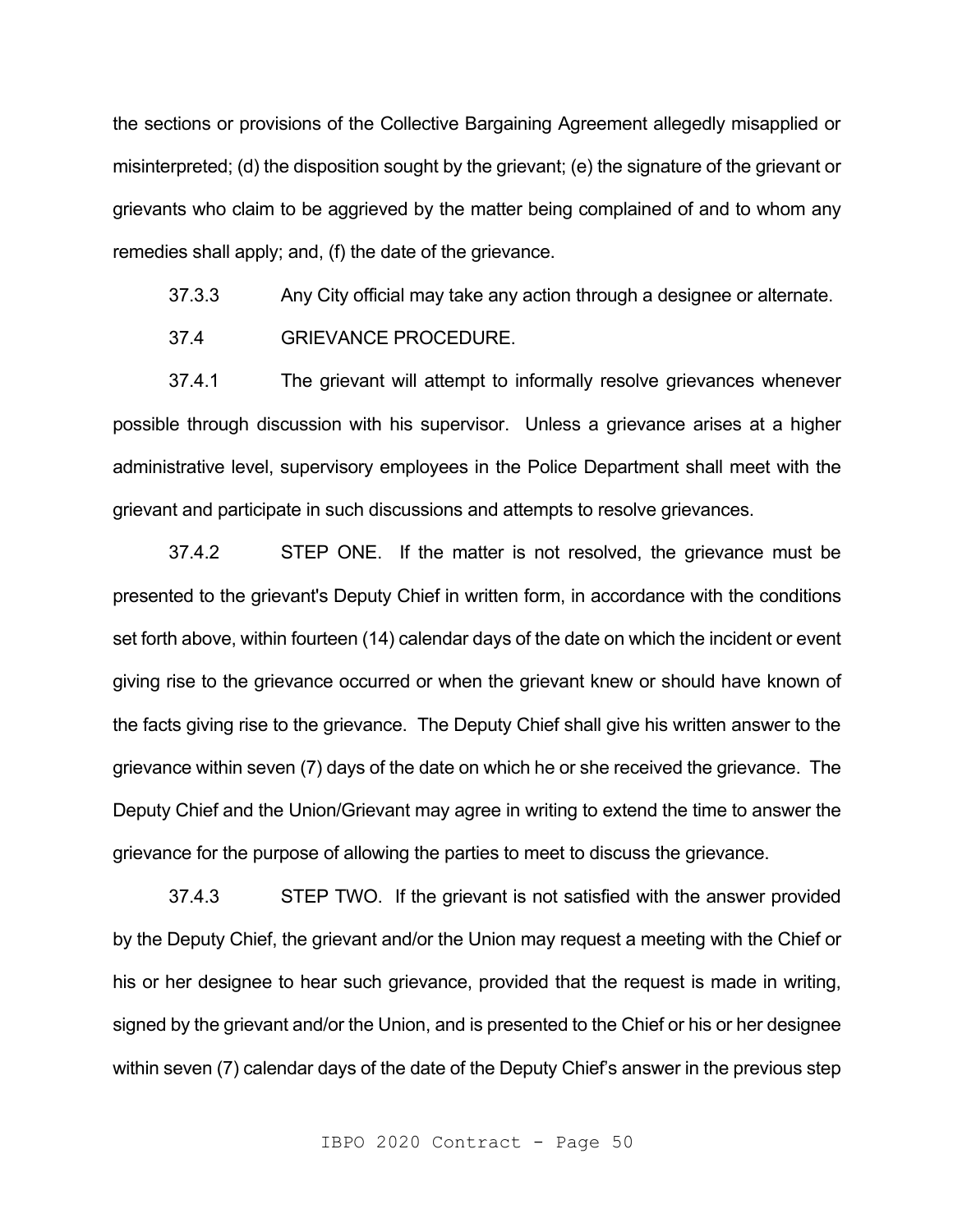of the procedure. The meeting to hear such grievance shall be held within seven (7) calendar days of the filing of the request for such meeting. The Chief or his or her designee shall answer the grievance in writing within seven (7) days of the date on which the meeting is held. The Chief may require the presence of an individual grievant at this Step, if the grievance was filed by a single individual. Employees required to attend such a meeting when they are not otherwise on duty or on paid leave shall be compensated at the rate of time and one-half in cash for a minimum of one (1) hour.

37.4.4 STEP THREE. If the grievant is not satisfied with the decision of the Chief or his designee, the Union may request a meeting with the Mayor or his designee provided that such request is in writing, is signed by the grievant and/or the Union and provided that the request is presented to the Manager or his designee within seven (7) days of the date of the written answer provided by the Chief or his designee. The meeting relating to such grievance shall be held within ten (10) calendar days of the filing of the request for such meeting. The Mayor shall answer the grievance in writing within ten (10) days of the date on which the meeting was held.

37.4.5 STEP FOUR. If the decision rendered by the Mayor or his designee is unsatisfactory to the grievant, the Union may within fifteen (15) days following receipt of the answer of the Mayor request the appointment of an arbitrator pursuant to the American Arbitration Association's then current Labor Arbitration Rules, by filing the appropriate Demand. Arbitration shall be pursuant to the then current rules of the

American Arbitration Association and the Uniform Arbitration Act. The decision of the Arbitrator shall be final and binding on the City, the employee and the Union.

37.5 MISCELLANEOUS PROVISIONS.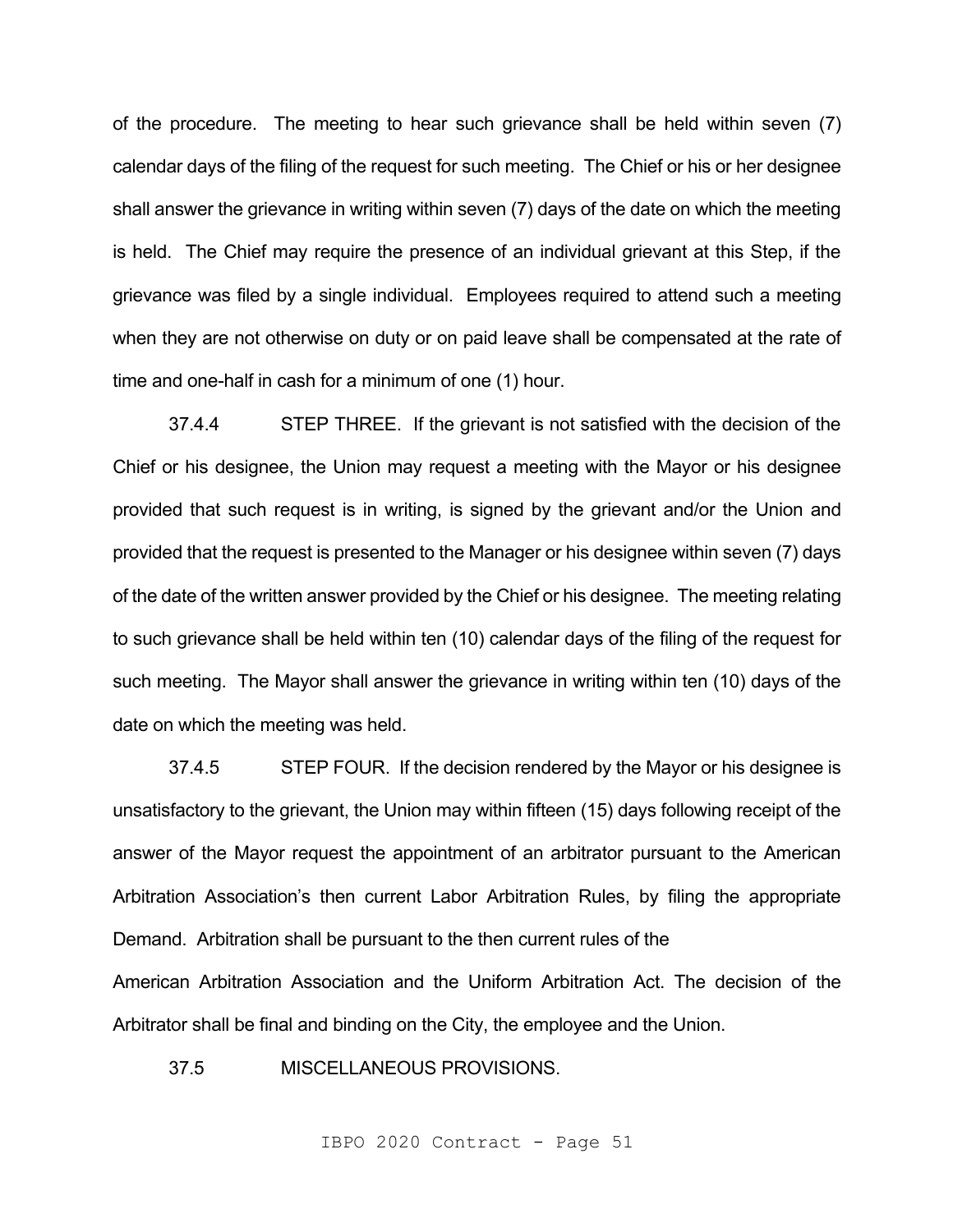37.5.1 Any grievant may, upon request, be represented at any level of this grievance procedure by a representative of the Union, or by counsel with the approval of the Union, but no employee may be represented by any representative of any employee organization other than the Union. Any employee may discuss any matter, including the presentation of a grievance, with the Department and may have such grievance adjusted without intervention by the Union, provided that any such adjustment shall not be inconsistent with the terms of this Agreement.

37.5.2 The fees and expenses of the arbitrator shall be borne equally by the parties, and each party shall pay its own costs for such arbitration.

37.5.3 If the grievant and/or the Union shall agree in writing to waive their right to utilize such other administrative forums available to them, charges of discrimination may be heard by an Arbitrator.

37.5.4 All claims for back wages shall be limited to the amount of wages that the grievant otherwise would have earned less any compensation received for any employment obtained subsequent to removal from the City payroll and less any unemployment compensation benefits. If the State Department of Labor, Division of Employment and Training, seeks reimbursement from the grievant for unemployment compensation benefits received, the grievant shall provide to the City a copy of the State's request for reimbursement and the City shall reimburse the State on the grievant's behalf.

37.5.5 The processing or discussing of any grievance filed under this Agreement, may be during the working time of the grievant and the Union representative involved, if any, to a reasonable extent. The City will take the employees work schedule into account in scheduling grievance hearings when possible.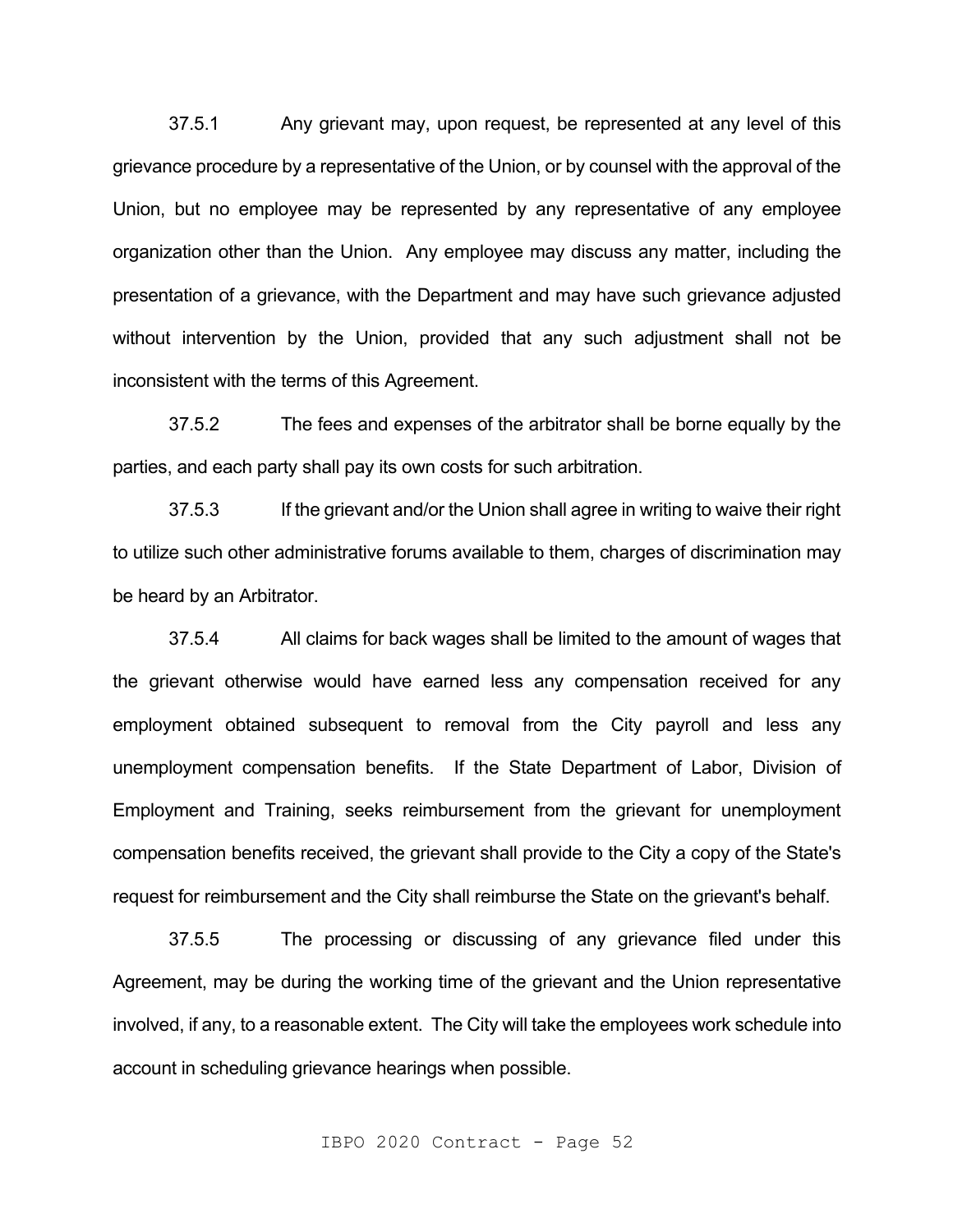37.5.6 TIME LIMITS. The time limits set forth for the processing of grievances shall be strictly adhered to. In the event that a grievance is not appealed to the next step of the grievance procedure within the time limits provided at any step, such grievance shall be declared closed and settled on the basis of the most recent City decision. In the event of failure to answer a grievance or hold a meeting within the time limit provided, it shall be considered a denial and the Union may appeal the grievance to the next step of the procedure in accordance with the time limitations specified. Extensions of time may be requested by either party. To be effective, any extension of time must be set forth in writing.

37.5.7 Any provision of this Agreement to the contrary notwithstanding, the following matters shall not be proper subjects for the grievance procedure provided in this Article.

37.5.7.1 Any matter which arose outside of the period during which this Agreement, or the immediately preceding Agreement, is effective.

37.5.7.2 Any matter not within the administrative control of the City.

37.5.8 The City by and through an officer, official or employee of the City may initiate a grievance alleging that the Union, a Union official or employee has violated an express provision of this Agreement by filing a grievance with the President of the Union within fourteen (14) days of the occurrence of the violation or, within fourteen (14) days of the date knowledge of same was received by the City official involved. The Union president shall respond to the grievance in writing within seven (7) days of the date on which he received it. In the event the matter is not resolved the City may, at its option, demand arbitration by giving notice of intent to submit to arbitration to the president of the Union within fifteen (15) days following receipt of the answer of the Union president. Arbitration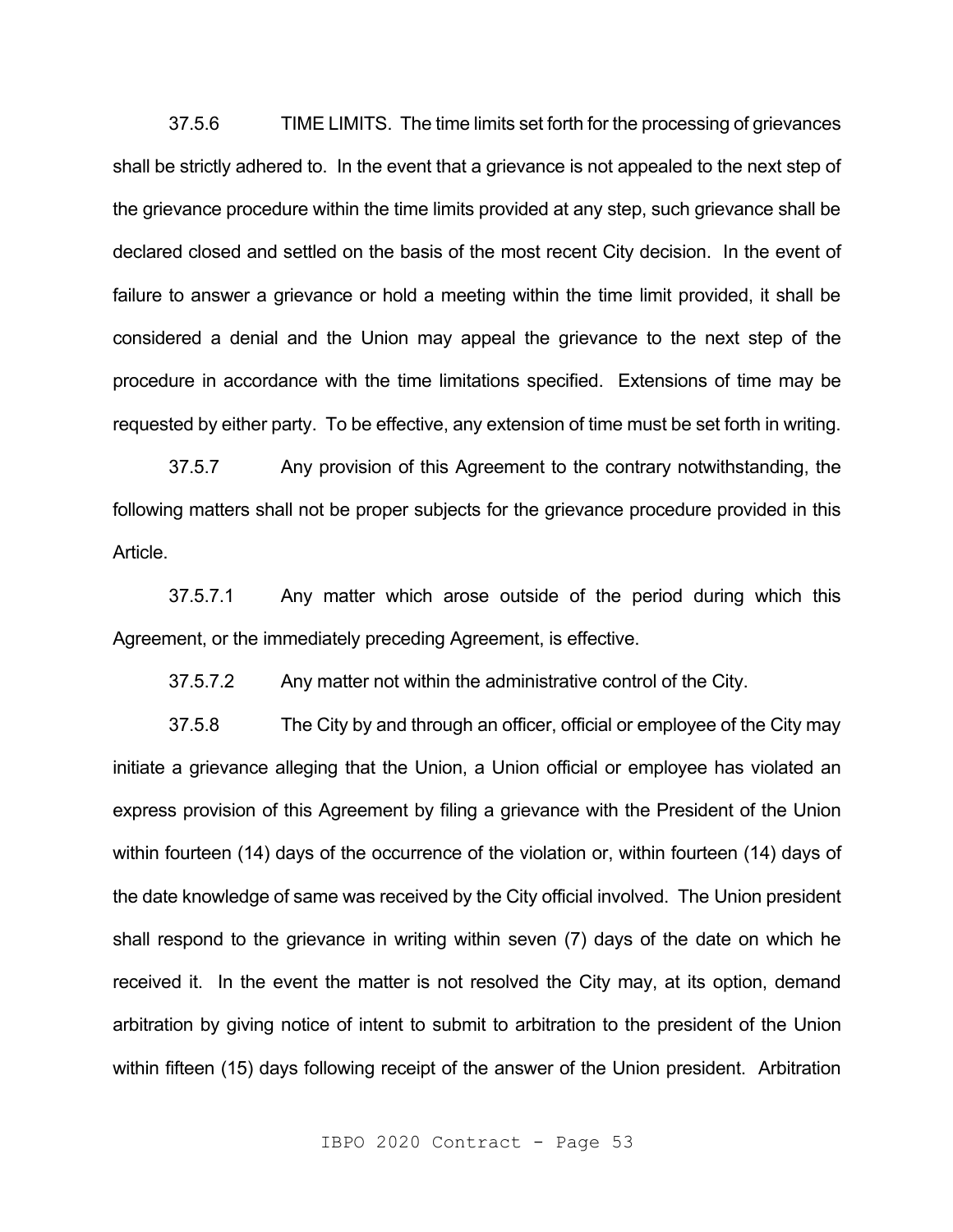shall be pursuant to the then current Rules of the American Arbitration Association and the Uniform Arbitration Act. The decision of the arbitrator shall be final and binding on the City, the employee and the Union.

37.5.9 The privilege of processing grievances on duty time will not be abused.

37.5.10 SCOPE OF ARBITRATOR'S AUTHORITY. The findings and decision of the arbitrator shall be consistent with applicable Colorado law and with the expressed terms of this Agreement. The arbitrator shall have no power or authority to add to, subtract from, disregard, alter or modify any of the terms of this Agreement.

### **ARTICLE 38. PAYROLL DEDUCTION OF DUES AND FEES.**

38.1 The City shall, on a regular basis, deduct dues and fees uniformly required of all similarly situated police officers from the pay of all Police Officers who have voluntarily authorized such deductions in writing on a form provided for this purpose by the Union or the City; the Union will notify the City as to the amount of dues, or dues and initiation fees, to be deducted. Such notification will be certified to the City in writing over the signature of the authorized officer or officers of the Union. Changes in the Union membership dues or fees will be similarly certified to the City and shall be done at least forty-five (45) days in advance of the effective date of such change. The City will remit to the Union such sums within thirty (30) days.

38.2 The Union agrees that it shall act as the exclusive bargaining agent for all employees covered by this Agreement and shall negotiate agreements and bargain collectively for all employees within the bargaining unit, without discrimination and without regard to whether or not said employees are Union members.

38.3 If an employee has no earnings due him for the pay period in question,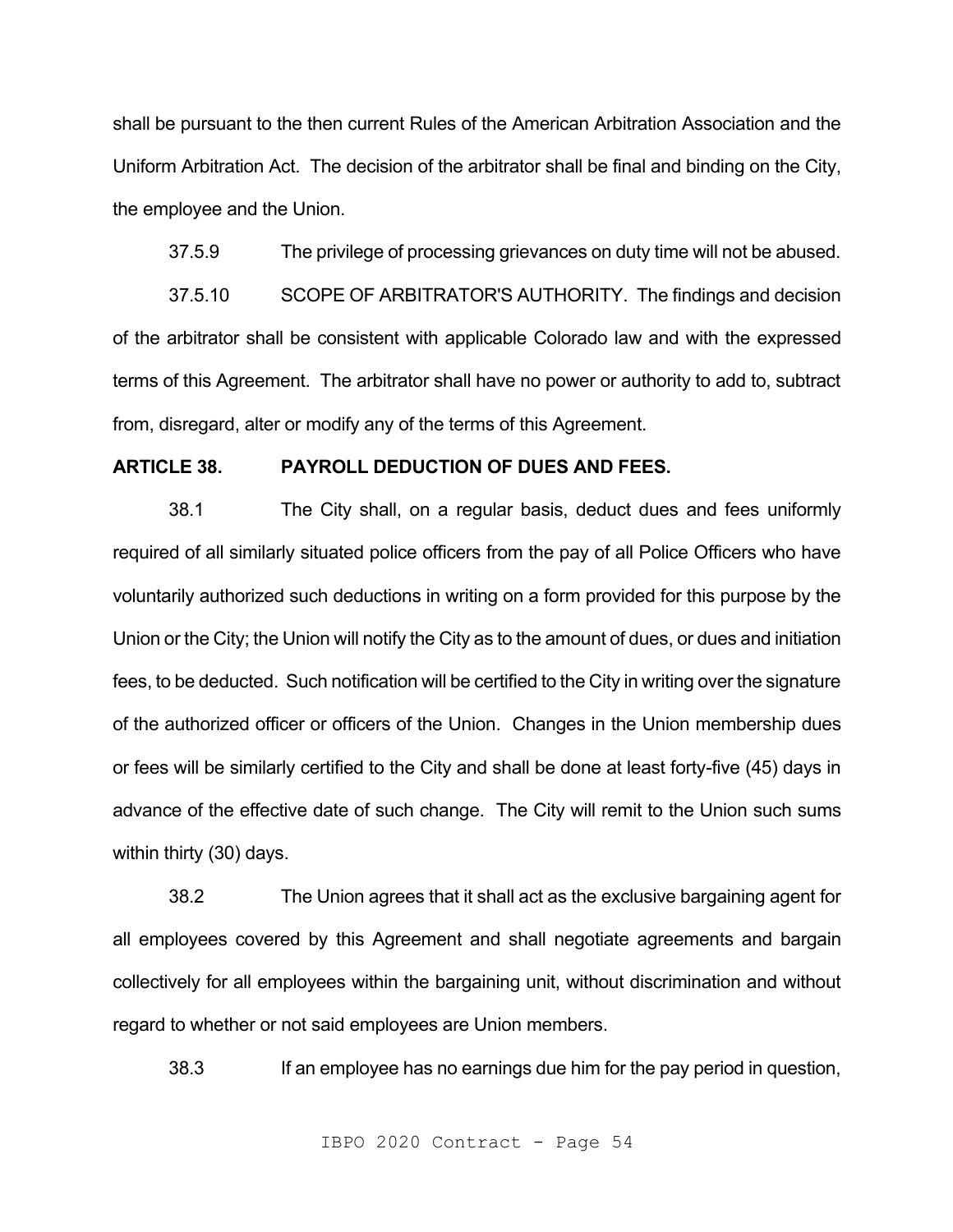no deductions will be made for that employee for that period. The collection of money described herein other than for the current period shall not be the responsibility of the City.

38.4 The sole responsibility of the City will be to pay over to the Union any sums actually deducted from the pay of employees on a current basis. Any funds deducted as herein provided shall be paid to the Union Treasurer within thirty (30) days after such deduction.

38.5 The Union agrees to indemnify, defend and save the City and its employees harmless against any and all claims, demands, suits, or other forms of liability that shall arise out of, or as a result of, any conduct taken by the City for the purpose of complying with this Article, except acts of negligence for which the City is responsible.

38.6 No party shall have any right or interest whatsoever in any money authorized withheld until such money is actually paid over to them in accordance with this Article.

### **ARTICLE 39. SEVERABILITY, SAVINGS, AND AMENDMENTS.**

39.1 The provisions of this Agreement are severable and the legal invalidity of any provision or provisions shall not affect or invalidate other provisions. However, if any provision of this Agreement should be declared or rendered invalid by Congress, the state legislature or any court of competent jurisdiction, then the parties to this Agreement shall meet within fifteen (15) days from the date they learn of such declaration and negotiate in good faith for the purpose of agreeing upon a lawful provision which would accomplish the intent of the parties as expressed by the provision declared invalid.

39.2 Special, labor/management conferences involving matters of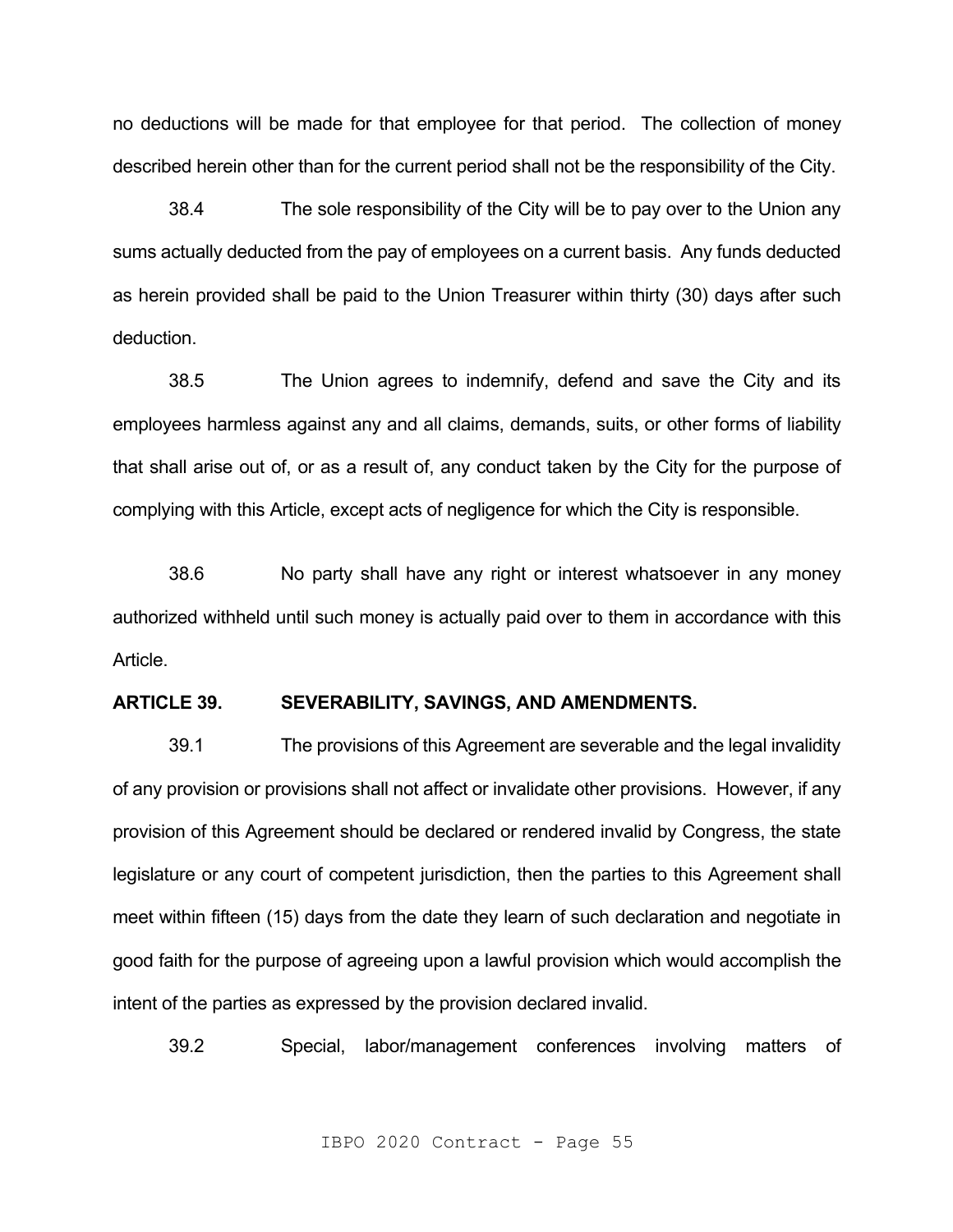importance to either party may be arranged between the Union President and the Mayor or his designee. Representatives of the parties to this Agreement will meet within fifteen (15) days after receipt of notification. Any notification shall include a statement of the matter to be discussed at the meeting. The Union President shall be granted leave with pay to attend such special conference.

39.2.1 No party shall be obligated in any manner to agree to any proposed amendment and the failure to agree to any proposed amendment shall not initiate the arbitration or election procedures set forth in Section 8-14 of the Charter of the City of Pueblo. The failure of any party to reach agreement on any matter raised at a special conference shall not be indicative of bad faith, nor shall such failure initiate the grievance or arbitration procedures available under this Agreement. Provided, however, that either party may request the mediation services of the Federal Mediation and Conciliation Service to resolve any disagreement regarding a proposed amendment raised at a special, labor/management conference. The parties agree to participate in such mediation.

39.3 No amendments of, or appendix to, this Agreement is effective unless in writing and signed by representatives of both parties having actual authority to execute such amendment or appendix.

### **ARTICLE 40. WAIVER AND NOTICE**

40.1 Failure of the City or the Union to enforce, or insist upon, the performance of any term, condition or provision of this Agreement in any one or more instances shall not be deemed a waiver of such term, condition or provision. No term, condition or provision of this Agreement shall be deemed waived by either of the parties hereto unless such waiver is reduced to writing and signed by an agent of the respective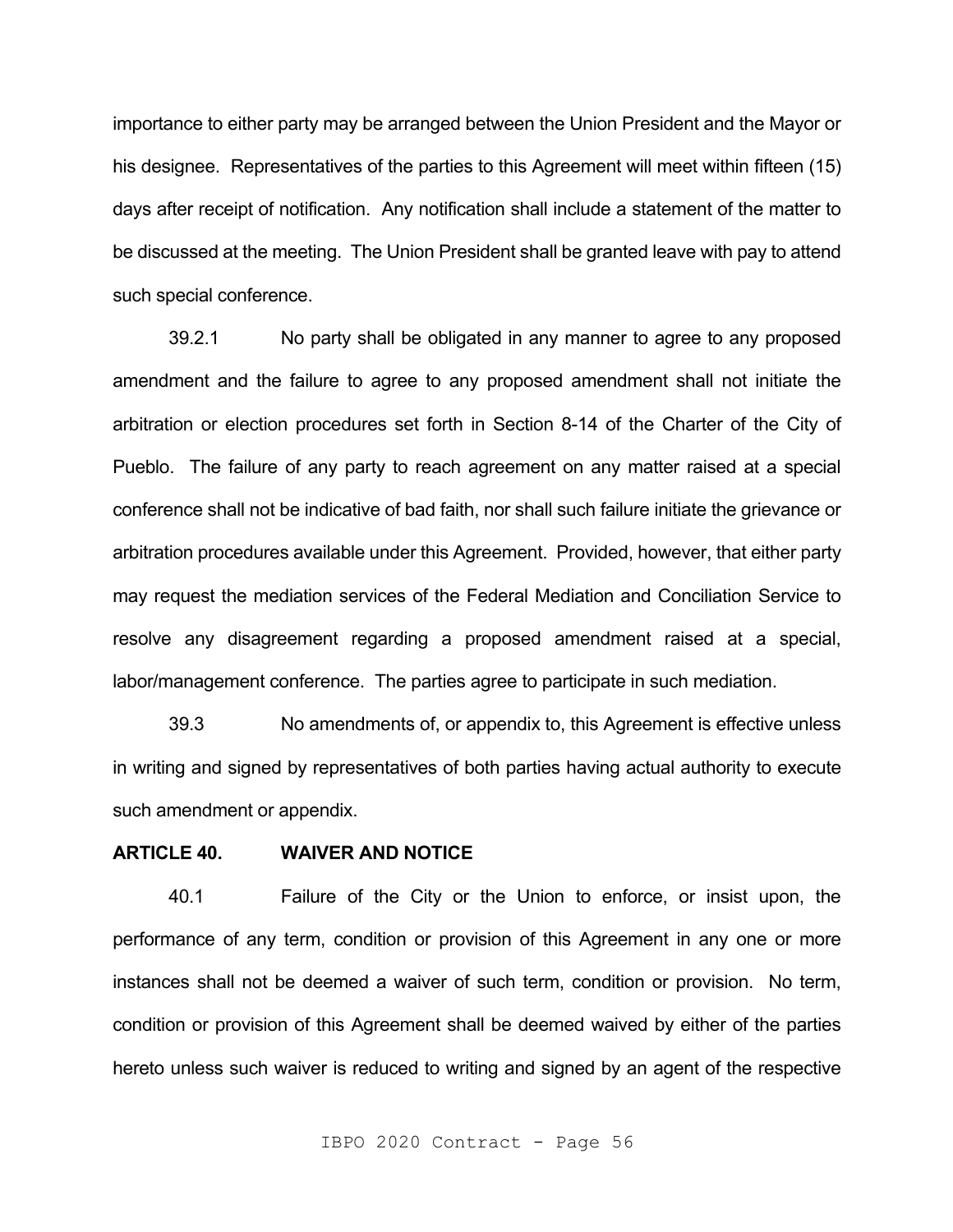party who has actual authority to give such waiver. If such written waiver is given, it shall apply only to the specific case for which the waiver is given and shall not be construed as a general or absolute waiver of the term, condition or provision, which is the subject matter of the waiver.

40.2 Where any provision of this Agreement requires that any notice or information be given by one party hereto to the other party within a specified time, such requirement will not be met unless such notice is personally served upon the official of the other party designated to receive such notice under the terms of this Agreement or left at such person's residence with a person 18 years of age or older or regular business office during normal business hours with his secretary or clerk within the time limits specified in this Agreement.

# **ARTICLE 41. OTHER CONDITIONS**

During the term of this Agreement, no existing practice affecting a mandatory subject of bargaining, as defined in Section 8-14 of the Charter of the City of Pueblo, shall be changed, except by mutual written agreement of the parties. The term "existing practice affecting mandatory subject of bargaining" does not include any right reserved to the City under Article 4 of this Agreement.

### **ARTICLE 42. ENTIRE AGREEMENT**

The Union and the City agree that this Agreement is intended to cover all matters affecting wages, rate of pay, hours, grievance and disciplinary procedures, working conditions, and all other terms and conditions of employment and similar and related subjects, and that it supersedes and cancels all prior practices and agreements on matters covered by this Agreement, whether written or oral, and that during the term of this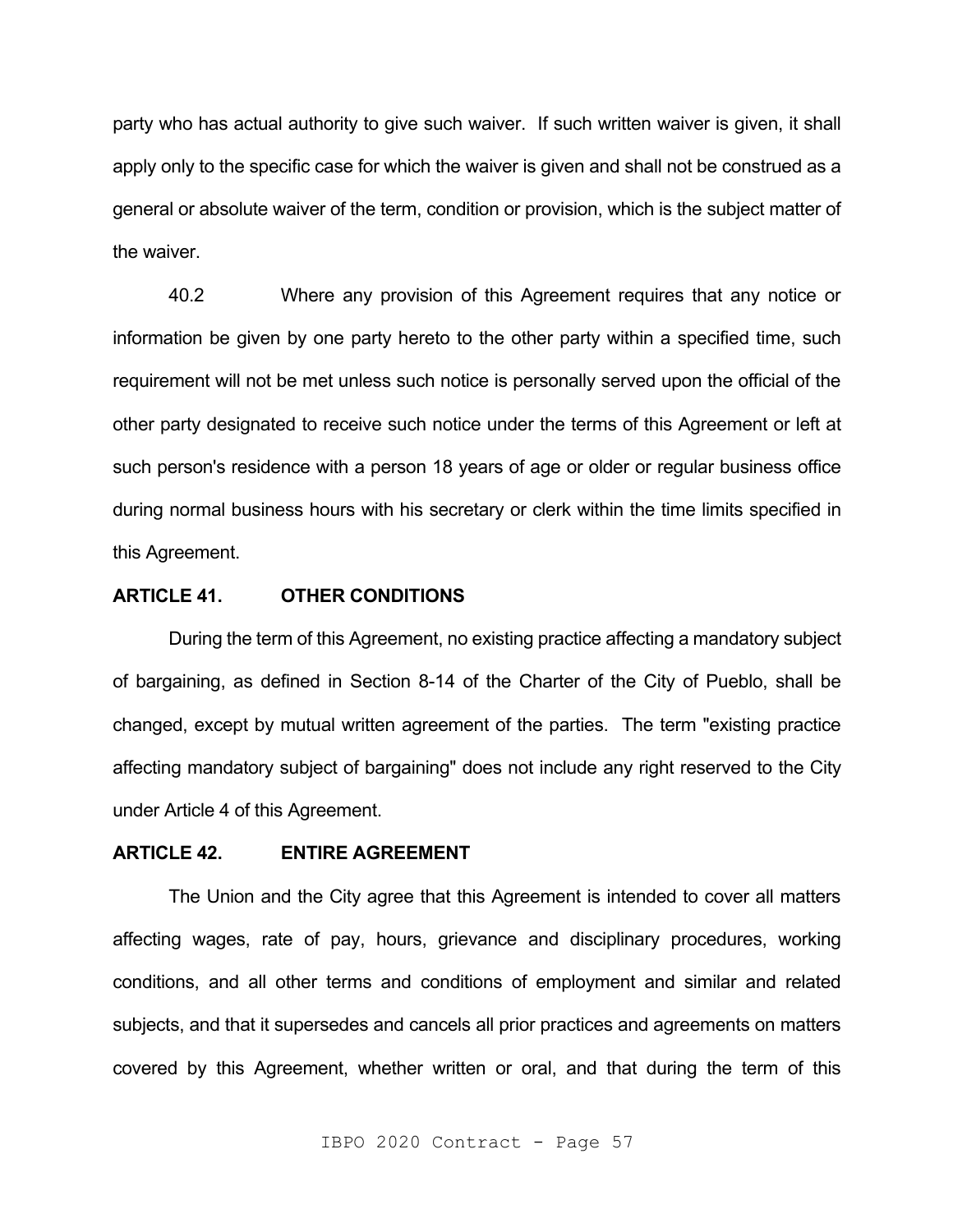Agreement, neither the City nor the Union will be required to negotiate on any further matters affecting these or any other subjects not specifically set forth in this Agreement.

# **ARTICLE 43. PENSION CONTRIBUTION**

For each person hired as a police officer on or after January 1, 1997, who is eligible for the death and disability coverage provided by part 8 of Article 31 of Title 31, C.R.S., the contribution to the FPPA death and disability pension fund required by Sec. 31-31- 811(4) shall be assessed against the City in the amount of 2.6% of the member's applicable salary as set forth in Section 31-31-811(4); provided that if the required contribution level is increased, the amount in excess of 2.6% of the member's applicable salary shall be assessed against the member.

Each person hired as a police officer on or after January 1, 1997, shall be required as a condition of employment to make a monthly contribution through payroll deduction equal to the contribution on behalf of the member required under Section 31-31-811(4), C.R.S., in excess of 2.6% of the member's applicable salary.

#### **ARTICLE 44. SHIFT ASSIGNMENT**

44.1 Officers assigned to the patrol division or other working units of the police department, wherein they are assigned to one (1) or more frozen (non-rotating) shifts, shall be assigned to one (1) of the frozen shifts by the following methodology:

A. Once each year immediately prior to the annual selection of blocks of vacation, officers assigned to the Patrol

Division or other working units with frozen shifts shall bid for their shift assignments.

B. Assignments to frozen shifts shall be based upon consecutive length of service with the department and the selection methodology shall be the same as for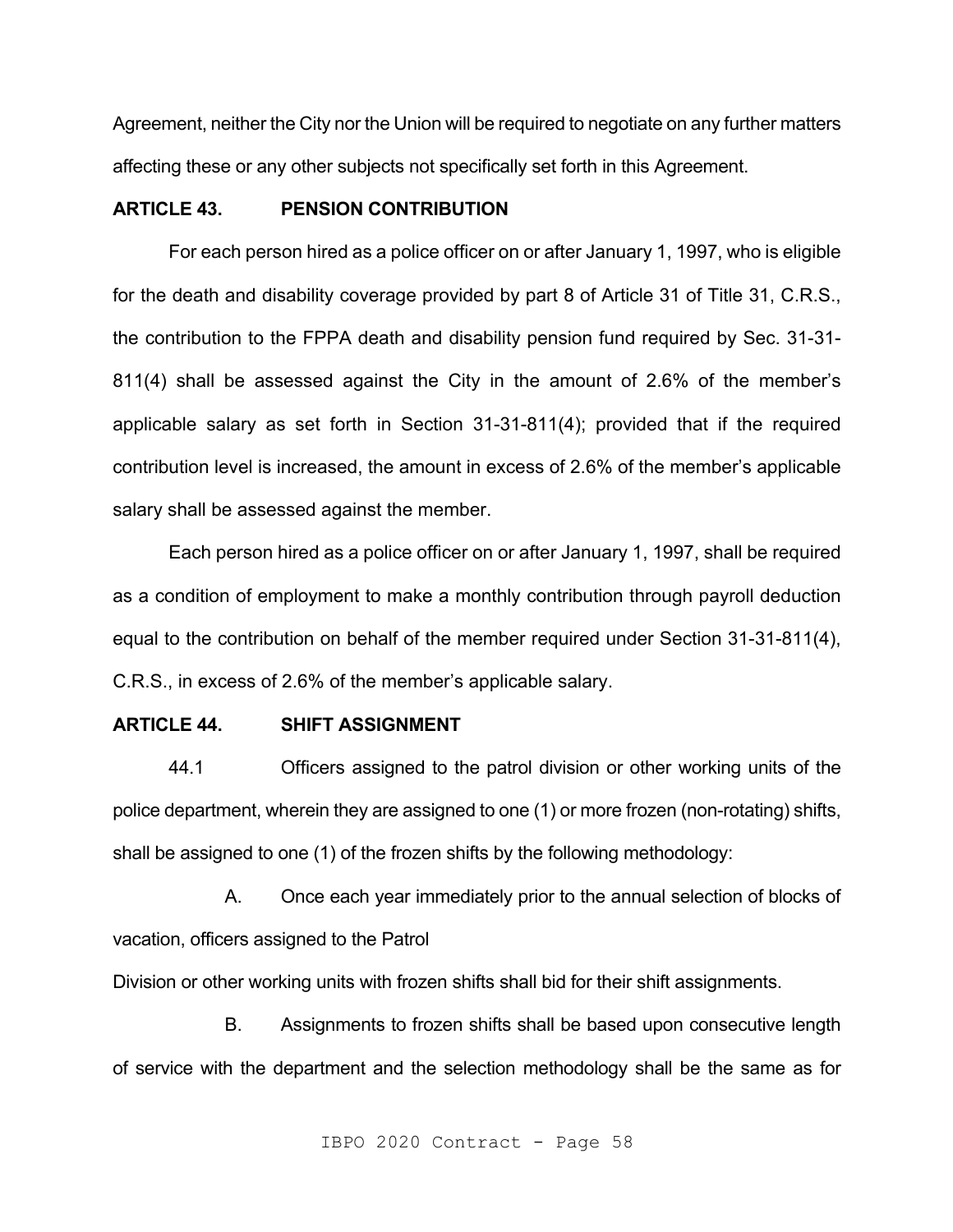vacation selection, except that Sergeants shall bid for shifts based upon their continuous service since last promotion. Sergeants shall bid as a group prior to patrol officers and corporals bidding as a single group.

C. The assignment of an officer to a frozen shift shall not be changed between annual assignments, except pursuant to the provisions of this Article or by transfer of the officer to a different division or working unit of the police department.

44.2 Officers desiring to trade shift assignments for the remainder of an annual assignment term may do so by filing a request for trade with the division commander. Notice of such request shall be posted for ten (10) days. At the end of ten (10) days the officer may trade shifts with the most senior employee desiring the trade. If no officer agrees to trade, the officer requesting a trade shall remain with his frozen shift assignment. An officer may request a shift trade not more than once each six (6) month period.

44.3 A police officer transferred by the Chief of Police to a division or other working unit of the police department with frozen shifts, shall have the opportunity to select his shift assignment by bumping the least senior employee on the shift he desires, if there is no vacancy on such shift and if such bumped employee has less seniority than the bumping officer. A bumped officer shall exercise similar bumping rights within the same division or working unit; provided, however, that an officer assigned to a frozen shift from a different division or working unit after annual assignments may be assigned a frozen shift in another division or working unit based upon the operational needs of the Department on a temporary basis not to exceed eighty (80) work days in each calendar year.

44.4 The Chief of Police may transfer an officer from one frozen shift to another within the same division or working unit on a temporary basis not to exceed eighty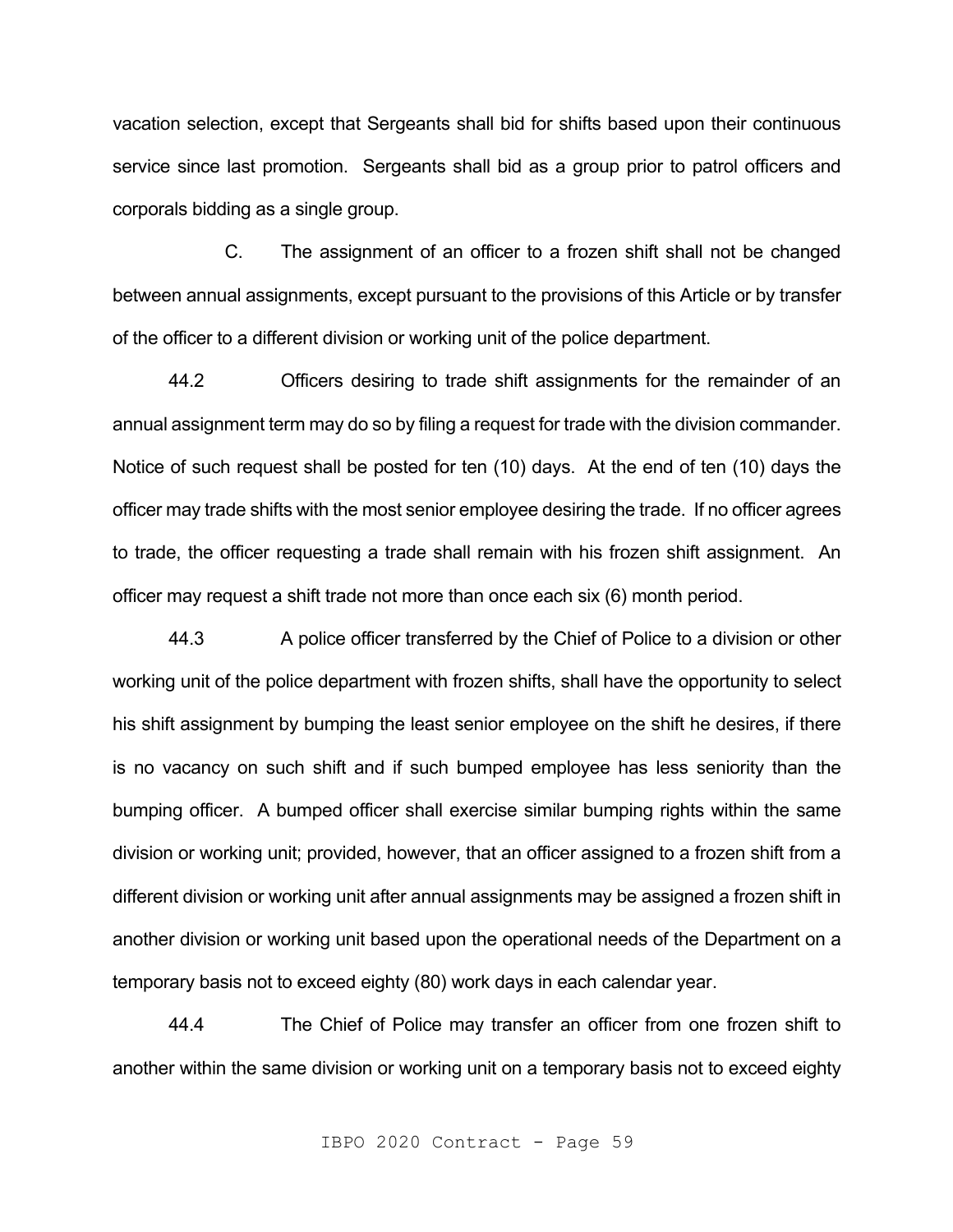(80) work days in each calendar year, provided that the reason for such transfer is not contrary to any of the other provisions of this agreement and is not for the purpose of avoiding the payment of overtime compensation.

44.5 The Chief of Police may involuntarily transfer an officer from one frozen shift to another within the same division or working unit, but such transfer shall be for just cause only, subject to the grievance procedure.

# **ARTICLE 45. SHIFT DIFFERENTIAL**

45.1 For the purpose of determining eligibility for payment of shift differential, there shall be three (3) duty watches at the Pueblo Police Department as follows:

A. Watch I (days) shall constitute all duty assignments which begin between 6:00 a.m. and 10:00 a.m. of any work day.

B. Watch II (afternoons) shall consist of all duty assignments which begin between 10:00 a.m. and 4:00 p.m. of any work day.

C. Watch III (graveyard) shall consist of all duty assignments other than Watch I or Watch II.

45.2 In addition to all other compensation payable pursuant to this agreement, an officer assigned to Watch II for any portion of a calendar month shall be paid a shift differential for that month in an amount equal to forty cents (\$.40) per hour multiplied by the number of hours in a normal work month.

45.3 In addition to all other compensation payable pursuant to this agreement, an officer assigned to Watch III for any portion of a calendar month shall be paid a shift differential for that month in an amount equal to eighty cents (\$.80) per hour multiplied by the number of hours in a normal work month.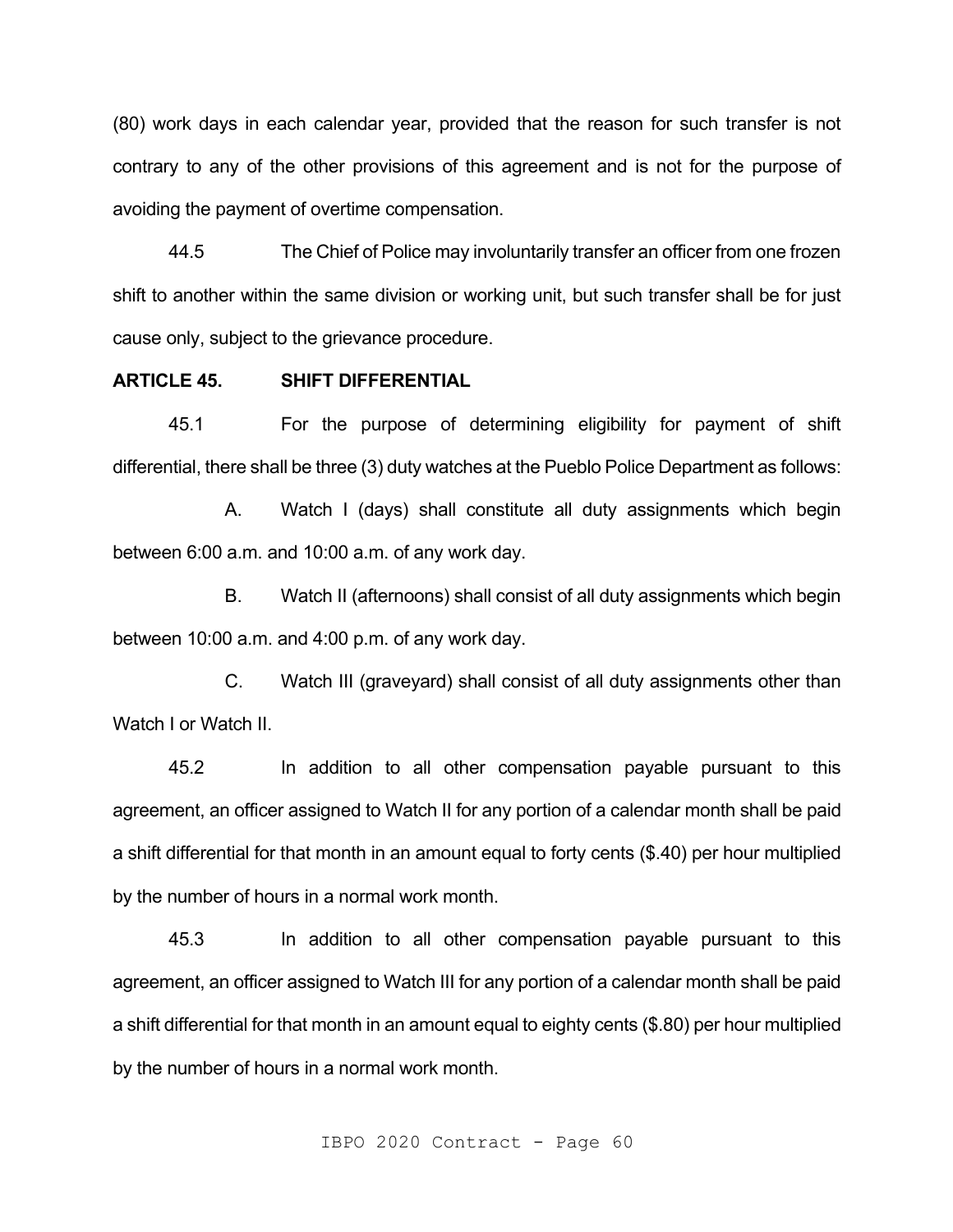45.4 For the purpose of this Article, a normal work month shall consist of one hundred seventy-three and eighty-three-one-hundredths (173.83) hours.

45.5 No officer shall be entitled to shift differentials under both Section 45.2 and Section 45.3 of this Article for the same month. If an officer is assigned to both Watch II and Watch III during the same month, he shall receive shift differential only for Watch III for that month.

Signed this \_\_\_\_\_\_\_\_ day of \_\_\_\_\_\_\_\_\_\_\_\_\_\_\_\_\_\_\_\_\_\_\_\_, 2019.

CITY OF PUEBLO

By\_\_\_\_\_\_\_\_\_\_\_\_\_\_\_\_\_\_\_\_\_\_\_\_\_\_\_ Mayor

ATTEST:

 $\overline{\phantom{a}}$  , which is a set of the set of the set of the set of the set of the set of the set of the set of the set of the set of the set of the set of the set of the set of the set of the set of the set of the set of th City Clerk

APPROVED AS TO FORM:

 $\mathcal{L}_\text{max}$  , which is a set of the set of the set of the set of the set of the set of the set of the set of the set of the set of the set of the set of the set of the set of the set of the set of the set of the set of

**City Attorney** 

INTERNATIONAL BROTHERHOOD OF POLICE OFFICERS (IBPO) LOCAL 537

By\_\_\_\_\_\_\_\_\_\_\_\_\_\_\_\_\_\_\_\_\_\_\_\_\_\_\_\_\_\_\_\_

President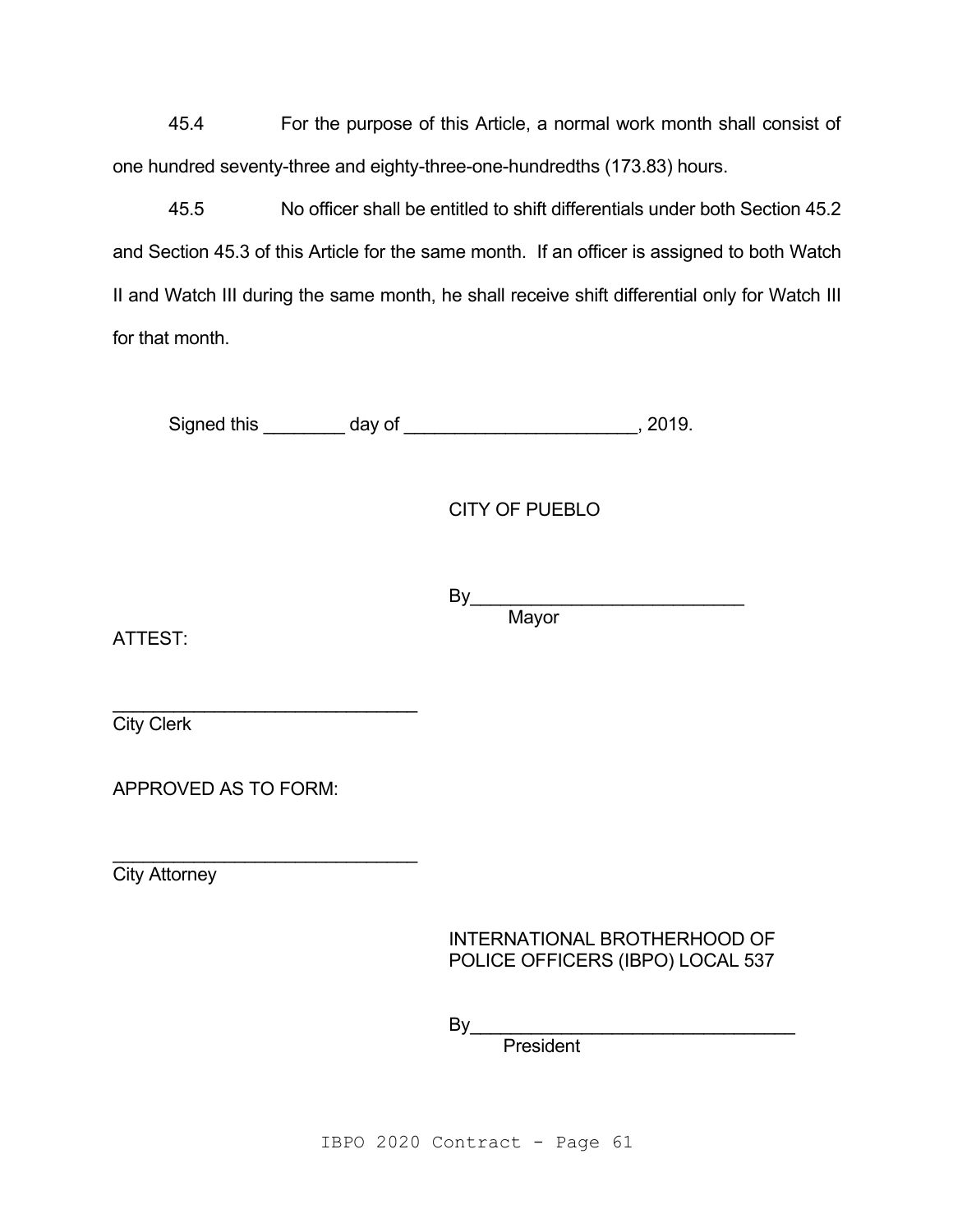By\_\_\_\_\_\_\_\_\_\_\_\_\_\_\_\_\_\_\_\_\_\_\_\_\_\_\_\_\_\_\_\_\_

**Secretary** 

APPROVED AS TO FORM:

\_\_\_\_\_\_\_\_\_\_\_\_\_\_\_\_\_\_\_\_\_\_\_\_\_\_\_\_\_\_\_

IBPO Attorney